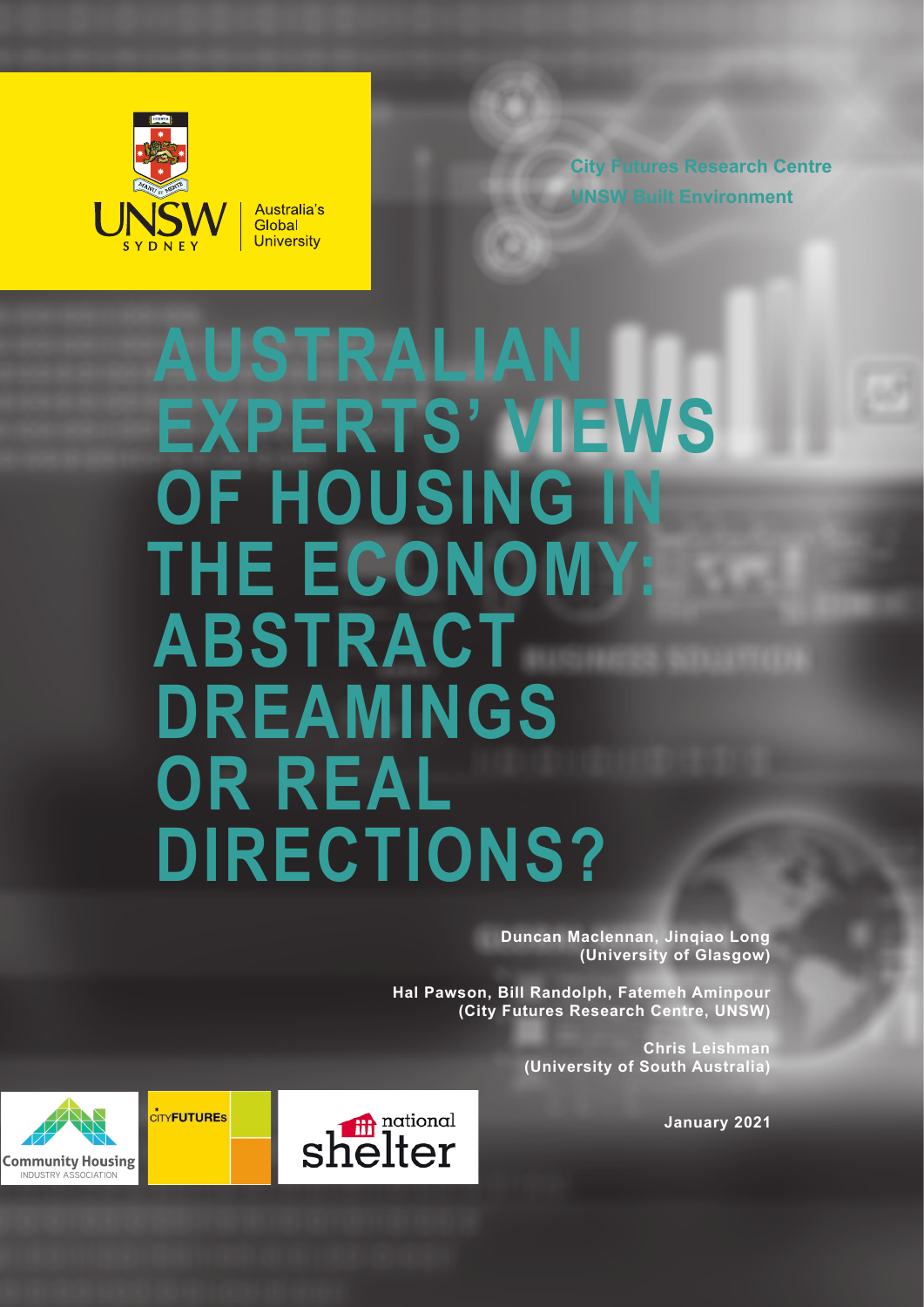# **Acknowledgements**

This research was commissioned by the Community Housing Industry Association (CHIA) and Shelter on behalf of the Housing and Productivity Research Consortium (HPRC). We are grateful to the following organisations for funding the study:

- BlueCHP Limited
- Haven; Home, Safe
- SGCH (St George Community Housing)
- Evolve Housing

ISBN: 978-0-7334-3964-3



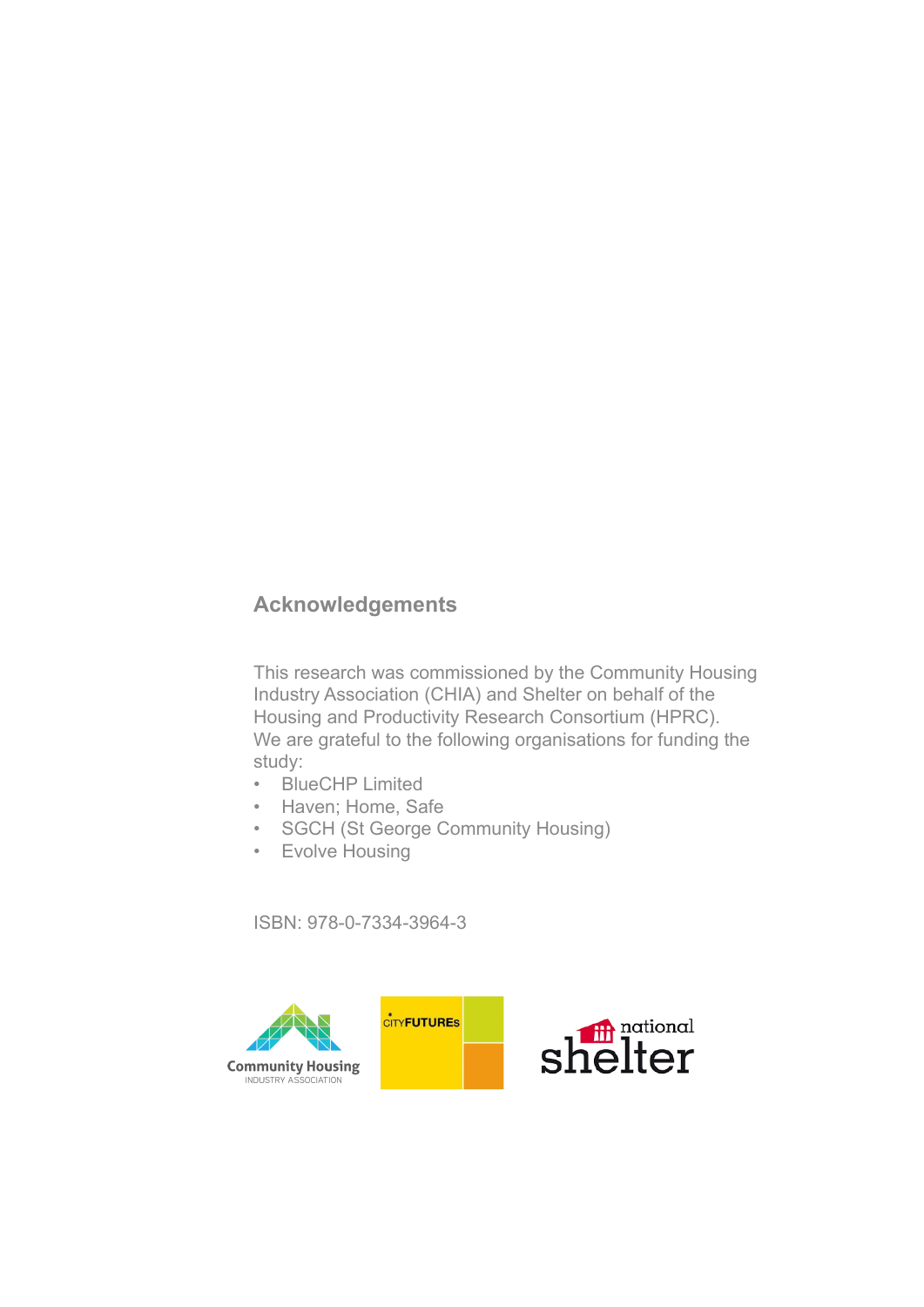# **Content**

| <b>Executive Summary</b>                                                                                    | 4  |
|-------------------------------------------------------------------------------------------------------------|----|
| Key findings                                                                                                | 4  |
| The need for further stimulus and the role of housing investment                                            | 4  |
| Housing system outcomes and economic performance                                                            | 5  |
| Housing and inequality                                                                                      | 5  |
| Problematic housing system outcomes: the roles of tax, planning and<br>market responsiveness                | 5  |
| Conclusions and next steps                                                                                  | 6  |
| 1 Introduction: aims and approach                                                                           | 7  |
| 2 Contextualising the research                                                                              | 8  |
| 2.1 Conceptual underpinning                                                                                 | 8  |
| 2.2 Housing markets and COVID-19: shocks, scarring or structural<br>change?                                 | 9  |
| 3 Research methodology                                                                                      | 12 |
| 4 Survey findings                                                                                           | 13 |
| 4.1 Post-COVID economic and housing market recovery expectations                                            | 13 |
| 4.2 Macroeconomic policy approaches                                                                         | 15 |
| 4.3 Housing market performance, economic productivity and stability                                         | 20 |
| 4.4 Housing and inequality                                                                                  | 23 |
| 4.5 Housing and urban futures                                                                               | 24 |
| 4.6 Explaining problematic housing system outcomes: the roles of tax,<br>planning and market responsiveness | 25 |
| <b>5 Conclusions</b>                                                                                        | 27 |
| <b>References</b>                                                                                           | 28 |
| Appendix 1 - Online survey methodology details                                                              | 31 |
| Appendix 2 - Online survey results                                                                          | 33 |
| Appendix 3 – Unconventional monetary policy responses to COVID-19                                           | 52 |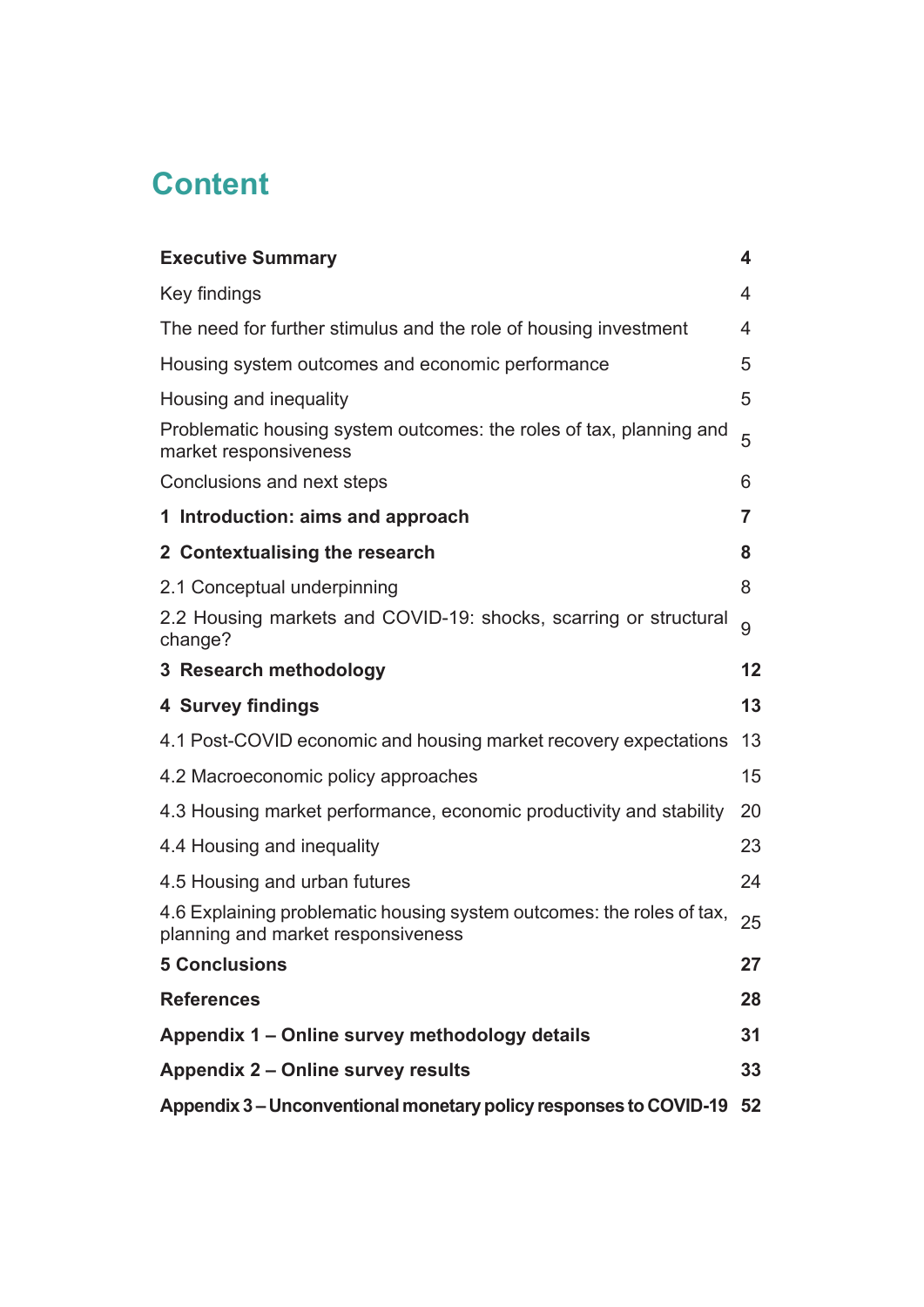# **Executive Summary**

This report analyses the expert opinions of 87 leading economists and other senior housing market specialists on interrelationships between the housing system, economic performance, and wealth distribution in Australia. It is based on an online survey undertaken in October/November 2020 and forms part of a wider program of associated research being developed by the recentlyformed Housing Productivity and Research Consortium (HPRC).

The survey took the form of 54 propositions to which participants responded by indicating their reaction to each contention – from strongly disagree to strongly agree. Respondents were drawn from academic, industry and government sectors. Approximately half were trained economists and, in common with non-economist counterparts, were mainly employed in senior positions such as Professor, Partner or CEO.

# **Key findings**

• Australia's leading economists and housing policy experts overwhelmingly support the case that Australian governments must pay greater regard to housing system impacts on productivity and growth – a view held by almost two thirds of economists participating this research (64%), and by 94% of other housing experts.

• Economists generally recognise the damaging economic effects of high housing costs:

- On innovation and entrepreneurship (with only 23% disagreeing with the proposition that high housing costs deter both)

- On the distortion of metropolitan labour markets (69% in agreement)

- On the productivity impairment that results from over-expensive housing for low-income renters (66% taking this view) and

- On the way that high mortgage debts and burdens (reflecting high house prices) raise instability risks for the economy as a whole (73% agreeing)

• By a margin of five to one, economists and other experts see 'status quo' economic policies as having exacerbated income and wealth inequality; yet by a margin of two to one, they doubt that countering inequality is genuinely a current official policy priority.

• Some 84% of experts see a need for major additional fiscal stimulus measures beyond those announced in the October 2020 budget. By a margin of eight to one, it is seen that omission of social housing investment from the 2020 budget was mistaken.

• By a margin of four to one, experts believe that in supporting housing sector stimulus through fiscal measures, such action should be directed at the non-market sector rather than at market housing.

### **The need for further stimulus and the role of housing investment**

Some 84% of respondents (74% of economists) believe that major new fiscal policy measures were still required over and above those contained in the Commonwealth Government's October 2020 budget.

In one of the most emphatic sets of responses evoked by any of the 54 propositions, the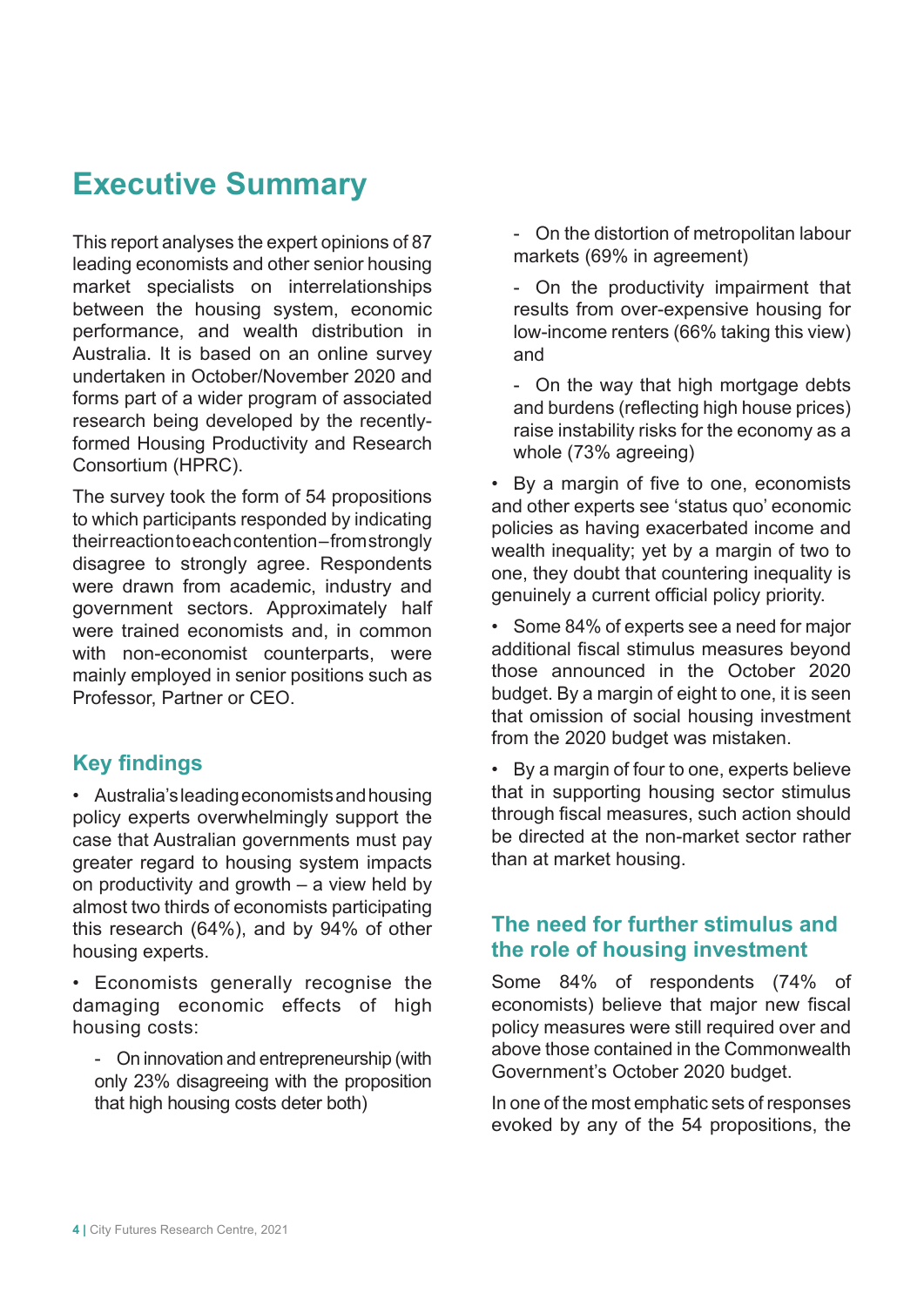overwhelming majority of participants believed the Commonwealth Government has been mistaken in having excluded social housing investment from 2020 post-pandemic stimulus efforts to date. By a margin of no less than eight to one, respondents disagreed with the proposition that omission of such measures within the 2020 budget was welljudged. Moreover, 57% (51% of economists) disagreed strongly.

Beyond this, two thirds of economists and non-economists alike believe that in supporting housing sector stimulus via the budget, such action should be directed at the non-market sector rather than market housing. Since only 17% disagreed, the margin in favour of non-market targeting was almost four to one. There was also general support for the proposition that any such effort should be channelled through not-forprofit community housing providers rather than state/territory governments.

More importantly, two thirds of respondents were concerned that the absence of a clear housing market strategy poses a risk to Australia's post-pandemic economic recovery.

#### **Housing system outcomes and economic performance**

The findings indicate that Australia's top economists and other housing market experts accept that high housing costs impair economic performance. The research explored the phenomenon that high and/ or rising real housing prices are often put forward as 'evidence' of a successful economic strategy. In our survey, two thirds of economists actually rejected this idea. In fact, a large majority of respondents acknowledge that high housing prices supress demand for other goods and services, and that they can

also trigger problematic distortions in the functioning of metropolitan labour markets.

Respondents overwhelmingly supported the contention that Australian governments fail to pay sufficient regard to housing system impacts on productivity and growth. This view was held by almost two thirds of economist participants (64%), as well as by 94% of other respondents.

### **Housing and inequality**

The survey evoked widespread expert recognition that recent official economic policy preferences have tended to exacerbate inequalities in income and wealth in Australia. By a margin of almost five to one, it was agreed that reliance on monetary policy tools such as low interest rates and Quantitative Easing has widened the gap between rich and poor. Moreover, 88% believed that existing inequality will be compounded by the economic downturn triggered by COVID-19. However, by a margin of two to one, they reject the proposition that 'Concerns about inequality of economic outcomes are now front and centre for economic policymakers'.

### **Problematic housing system outcomes: the roles of tax, planning and market responsiveness**

Almost two thirds of respondents (63%) indicated acceptance that tax treatment of housing plays an important role in explaining Australia's poor record on housing affordability.

However, respondents were highly divided in relation to the commonly articulated contention that high rates of housing unaffordability are largely the fault of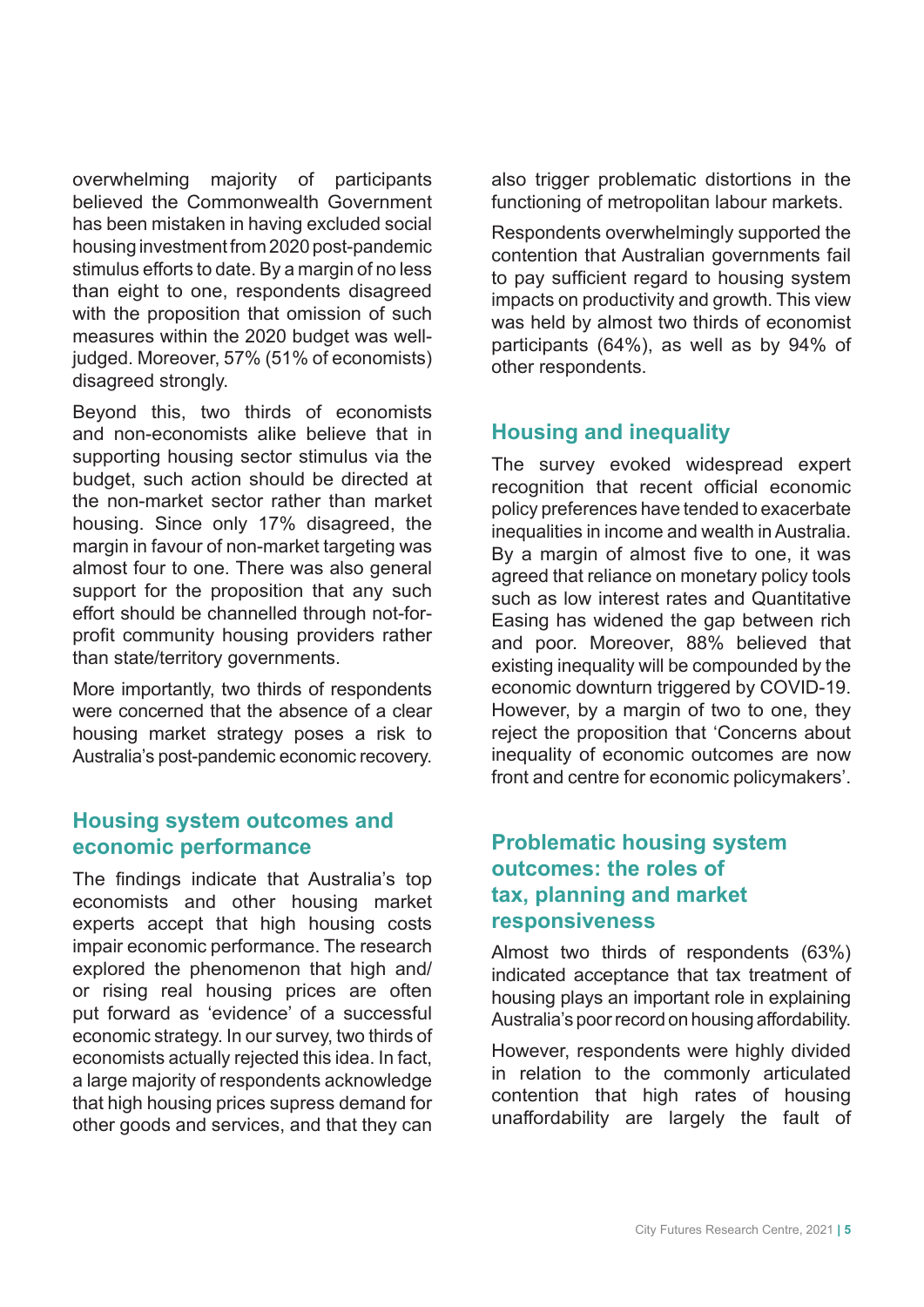inadequate supply due to overly restrictive land-use planning. By a narrow margin (43% to 38%), economists tended to agree with this view (see Table 22). Non-economists, by contrast, by and large rejected it.

Respondents were also split on the associated proposition: 'The construction and development industries are often unresponsive to shifting market demands'. Economists, in particular, tended to disagree with this statement (51% versus 39% agreeing).

Nevertheless, a clear majority of all participants (54%) agreed with the contention that 'The development industry is careful to manage land and housing supply to best match output to market cycles in order to maintain property prices' By implication, therefore, respondents generally accepted the argument that developer behaviour is an important variable affecting house prices and housing affordability, and that – even if 'unencumbered by planning restrictions' – developers would be unlikely to maintain or expand output in a falling market.

### **Conclusions and next steps**

Leading Australian economists and other experts understand why governments support home-ownership growth but are generally somewhat uncomfortable with the means to that end. They are also critical of official neglect of the wider consequences of house price inflation driven, or tolerated, by core policy approaches.

There is a clear sentiment that there is now significant under-investment in affordable rental housing and that stimulus action is now urgently needed that would channel community housing investment towards lowincome workers close to jobs.

In further analysis of the survey data, the researchers will seek to identify different schools of economic policy thought. In a second report generated by the research we will also complement this initial analysis through further exploration of the issues covered in the survey, as elaborated by 20 selected respondents through in-depth interviews.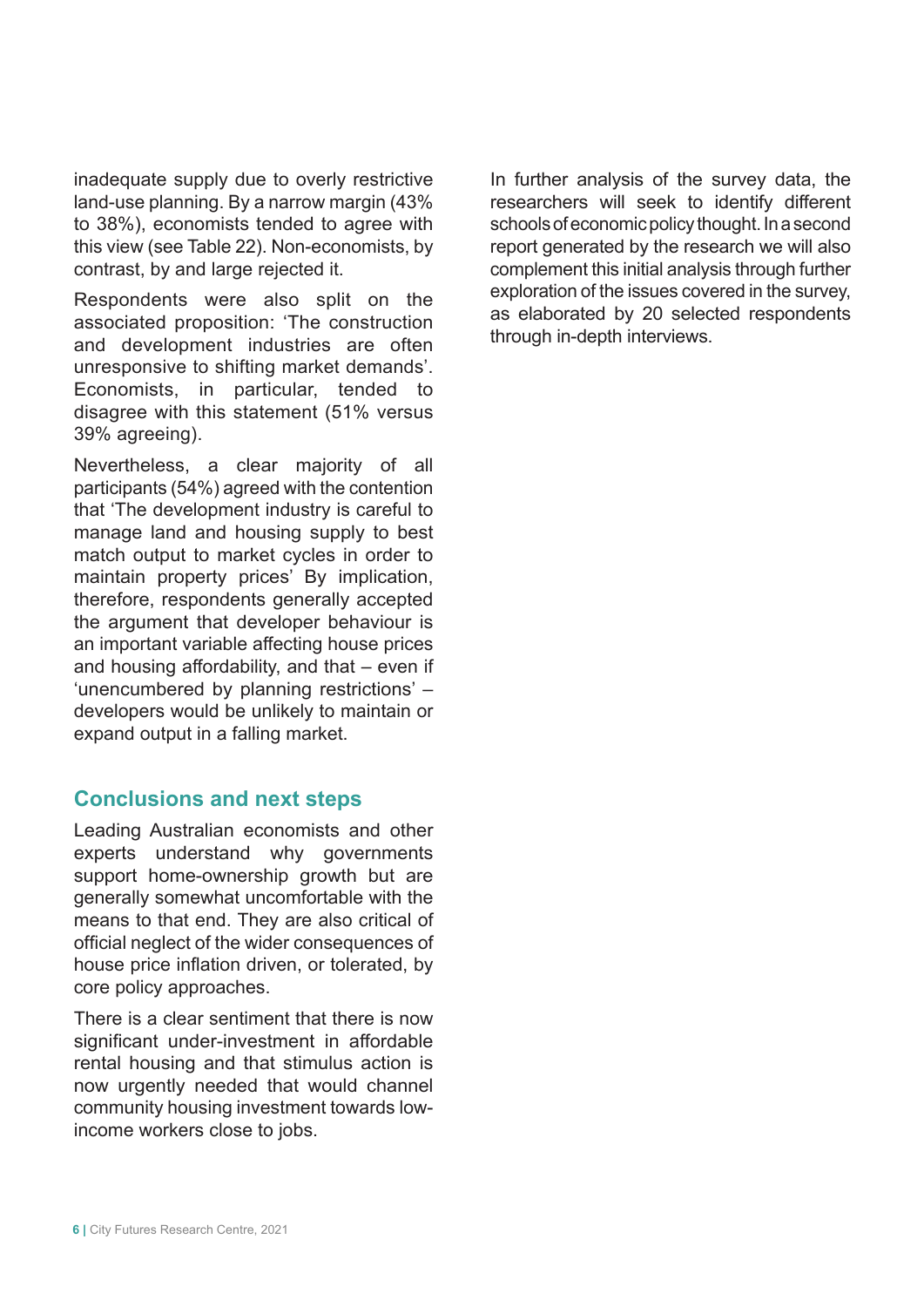# **1 Introduction: aims and approach**

Over the last few years participants in Australia's recently formed Housing and Productivity Research Consortium (HPRC) have been developing a new, evidencebased narrative to frame robust economic cases for housing policies to achieve better outcomes at both individual and populationwide levels (Maclennan and Long, 2019; Pawson et al, 2020). While not detracting from needs-based arguments for housing interventions (primarily to address social justice aims), and employment-creation and income stabilisation arguments for boosting investment, the HPRC is building a broader economic case. That broader justification does not exclude cases for supporting the poorest Australians with high housing payment burdens, often in the worst homes. But the argument is much more than that: it addresses the core question:

*How do housing system outcomes impact the major policy goals that Australian governments, Commonwealth, state/ territory and local, seek?* 

This report focuses on the opinions of Australia's top economists and other senior policy experts on how housing fits into economic and policy narratives in this country. The research findings reported here are drawn from an online survey of these groups. Following on from this survey, the project has involved in-depth interviews with a subset of respondents. It also involves a review of international literature on evidence of the interactions between national/metropolitan/ regional economies and affordability, wealth, stability and productivity effects in the housing sector. These two additional components of the research will be reported separately.

The project that underlies this report has looked to extend beyond aggregate indicators of housing-economy 'sentiment' that Shiller (2019) termed a particularly febrile area of economic narrative. We have investigated the existence of a dominant conventional wisdom among top economists and other housing experts about economic policies, housing policies and the housing effects of economic policies. We have also explored the diverse thinking that underpins views about housing and the economy that evoke diverse expert opinions. Changing and diverging views on macroeconomic policy thinking are increasingly apparent (IMF 2020) but it is also important to establish whether there are also diverse views on economic policy thinking for and about the housing sector. In particular, it is often widely asserted within housing sector debates that economists are likely to be unsympathetic to housing policy cases (and that argument has been explored in previous work): that assumption needs to be tested too.

The study was commissioned by the HPRC, ideally to enable the Consortium's future research intentions to be tailored according to revealed consensual – or, alternatively, divergent – expert interpretations of housingeconomy interactions in Australia. Thus, the project is intended as a launch-pad for the broader HPRC research program on housing and the economy envisaged as unfolding from 2021.

The remainder of this report is structured as follows. First, in Section 2, we further contextualise the research in terms of conceptual underpinning and with respect to the COVID-19 setting. Next, in Section 3, we briefly outline the survey methodology. Section 4, the main body of the report, details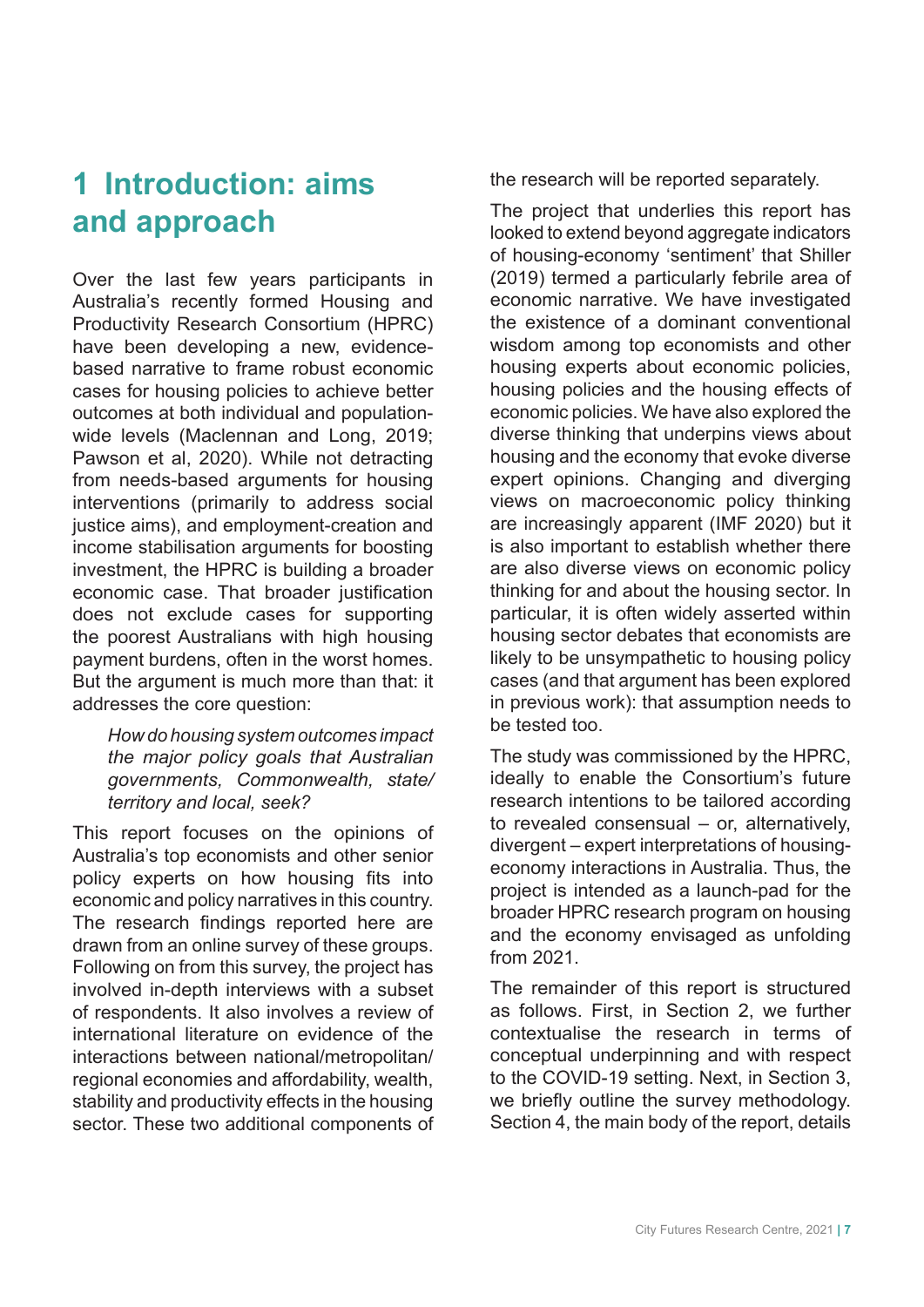the survey results; that is, the distribution of responses to the propositions framed by the research team for participant consideration. While the results are laid out in full in Appendix 2, key tables are also brought forward into this part of the report for easier comprehension. Finally, in Section 5 we draw some brief conclusions and themes to be explored in the in-depth interviews that form the second part of the study.

# **2 Contextualising the research**

# **2.1 Conceptual underpinning**

Housing outcomes occur across all parts of the housing system, and impact all users: rural and urban, public and private, rich and poor, young and old, renters and owners. Housing market and policy outcomes are not only defined by the simple quantitative adequacy of Australia's housing, but also by housing costs, prices, asset performance, size, quality, comfort, connection, neighbourhood and location relative to the places where households work, shop, learn, and play. Home and neighbourhood are central to how households are impacted by, and impact upon, society, the environment and the economy.

It has been long recognised that economic growth and demographic change are key drivers of housing system pressures, prices and production. But despite this, and considering the key integrative role of the housing system within economies, there has been a lack of research and policy attention to how housing outcomes shape the wider economy (and indeed society and

environment too). More plainly, there has been too little attention to how good and bad housing outcomes affect the development of individuals, families, neighbourhoods, cities and nations. While housing policy must always be concerned with supporting the poorest households and the homeless, it is much more than that.

There has been a growing recognition in applied economics research that housing market outcomes can play a part in stability and growth processes (RBA, 2017)). Traditional Keynesian arguments that housing can play an important role in stimulus strategies have been somewhat diminished as other infrastructure investments, notably transport infrastructure, come with wellargued productivity as well as stabilisation cases (Maclennan et al. 2019). Such 'housing cases' are nevertheless now supplemented with an understanding that modern housing markets (with reinforcing equity withdrawal in the upswing and reduced consumer confidence when house prices are static or falling) may amplify economic volatility.

A stronger argument is that pressured housing markets with over-stretched mortgage borrowing (manifested in high loan to value ratios and high loan to income ratios) pose a systemic threat to national financial and economic stability. This perspective has dominated macro-policy thinking since the GFC when a housing-driven financial crisis generated widespread recession and subsequent austerity. Australia of course entered the 2010s relatively unscathed by these instability shocks. Nevertheless, in Australia and elsewhere, this millennium has seen a growing recognition that house price increases are a crucial factor in shifting the distribution of wealth and incomes (Piketty 2014; Maclennan and Miao 2107; Coates and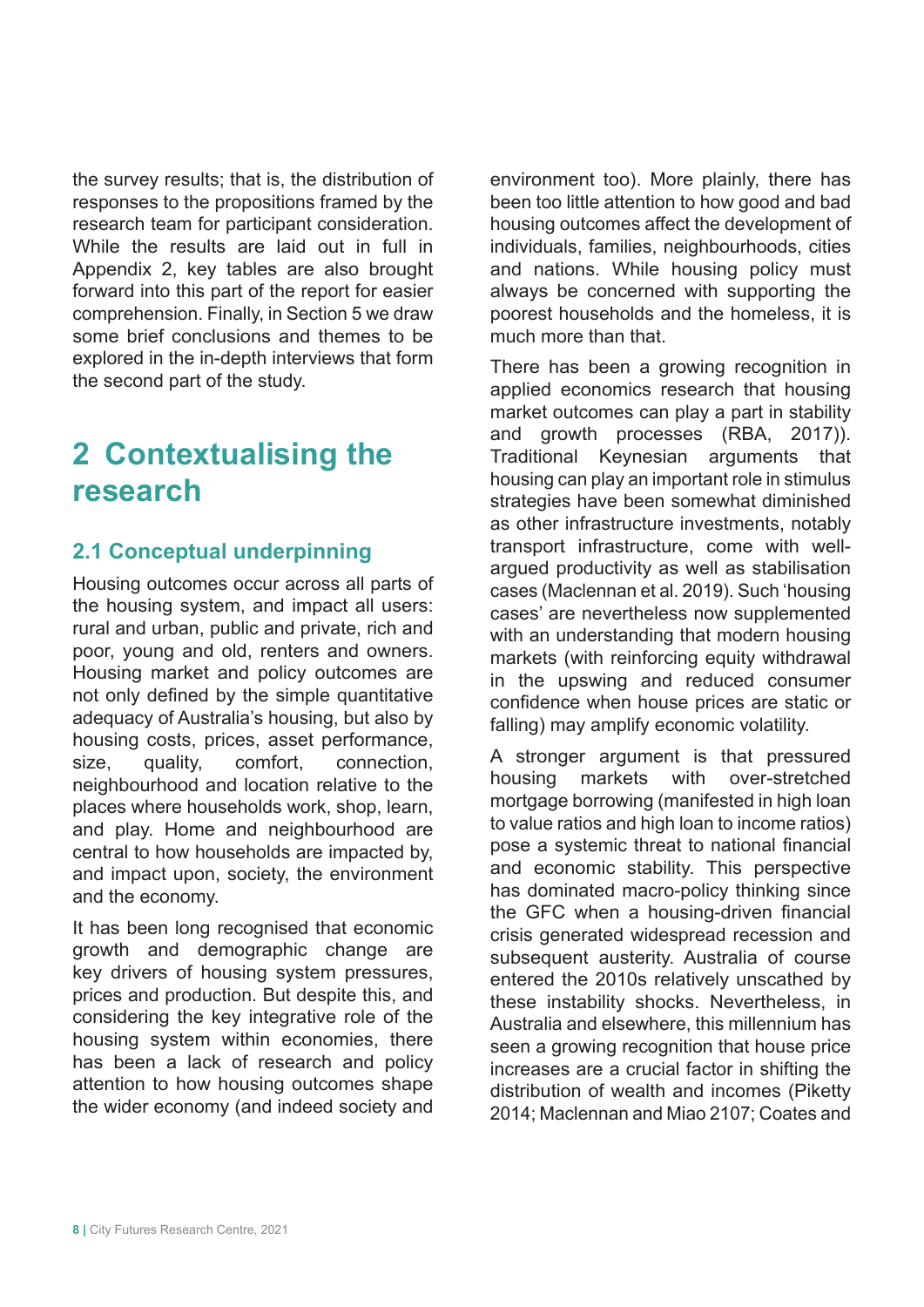Chivers 2019). And over the last five years Australia has seen an expanding number of researchers and policymakers seeking to grasp the extent of the productivity effects from housing investments and outcomes, with HPRC participants playing a lead role in that process. One objective of the current project is to gauge how far the potential stability, wealth and productivity effects of housing outcomes are appreciated by the wider body of Australian economists and other industry experts.

The current project is also shaped by our understanding that housing outcomes have complex and long-term effects on productivity and economic growth, as well as on economic inequality (Maclennan and Long, 2019). As such, they have impaired the economic and entrepreneurial performance of Australian households, businesses and places. Our associated concerns have formed part of previously articulated critiques and calls for the housing sector to improve the economic content of its policy narrative (Ibid; Maclennan et.al, 2018). Such analyses also imply that economists and policymakers working on housing issues within government need to modernise and rethink their housing and economic policy narratives to embrace a broader understanding of what housing does in the economy.

The end of 2020, when this report is being drafted, marks a time of deep uncertainty not just about the trajectory of the economy but about how best to understand it. There is much debate about which conceptual framings to use in shaping macroeconomic policies, the range of goals that such policies might address and the balance of different policy tools, such as the relative weight of monetary and fiscal policies. Earlier in 2020 The Economist (17 July 2020) drew attention to a plethora of views prevailing within economics literatures, that have emerged as the efficacy of the 'Washington Consensus' has appeared to wane (Rodrick, 2015). This has occurred as circumstances have changed and neglected policy issues have become central to policy agendas, not least issues of inclusion and sustainability (Rodrigues-Pose, 2017; Lonergan and Blyth, 2020). In the 2020 Reith Lectures (BBC, 2020) Mark Carney has also emphasised how the policy agendas of governments and central banks have broadened as crises of credit, carbon and COVID have all called for new approaches to monetary and fiscal policies.

It is also important to acknowledge that diverse policy views and approaches have persisted in different places through major policy paradigms. We note McCloskey's (1983) important observation that the workaday policy narrative of economists is often different from the core theoretical stories of academic seminars and journals. Accordingly, the project explores the idea of the 'conventional wisdom' regarding housing in the economy. Or indeed whether there are multiple (or indeed any) such wisdoms.

### **2.2 Housing markets and COVID-19: shocks, scarring or structural change?**

#### COVID shocks

The COVID-19 pandemic has constituted a deep and prolonged public health emergency that has lasted through almost all of 2020. Even with vaccines being approved for widespread use during 2021, the pandemic is widely believed likely to have significant global impacts on social and economic activity for many years to come (IMF 2020). As indicated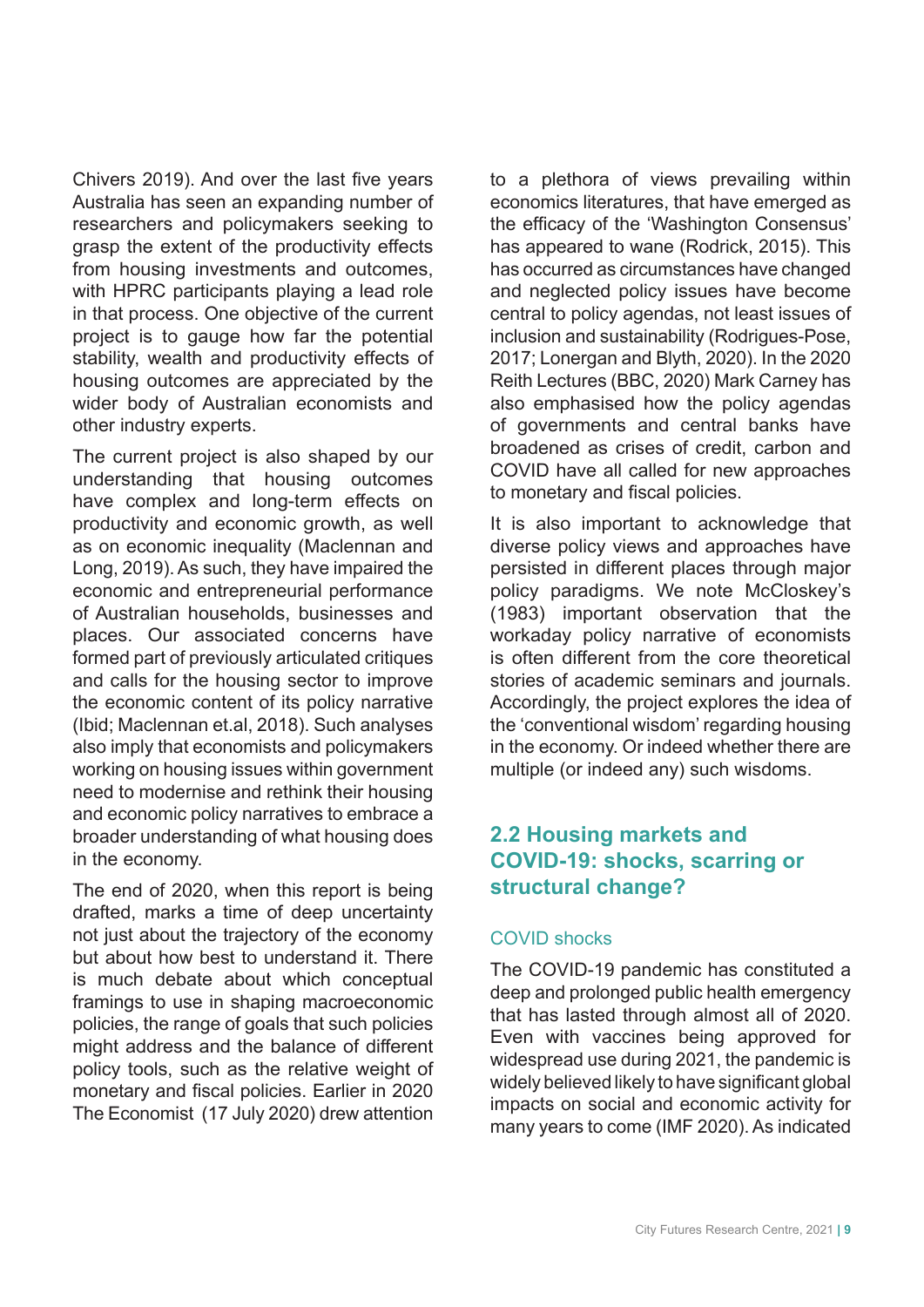above, this research is primarily concerned with problematic structural issues and trends long pre-dating the pandemic, most of which are arguably likely to remain undiminished (in some instances exacerbated) by the crisis. Nevertheless, the project's timing necessarily required the incorporation of COVID-related considerations. Moreover, the COVID experience to date in fact helps to highlight our broader point that housing situations and outcomes have mediated the pandemic's economic impacts. Partly for these reasons, it is appropriate to presage our findings with a brief review of this aspect of the research context.

By comparison with many countries, Australia has experienced more limited public health and economic damage due to the pandemic. September 2020 Australian GDP, nevertheless, remained 3.8 percent lower than 12 months earlier (ABS, December 2020). And this was despite significant government spending and monetary policy initiatives to stimulate demand and partially compensate households for lost incomes. A range of measures to support homeowners and renters through the crisis have played a significant role in minimising housing sector damage through 2020 and early policy reactions in some states also led to a significant short-term reduction in street homelessness (Pawson et al. 2021).

While house prices dipped in the March to July period in most capital city markets, they subsequently recovered significantly with signs of upward pressure in many well-connected suburbs, towns and nonmetropolitan seaside locations (See Table 1). Meanwhile, rental housing markets experienced substantial turbulence during 2020, with markedly divergent trends experienced between inner cities and regional areas, between houses and units, and between the eastern state capitals and Perth (Pawson et al 2021). Median rents fell significantly in Sydney and Melbourne, but rose in non-metropolitan Victoria, and in many parts of regional NSW (ibid).

| <b>Capital City</b> | Mar-20 | <b>Jun-20</b> | <b>Sep-20</b> | Dec-19 to Sep-20 |
|---------------------|--------|---------------|---------------|------------------|
| <b>Sydney</b>       | 1.9    | $-2.2$        | 1             | 0.7              |
| <b>Melbourne</b>    | 2.1    | $-2.3$        | $-0.3$        | $-0.5$           |
| <b>Brisbane</b>     | 0.6    | $-0.9$        | 1.5           | 1.3              |
| <b>Adelaide</b>     | 0.4    | $-0.8$        | 1.6           | 1.2              |
| <b>Perth</b>        | 0.6    | $-0.7$        | 1.4           | 1.3              |
| <b>Hobart</b>       | 2.4    | $-0.4$        | 1.2           | 3.2              |
| <b>Darwin</b>       | 0.7    | $-1.4$        | 0.8           | 0.1              |
| <b>Canberra</b>     | 0.2    | 0.8           | 0.9           | 1.8              |

Table 1. Residential Property Price Indexes: Eight Capital Cities

Source: ABS Release: Residential Property Indexes: Eight Capital Cities; 'Dec-19 to Sep-20' is calculated based on ABS Release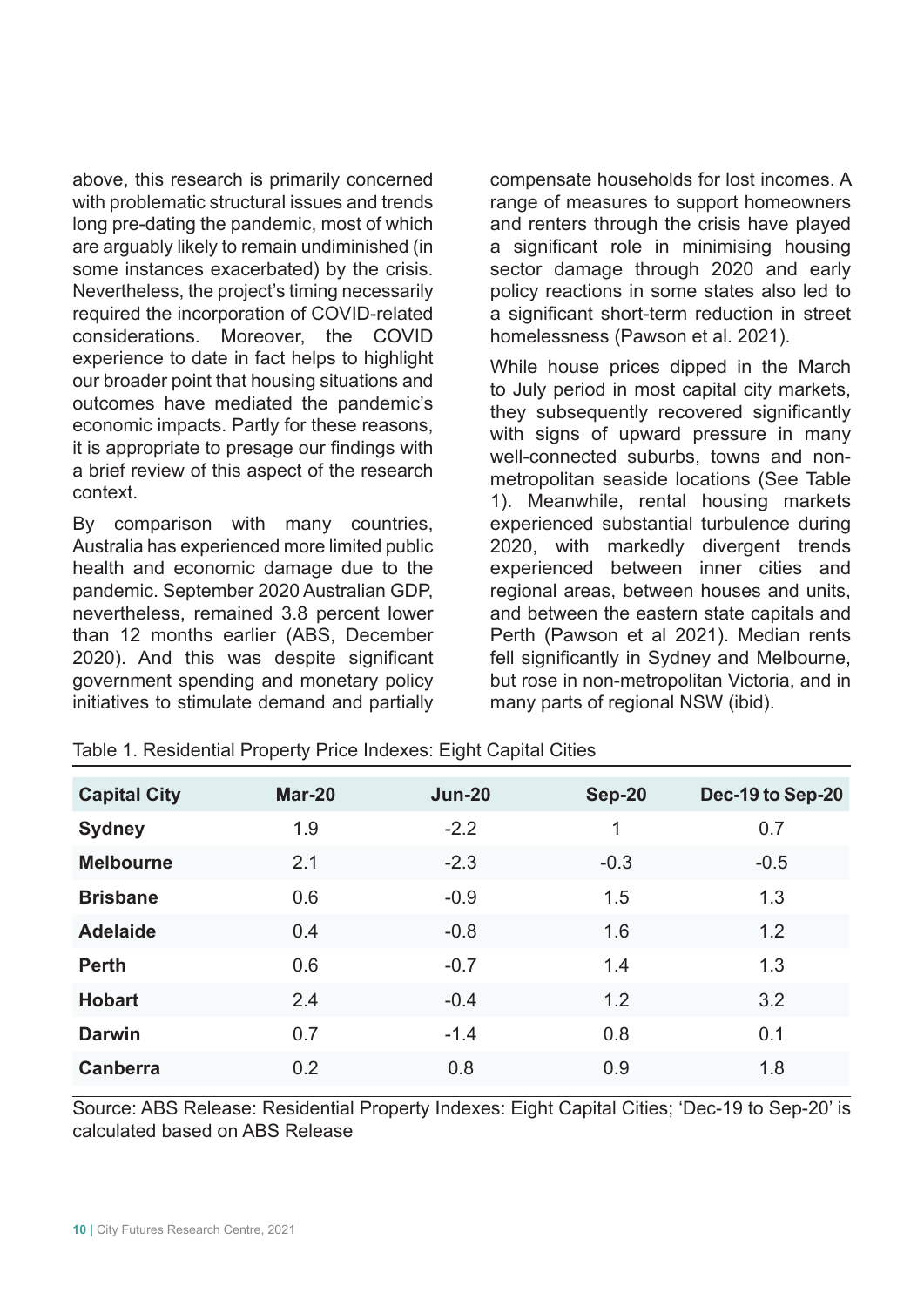By late 2020 GDP was recovering rapidly in most states other than Victoria, and official forecasts anticipate that Australia will have regained early 2020 income levels by late 2021. Housing market expectations vary significantly with SQM (2020), for example, suggesting modest price growth across capital cities, albeit with Melbourne and Adelaide at risk of price declines in scenarios of continuing low immigration and fast withdrawal of JobKeeper support. More bullishly, others predict generally robust price inflation through and beyond 2021 (Joye 2020). SQM highlights concerns on the rental apartment market in downtown areas, that have been hard hit by reduced visitor numbers and in overseas student demand. Late 2020 saw reports of rising rent and mortgage payment stress and a growing number of apartment landlords seeking to sell units (Martin North, Digital Finance Analytics).

These views stress the importance of seeing COVID-19, primarily, as an unwelcome shock. As the prospect of extensive vaccination by mid-2021 emerges, there is a growing awareness that the pandemic shock may have a lesser impact on Australia's GDP than global trade disruption with Sino-Australian/OECD tensions and indeed adjustments required to meet global carbon reduction targets. It is also important to note that many economic processes and phenomena can be described as 'mean reverting', in the sense that temporary shocks can appear very real at the time, but are quickly smoothed away in the long run as fundamentals reassert. This is almost certainly true of linkages between housing system outcomes, including unaffordability and inequality, and economic productivity.

#### COVID scarring

Another view would be that COVID has inflicted more than a 'shock'. There are likely 'scarring' effects with some COVID-19 outcomes wreaking lasting social and economic damage. It is predicted that unemployment rates will rise sharply when government stabilisation and emergency measures are removed in early 2021 and unskilled, female and service sector workers are likely to be most impacted. This will potentially exacerbate homelessness and concentrations of poorer households in poor housing, as well as further inflaming rental affordability stress. Employment patterns, fiscal supports and the inevitable low interest features of current monetary policies could, however, potentially support a buoyant home-ownership market in 2021, especially for established owners. Arguably, as discussed below, such housing outcomes are also 'scarring effects'.

Importantly, of course, rental stress and household indebtedness were already running at very high levels prior to the pandemic. For example, largely reflecting growth in mortgage debt, the national household debt to income ratio rose from 68% in June 1990 to a recent peak of 188.5% in June 2019 then to 185% in June 2020 (CoreLogic 2020; Kearns et al., 2020).

Government measures to cope with 2020 health and economic crises have inevitably led to record levels of public sector (peacetime) debt. Notwithstanding record low interest rates, the ratio of public debt to GDP in Australia is estimated to have risen to around 60% (IMF 2020). This will mean a substantial repayment effort over the decades ahead and this must count as another potential scarring on the economy. Much will depend on how effectively stabilisation spending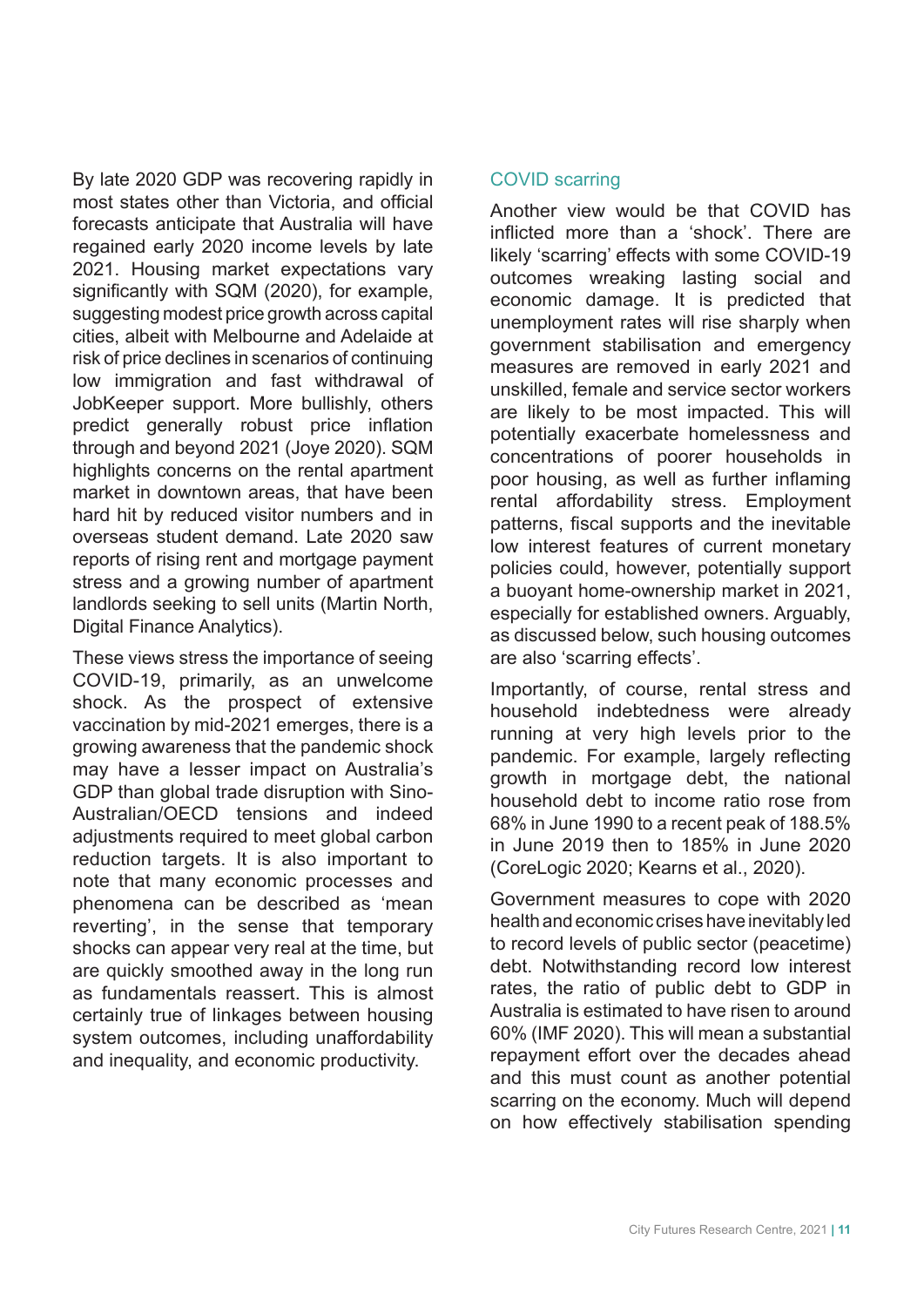is used to maintain viable firms, support human capital and provide the infrastructure, including housing, that the nation requires for a productive future. This argument has to lie at the heart of claims for enhanced government support for housing investment. It is imperative that policies use debt-funded expenditures to raise future productivity rather than simply boosting prices and current consumption.

COVID fashioned household activity and mobility behaviours that may have induced structural change in spending and time (and space)-use (ABS 2020b). Most obviously there are likely to be longer term effects in terms of the reduced need for service sector office space and the capacity of residential environments to facilitate working from home. Online shopping has shifted demands for retail space within city and suburban centres. Interest in active travel has grown. It is important to take account of such structural shifts in the demand for housing in relation to size, locational, connectivity and neighbourhood attributes. But it is also important not to exaggerate them. Price and other consequences, driven by the limited number with income levels and securities who could make immediate relocation choices, have reflected low levels of market supply.

COVID-19, through shock, scarring and structural change effects has emphasised the importance of housing outcomes in shaping the capabilities of communities and households to be resilient in the face of change. And it has, in a broad sense, 'unburied' some of the key policy challenges of the times, that are shaped by housing outcomes and the housing system, but that policy has often overlooked. As the pandemic recedes out of sight behind still rising mountains of public debt, these are times of uncertainty and potential policy change.

# **3 Research methodology**

As mentioned in Section 1, the research on which this report draws has three main components:

• An international academic and policy literature review on housing and the economy

- An online survey involving leading Australian economists and housing market experts
- In-depth interviews with a sub-sample of online survey respondents.

This report presents initial descriptive findings from the survey. More detailed statistical analysis of survey responses will be included in a later output.

The survey sample comprised 169 of Australia's top economists and housing market and/or policy experts. It included The Conversation's 47-member Economics Panel – a grouping nominated by the Economics Society of Australia that includes colleagues employed in various senior industry positions, as well as in the top ranks of academia. Beyond this, invitees included senior economists and others highly reputed for their academic, business or regulatory knowledge of Australia's housing system, and drawn from academia, industry (private and not-for-profit) and government.

With 87 completed responses the survey achieved a creditable response rate of 51%. Fuller details are provided in Appendix 1. The majority of respondents (54%) were trained as economists with 40% working as economists and the remaining 14% engaged in another professional position. Some 45% came from another disciplinary background. Two in five (40%) were academics, 8% were in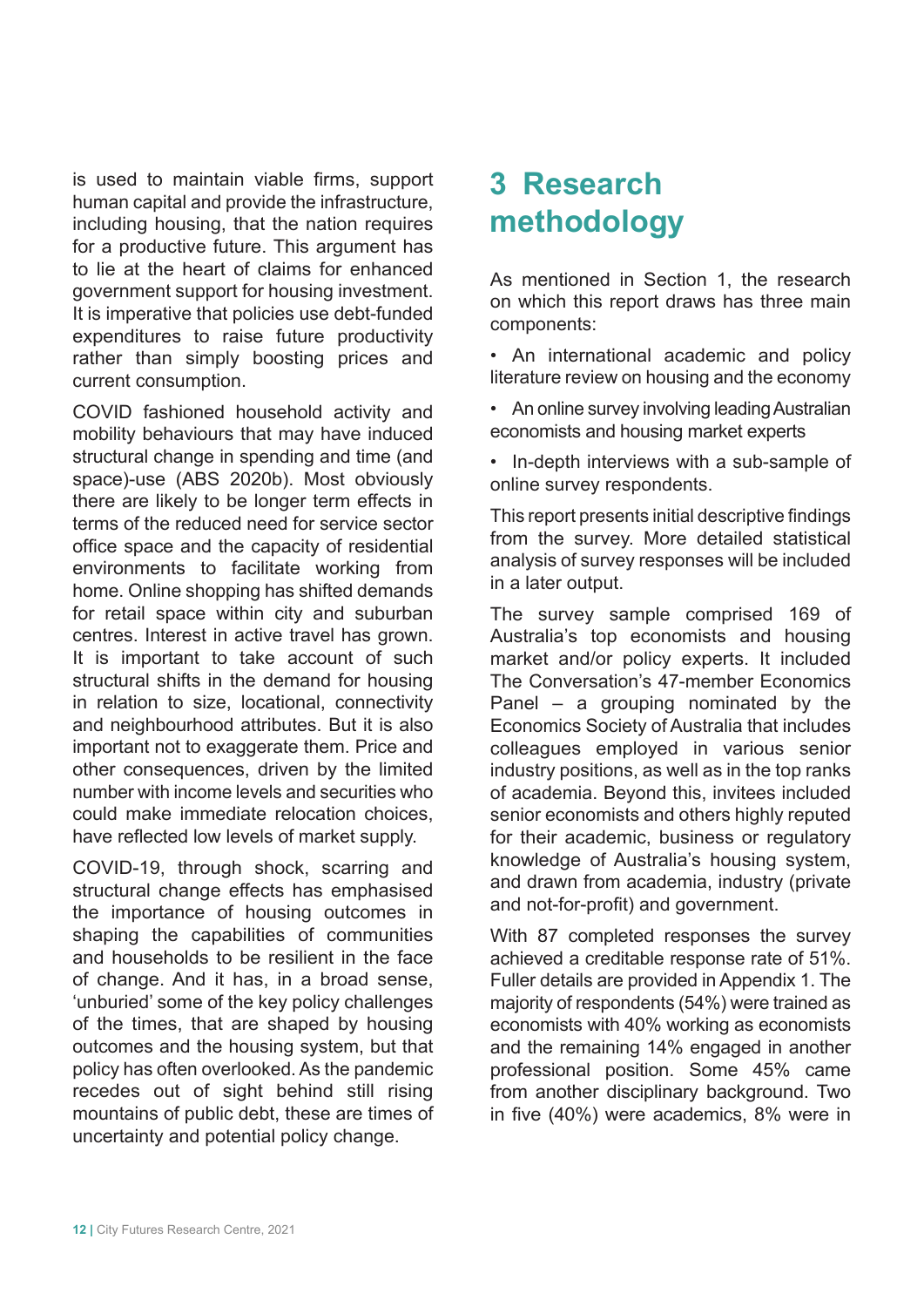government, a fifth (20%) worked in non-profit organisations and 30% in the private sector.

Undertaken in October/November 2020, the survey solicited respondent reactions to 54 statements or propositions about housing market futures, economic policy, housing policy, and the connections between housing outcomes, economic growth and productivity. Respondents were invited to express their level of agreement with each proposition across the range: strongly disagree, disagree, neutral, agree, strongly agree. All 54 propositions, together with the distribution of responses are listed in Appendix 2.

# **4 Survey findings**

In the tables included in this section results are presented as percentage breakdowns of responding participants (up to 87) in relation to each statement.

Aggregate scores are a means of generalising the balance of respondent views across the cohort. These are calculated by assigning scores of 1-5 for responses from strongly disagree  $(=1)$  to strongly agree  $(=5)$ , with

scores for all participants on each statement summed and divided by the number of respondents on that statement. Thus, an aggregate score of 1 indicates a universal response of 'strongly disagree'; 5 – all strongly agree.

An 'economist' is a respondent identifying themselves as either 'Trained economist – working as an economist' or 'Trained economist – engaged in another professional sphere'. All of those responding to the survey are termed 'experts', denoting their renowned standing as economists and/or housing market professionals.

### **4.1 Post-COVID economic and housing market recovery expectations**

Overall, the experts surveyed were substantially more pessimistic than official forecasts, with the vast majority (77%) disagreeing with the proposition that GDP will recover end 2019 levels by end 2022 – see Table 2. Perhaps surprisingly, economists in the survey, regardless of the sector in which they worked, were less pessimistic (62% disagreeing with the proposition).

|                  | <b>Strongly</b><br>disagree | <b>Disagree</b> | <b>Neutral</b> | <b>Agree</b> | <b>Strongly</b><br>agree | <b>No</b><br>opinion | Total | Aggregate<br>score |
|------------------|-----------------------------|-----------------|----------------|--------------|--------------------------|----------------------|-------|--------------------|
| <b>Economist</b> | 19                          | 43              | 21             | 15           | 0                        | 2                    | 100   | 2.33               |
| Non-economist    | 30                          | 65              | 3              | 0            | 0                        | 3                    | 100   | 1.72               |
|                  |                             |                 |                |              |                          |                      |       |                    |
| All respondents  | 24                          | 53              | 13             | 8            | 0                        | 2                    | 100   | 2.05               |

|  |  |  | Table 2 (Proposition (1b)) Australian GDP will have recovered to Dec 2019 levels by 2022 |  |  |
|--|--|--|------------------------------------------------------------------------------------------|--|--|
|--|--|--|------------------------------------------------------------------------------------------|--|--|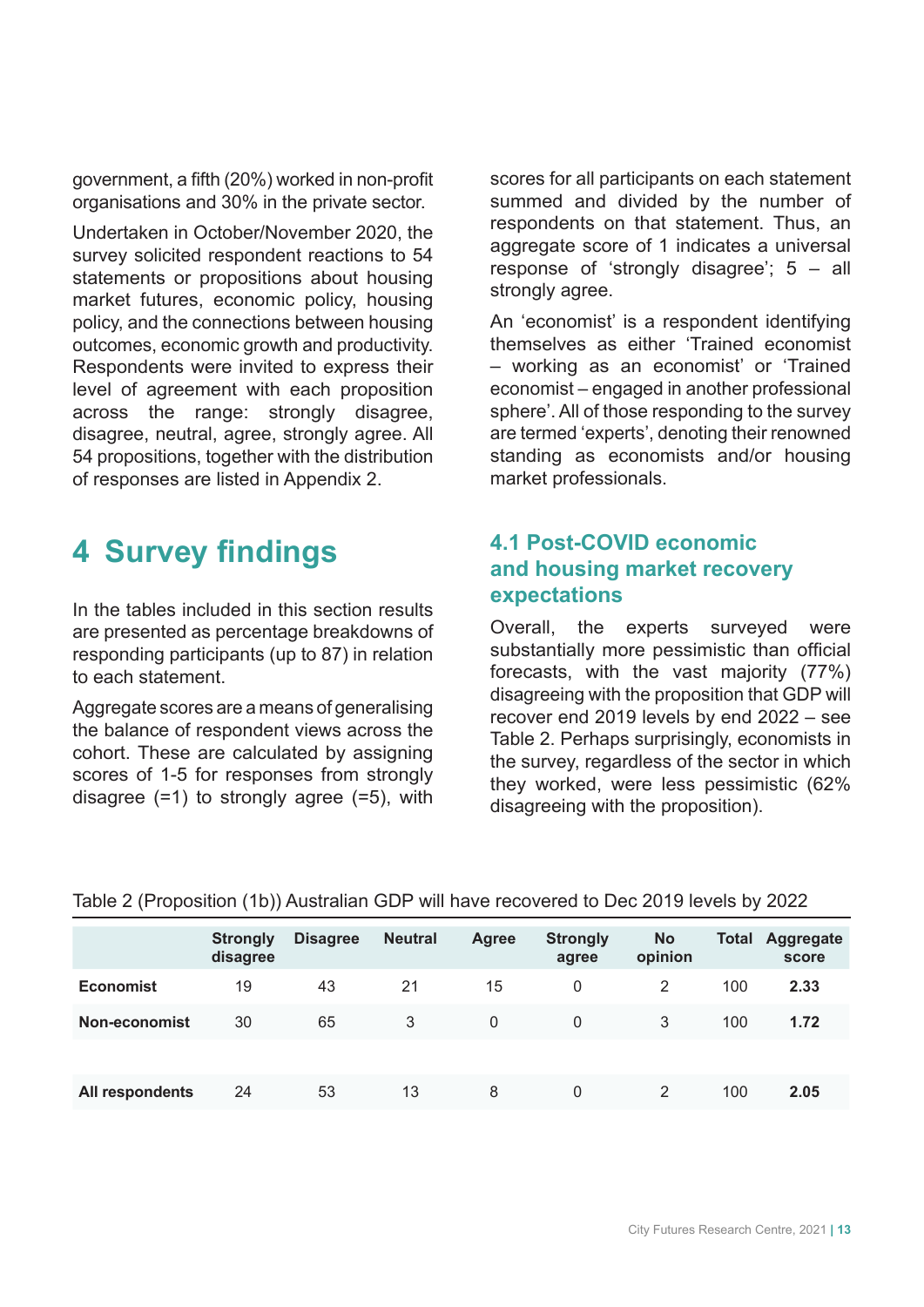Respondents were evenly split between those agreeing that uncertainties would reduce within five years and those who saw a longer enduring uncertainty (Proposition 1a – see Appendix 2). Again, while economists were much more optimistic that COVID uncertainties would dissipate, both economists and non-economists shared the view that there will be sustained high levels of unemployment to 2025 (Proposition 1c).

Albeit that responses were somewhat divided, survey participants tended to see demographic change rather than economic growth as the main driver of housing market change – 47% taking this stance versus 26% disagreeing (see Table 3).

There was even less consensus in relation to the perceived likelihood of a rapid recovery in migration rates to pre-pandemic norms (see Table 4). The critical patterns to understand are how net migration drives not a single national market but impacts on different local quality and tenure segments of the system. Indeed, a less pressured housing system, that may well bring easing of some affordability burdens, could at the same time split the housing system into divergent ownership and rental markets (see below).

|                  | <b>Strongly</b><br>disagree | <b>Disagree</b> | <b>Neutral</b> | <b>Agree</b> | <b>Strongly</b><br>agree | <b>No</b><br>opinion | Total | <b>Aggregate</b><br>score |
|------------------|-----------------------------|-----------------|----------------|--------------|--------------------------|----------------------|-------|---------------------------|
| <b>Economist</b> | 2                           | 17              | 32             | 38           | 9                        | 2                    | 100   | 3.35                      |
| Non-economist    | 3                           | 33              | 15             | 38           | 10                       | 3                    | 100   | 3.21                      |
|                  |                             |                 |                |              |                          |                      |       |                           |
| All respondents  | 2                           | 24              | 24             | 38           | 9                        | 2                    | 100   | 3.28                      |

Table 3 (Proposition (6a)) Demographic change rather than economic growth drives the housing market

Table 4 (Proposition (6b)) Net overseas migration will rebound to pre-2020 levels by 2023.

|                  | <b>Strongly</b><br>disagree | <b>Disagree</b> | <b>Neutral</b> | <b>Agree</b> | <b>Strongly</b><br>agree | <b>No</b><br>opinion | <b>Total</b> | <b>Aggregate</b><br>score |
|------------------|-----------------------------|-----------------|----------------|--------------|--------------------------|----------------------|--------------|---------------------------|
| <b>Economist</b> | 6                           | 40              | 13             | 35           | 4                        | 2                    | 100          | 2.89                      |
| Non-economist    | 8                           | 30              | 15             | 43           | 5                        | $\Omega$             | 100          | 3.08                      |
|                  |                             |                 |                |              |                          |                      |              |                           |
| All respondents  |                             | 36              | 14             | 38           | 5                        |                      | 100          | 2.98                      |

Related to views on the housing market significance of demographic influences, and to expectations on post-COVID migration recovery, most respondents doubted that housing markets would recover to prepandemic construction output levels by 2022. As shown in Table 5, nearly two thirds (64%) of participants disagreed with this proposition, although sentiment was somewhat less pessimistic among economists.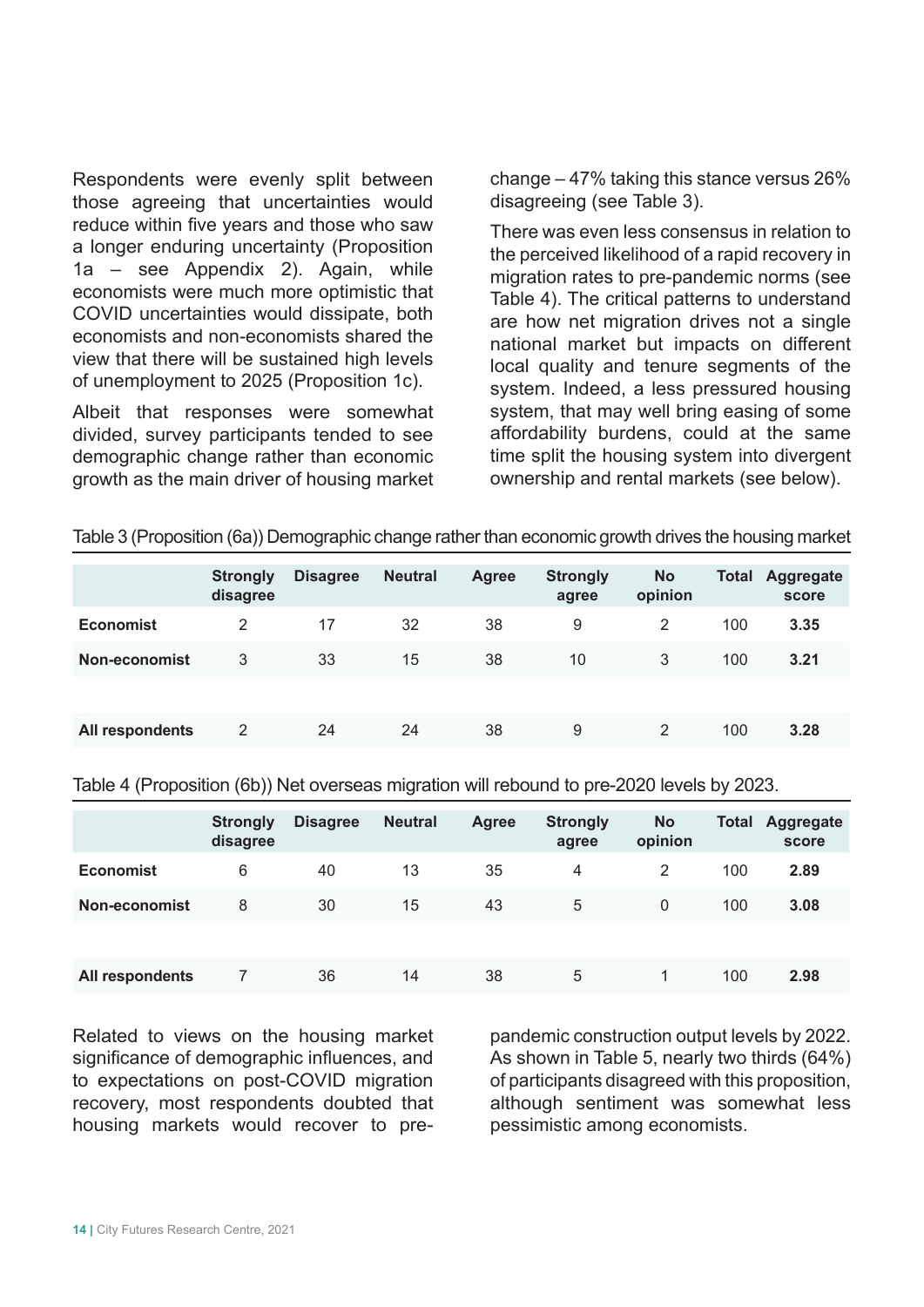|                  | <b>Strongly</b><br>disagree | <b>Disagree</b> | <b>Neutral</b> | <b>Agree</b> | <b>Strongly</b><br>agree | <b>No</b><br>opinion | Total | <b>Aggregate</b><br>score |
|------------------|-----------------------------|-----------------|----------------|--------------|--------------------------|----------------------|-------|---------------------------|
| <b>Economist</b> | 15                          | 40              | 23             | 17           | 4                        | 0                    | 100   | 2.55                      |
| Non-economist    | 20                          | 55              | 5              | 18           | 3                        | 0                    | 100   | 2.28                      |
|                  |                             |                 |                |              |                          |                      |       |                           |
| All respondents  | 17                          | 47              | 15             | 17           | 3                        | 0                    | 100   | 2.43                      |

Table 5 (Proposition (1d)) Housing markets will rebound to reach pre-COVID levels of construction output by 2022

## **4.2 Macroeconomic policy approaches**

#### 4.2.1 The need for further stimulus and the role of housing investment

It was noted above that the Economist (17 July 2020) drew attention to the divergent views that now prevail in macro-economic policy thinking within and across the OECD countries. The authors drew attention to new conceptual thinking (i.e. Modern Monetary Theory, see Kelton, 2020), the growing use of new of policy instruments such as quantitative easing approaches and the adoption of potential new roles for central banks (IMF 2020) beyond meeting inflation targets that might shift the balance of macro-policies from fiscal to monetary actions. Our survey sought to draw out Australian attitudes to these key possibilities and the likely implications for housing sector outcomes.

In response to the pandemic, an unprecedented package of actions were undertaken by the RBA and the Federal Treasury to support incomes and employment, as well as to meet the direct costs of containing the pandemic. Key initiatives enacted/announced from March 2020 up until, and including, in the October budget included:

• Further reductions in interest rates and quantitative easing

• Measures to facilitate mortgage payment deferrals

- Income support measures: JobKeeper program and Coronavirus supplement
- Accelerated income tax cuts
- Relaxation of restrictions on superannuation savings withdrawals
- Pro-business investment tax concessions
- JobMaker hiring initiative

• The HomeBuilder subsidy program to stimulate private housing construction and renovation activity.

Monetary policy, through reduced interest rates, and fiscal policy, primarily through increased government expenditure and borrowing rather than tax changes, assuaged the still deep output and employment declines consequent to the pandemic 'stopping' Australia's economy during 2020. However, when asked whether the Federal government could sustain and then repeat this effort beyond the end of March 2021 there was no consensus among our survey respondents. Just under half (49%) believed the policy effort could be sustained at current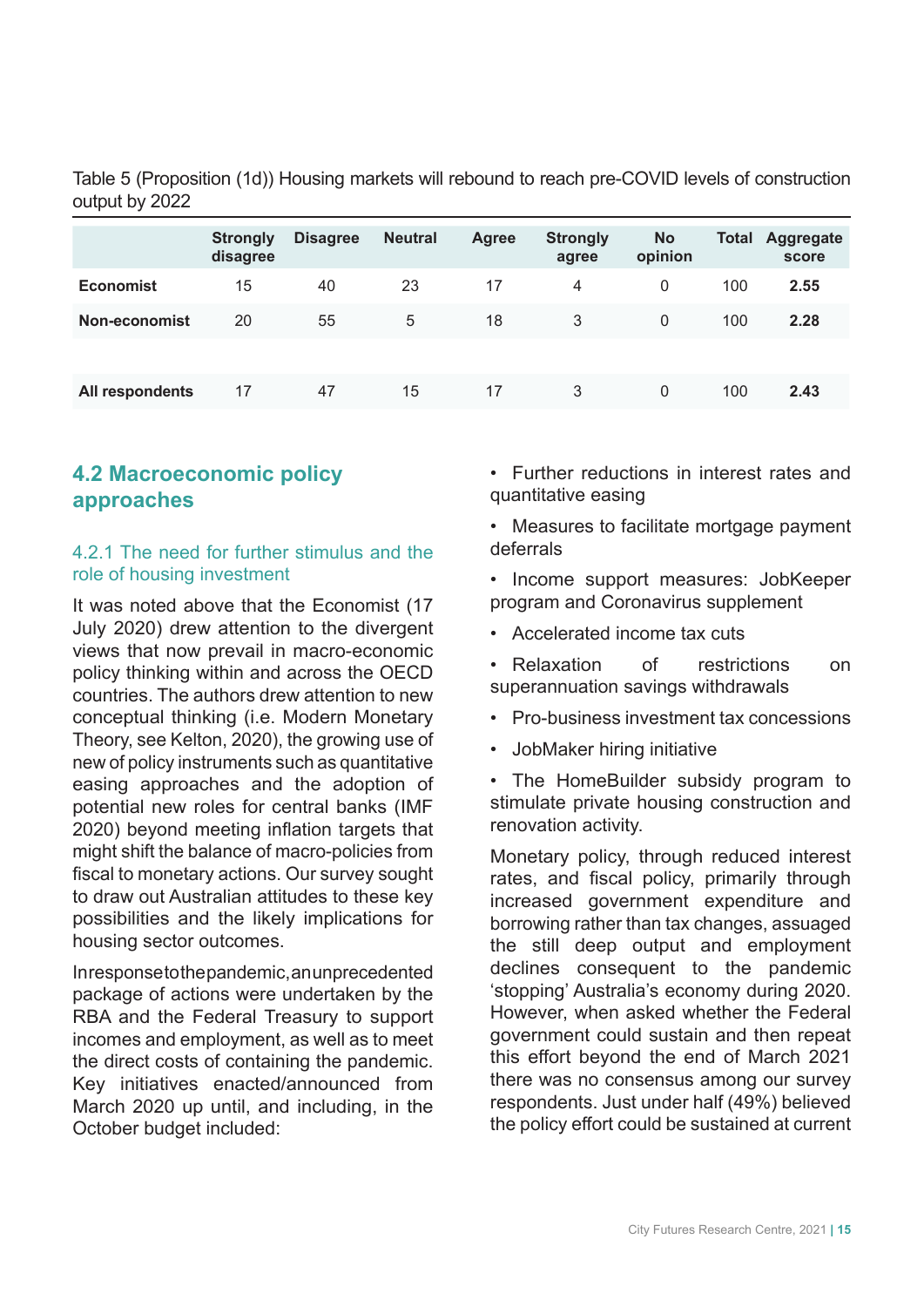levels beyond that date, while 37% thought otherwise (Proposition (2a) Appendix 2). However, 84% (74% of economists) believed that major new fiscal policy measures were still required over and above those contained in the October budget – see Table 6.

Table 6 (Proposition (2b)) Major new economic policy efforts – other than monetary policy and additional to the measures announced in October Budget – are essential to stimulate a sustainable post-pandemic economic recovery.

|                  | <b>Strongly</b><br>disagree | <b>Disagree</b> | <b>Neutral</b> | <b>Agree</b> | <b>Strongly</b><br>agree | <b>No</b><br>opinion | <b>Total</b> | Aggregate<br>score |
|------------------|-----------------------------|-----------------|----------------|--------------|--------------------------|----------------------|--------------|--------------------|
| <b>Economist</b> | 2                           | 6               | 17             | 34           | 40                       | $\mathbf{0}$         | 100          | 4.04               |
| Non-economist    | 3                           | 3               | 0              | 45           | 50                       | $\Omega$             | 100          | 4.38               |
|                  |                             |                 |                |              |                          |                      |              |                    |
| All respondents  | 2                           | 5               | 9              | 39           | 45                       | $\Omega$             | 100          | 4.20               |

Moreover, the vast majority of participants agreed that monetary policy should not only maintain low interest rates but also utilise innovative demand stimulus measures such as quantitative easing. The implications of such measures are summarised in Appendix 3.

In one of the most emphatic sets of responses evoked by any of the 54 propositions, the overwhelming majority of participants believed the Federal Government has wrongly excluded social housing investment from 2020 post-pandemic stimulus efforts. By a margin of no less than eight to one, respondents disagreed with the proposition that omission of such measures within the 2020 budget was well-judged (see Table 7). Moreover, 57% (51% of economists) disagreed strongly.

Table 7 (Proposition (2c)) In its 2020 Budget, the Federal Government has rightly resisted calls for inclusion of social housing investment in its post-pandemic recovery stimulus package

|                  | <b>Strongly</b><br>disagree | <b>Disagree</b> | <b>Neutral</b> | <b>Agree</b> | <b>Strongly</b><br>agree | <b>No</b><br>opinion | <b>Total</b> | Aggregate<br>score |
|------------------|-----------------------------|-----------------|----------------|--------------|--------------------------|----------------------|--------------|--------------------|
| <b>Economist</b> | 51                          | 30              | 9              | 6            | 4                        | 0                    | 100          | 1.83               |
| Non-economist    | 65                          | 20              | 3              | 8            | 3                        | 3                    | 100          | 1.59               |
|                  |                             |                 |                |              |                          |                      |              |                    |
| All respondents  | 57                          | 25              | 6              |              | 3                        | 0                    | 100          | 1.72               |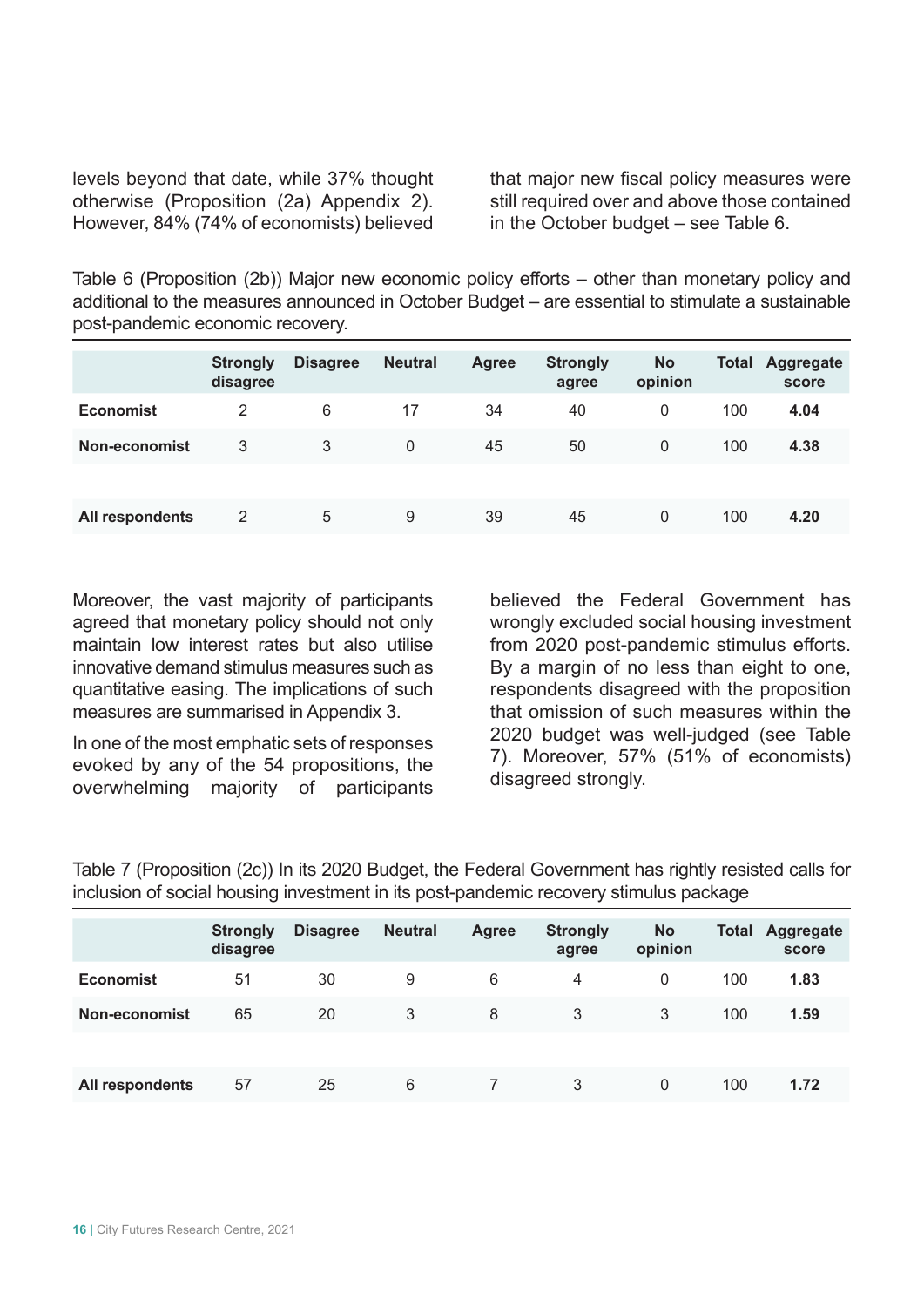Table 8 (Proposition (4a)) Coming out of COVID 19, stimulating housing production is best achieved through social/affordable housing investment rather than private market incentives

|                  | <b>Strongly</b><br>disagree | <b>Disagree</b> | <b>Neutral</b> | <b>Agree</b> | <b>Strongly</b><br>agree | <b>No</b><br>opinion | <b>Total</b> | <b>Aggregate</b><br>score |
|------------------|-----------------------------|-----------------|----------------|--------------|--------------------------|----------------------|--------------|---------------------------|
| <b>Economist</b> | 0                           | 13              | 19             | 34           | 32                       | 2                    | 100          | 3.87                      |
| Non-economist    | 5                           | 18              | 8              | 30           | 40                       | $\mathbf{0}$         | 100          | 3.83                      |
|                  |                             |                 |                |              |                          |                      |              |                           |
| All respondents  | 2                           | 15              | 14             | 32           | 36                       |                      | 100          | 3.85                      |

Table 9 (Proposition (4b)) Any additional investment in social housing should be best made through community/non-profit vehicles rather than State housing agencies

|                  | <b>Strongly</b><br>disagree | <b>Disagree</b> | <b>Neutral</b> | <b>Agree</b> | <b>Strongly</b><br>agree | <b>No</b><br>opinion | <b>Total</b> | <b>Aggregate</b><br>score |
|------------------|-----------------------------|-----------------|----------------|--------------|--------------------------|----------------------|--------------|---------------------------|
| <b>Economist</b> | 2                           | 17              | 43             | 26           | 9                        | 4                    | 100          | 3.22                      |
| Non-economist    | 3                           | 20              | 25             | 23           | 28                       | 3                    | 100          | 3.54                      |
|                  |                             |                 |                |              |                          |                      |              |                           |
| All respondents  | 2                           | 18              | 34             | 24           | 17                       | 3                    | 100          | 3.37                      |

Beyond this, 68% of respondents (66% of economists) believed that in supporting housing sector stimulus via the budget, such action should be directed at the non-market sector rather than market housing (see Table 8). Since only 17% disagreed, the margin in favour of non-market targeting was almost four to one.

Particularly among economists (some of whom lacked detailed familiarity with this aspect), a significant proportion of respondents could not make an informed judgement on whether new social housing investment should be channelled through public or community housing. Among those expressing a view on this there was a two to one split in favour of the latter (see Table 9). Put bluntly, most respondents – economists and non-economists alike – supported a social housing stimulus package to be delivered via the not-for-profit sector.

There was also some clarity about the shape and aims of such stimulus. Again, nearly three quarters of respondents (74%) agreed with the aim of investment programmes that might reduce the housing cost burdens of lower and middle income working renters (Proposition (3c) Appendix 2). Further, 82% of respondents (70% of economists) agreed that increases in affordable housing investment should be prioritised in job rich areas (Proposition (3d) Appendix 2)1 .

<sup>1</sup> This proposition was framed with reference to our earlier modelling study that quantified the scale of the potential net economic benefit resulting from government investment in well-located non-market rental housing for low income workers (Maclennan et al. 2019).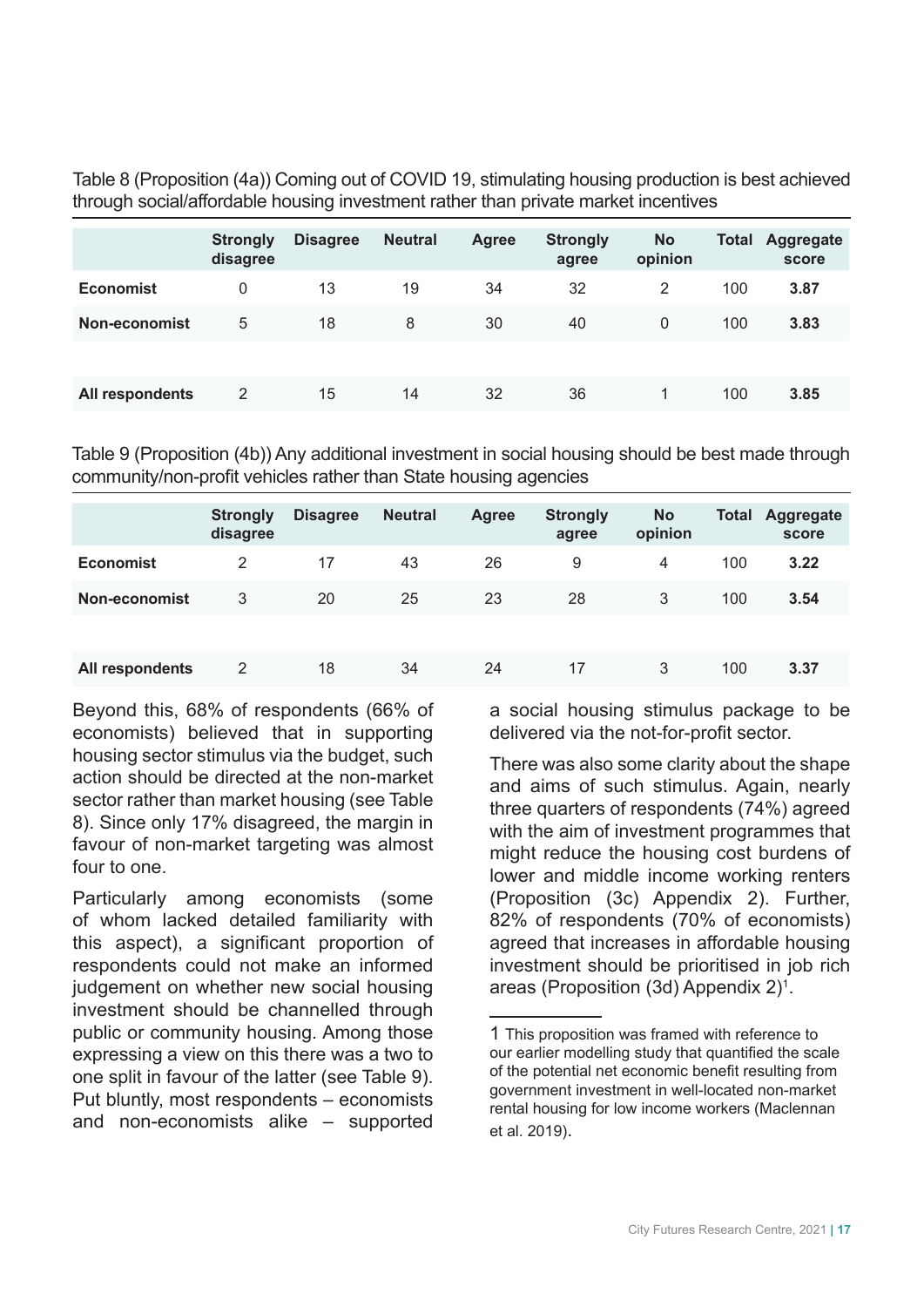Finally, in this section it is important to highlight the wider concern that the absence of clear housing policy direction for Australia poses

a risk to post-pandemic economic recovery. As shown in Table 10, two thirds of survey respondents (67%) endorsed this anxiety.

Table 10 (Proposition (9g)) The absence of a coherent housing market strategy for Australia now constitutes a significant barrier to structural adjustment in the economy and to an effective postpandemic recovery

|                  | <b>Strongly</b><br>disagree | <b>Disagree</b> | <b>Neutral</b> | <b>Agree</b> | <b>Strongly</b><br>agree | <b>No</b><br>opinion | <b>Total</b> | Aggregate<br>score |
|------------------|-----------------------------|-----------------|----------------|--------------|--------------------------|----------------------|--------------|--------------------|
| <b>Economist</b> | 0                           | 23              | 21             | 36           | 17                       | 2                    | 100          | 3.48               |
| Non-economist    | 0                           | 10              | 8              | 35           | 48                       | $\Omega$             | 100          | 4.20               |
|                  |                             |                 |                |              |                          |                      |              |                    |
| All respondents  | 0                           | 17              | 15             | 36           | 31                       |                      | 100          | 3.81               |

#### 4.2.2 Monetary policy

Monetary policies always have limitations in periods of demand deficiency (temporary or longer-term), or indeed 'stopped' markets. Most economists agree that demand deficiency currently prevails in Australia. Keynes, almost a century ago, noted that in recession/depression conditions attempts to stimulate aggregate demand by reducing interest rates are as effective as 'pushing on a string'. Nevertheless, there was a fairly strong consensus among survey respondents both that active use of monetary policy instruments is essential in the current circumstances and as regards the instruments preferred.

Some 85% of respondents agreed that monetary policy must utilise instruments over and above short-term interest rates (Proposition (3c) Appendix 2). However, only 12% agreed with Proposition (5f) that the Reserve Bank should act in accordance with Modern Monetary Theory (MMT). As most prominently advocated by Kelton (2020), MMT thinking implies that printing money to fund activity should be supported provided

that inflation is not prevalent and that a more relaxed view of public debt to GDP ratios should be adopted.

At the same time, most respondents (53%) anticipated that quantitative easing (QE) would be significantly extended by the Reserve Bank over the next five years (Proposition (5e) Appendix 2). QE, inter alia, blurs the traditional distinction between fiscal and monetary policy roles.

Around two thirds of respondents (66% of economists) were sympathetic to the possible widening of central bank roles beyond inflation and output targets to embrace macro-policy concerns about sustainability and inequality (see Table 11). At the same time, just over a quarter of economists (26%) took the opposite view, perhaps motivated by concerns that this could result in a loss of corporate focus. Respondents (economists and non-economists alike) were evenly divided on whether such a change would likely result in restriction of central bank independence (Table 12).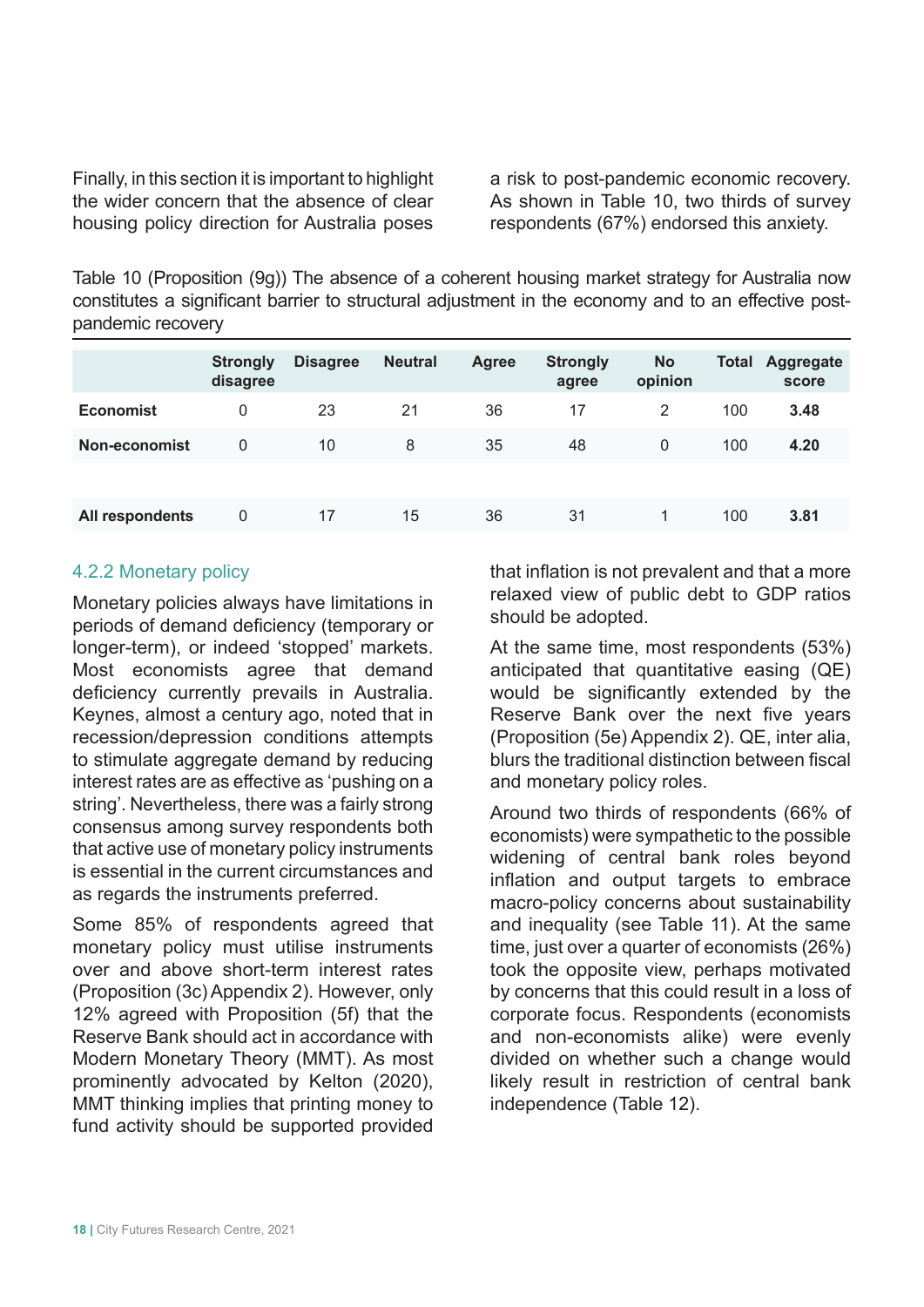Table 11 (Proposition (3a)) Central banks should resist calls to embrace wider policy objectives (e.g. employment, sustainability, housing)

|                  | <b>Strongly</b><br>disagree | <b>Disagree</b> | <b>Neutral</b> | <b>Agree</b> | <b>Strongly</b><br>agree | <b>No</b><br>opinion | <b>Total</b> | Aggregate<br>score |
|------------------|-----------------------------|-----------------|----------------|--------------|--------------------------|----------------------|--------------|--------------------|
| <b>Economist</b> | 19                          | 47              | 9              | 15           | 11                       | $\mathbf{0}$         | 100          | 2.51               |
| Non-economist    | 30                          | 33              | 5              | 23           | 8                        | 3                    | 100          | 2.44               |
|                  |                             |                 |                |              |                          |                      |              |                    |
| All respondents  | 24                          | 40              |                | 18           | 9                        | 1                    | 100          | 2.48               |

Table 12 (Proposition (3b)) Adoption of wider policy objectives would probably curtail the relative independence of central banks.

|                  | <b>Strongly</b><br>disagree | <b>Disagree</b> | <b>Neutral</b> | <b>Agree</b> | <b>Strongly</b><br>agree | <b>No</b><br>opinion | <b>Total</b> | Aggregate<br>score |
|------------------|-----------------------------|-----------------|----------------|--------------|--------------------------|----------------------|--------------|--------------------|
| <b>Economist</b> | 13                          | 26              | 21             | 28           | 13                       | $\mathbf{0}$         | 100          | 3.02               |
| Non-economist    | 8                           | 45              | 10             | 25           | 8                        | 5                    | 100          | 2.79               |
|                  |                             |                 |                |              |                          |                      |              |                    |
| All respondents  | 10                          | 34              | 16             | 26           | 10                       | 2                    | 100          | 2.92               |

Relevant to the impacts of current economic policies on inequality (see Section 4.2), nearly two thirds of respondents (63%) believed that quantitative easing strategies would tend to favour existing borrowers and investors with equity, rather than first homebuyers (Proposition (5b) Appendix 2). Similarly, most survey participants recognised that the policy mix of record low interest rates and quantitative easing will favour existing owners/ investors – low mortgage borrowing rates for households with equity prevail at a time of low savings rates and of sustained increases in house prices (Proposition (5d) Appendix 2).

However, most respondents (59%) believed that such problems could be better managed through careful and nuanced use of prudential control/regulation measures in relation to mortgage borrowers – see Table 13.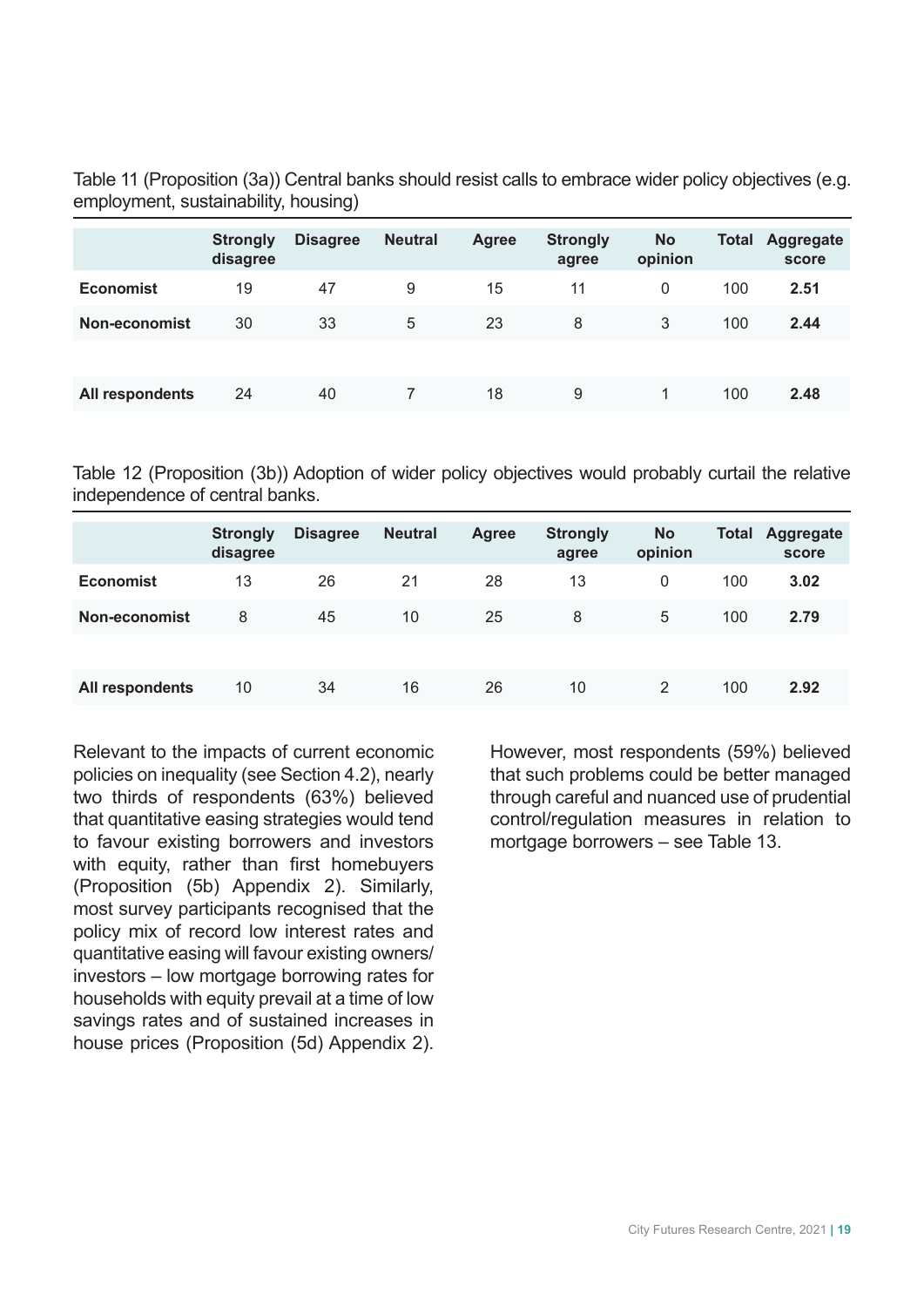Table 13 (Proposition (5c)) Prudential controls on mortgage lending (e.g. debt servicing ratio limits or exposure limits to reduce investor speculation) could be used more innovatively to yield better housing system outcomes.

|                      | <b>Strongly</b><br>disagree | <b>Disagree</b> | <b>Neutral</b> | <b>Agree</b> | <b>Strongly</b><br>agree | <b>No</b><br>opinion | <b>Total</b> | Aggregate<br>score |
|----------------------|-----------------------------|-----------------|----------------|--------------|--------------------------|----------------------|--------------|--------------------|
| <b>Economist</b>     | 0                           | 15              | 26             | 45           | 9                        | 6                    | 100          | 3.50               |
| <b>Non-economist</b> | 3                           | 8               | 18             | 45           | 20                       | 8                    | 100          | 3.78               |
|                      |                             |                 |                |              |                          |                      |              |                    |
| All respondents      |                             | 11              | 22             | 45           | 14                       |                      | 100          | 3.63               |

Overall, the survey results discussed above highlight areas where policy impacts are not well known or understood but where, despite this, there are clear message for macro-policymakers. Monetary policies and prudential regulation need much more nuance if they are not to unbalance investment patterns and wealth outcomes in the housing sector.

# **4.3 Housing market performance, economic productivity and stability**

#### 4.3.1 House prices and economic performance

Economists have become increasingly circumspect in suggesting that rising real house prices are symptomatic of a successful economy (Woloszko and Causa 2020). Likewise, in our survey economist participants were divided two to one in rejecting this association (Proposition (6c) Appendix 2). There was a similar distribution of reactions to the statement that rising house prices are generally good for the economy (Proposition (6d) Appendix 2). This cautious balance of responses stands in contrast to three decades of government policy rhetoric in many OECD nations as regards growth indicators and the feel-good factor benefits of rising residential property values.

Economists among survey participants were somewhat more divided on the question of whether high house prices impair managerial creativity. While 35% agreed, 23% demurred. By contrast, a clear majority of noneconomists (63%) accepted this contention (Table 14).

|                  | <b>Strongly</b><br>disagree | <b>Disagree</b> | <b>Neutral</b> | <b>Agree</b> | <b>Strongly</b><br>agree | <b>No</b><br>opinion | <b>Total</b> | <b>Aggregate</b><br>score |
|------------------|-----------------------------|-----------------|----------------|--------------|--------------------------|----------------------|--------------|---------------------------|
| <b>Economist</b> | 4                           | 19              | 38             | 26           | 9                        | 4                    | 100          | 3.16                      |
| Non-economist    | 0                           | 18              | 13             | 35           | 28                       | 8                    | 100          | 3.78                      |
|                  |                             |                 |                |              |                          |                      |              |                           |
| All respondents  | 2                           | 18              | 26             | 30           | 17                       | 6                    | 100          | 3.44                      |

Table 14 (Proposition (7c)) High housing prices impede innovation and entrepreneurship in Australia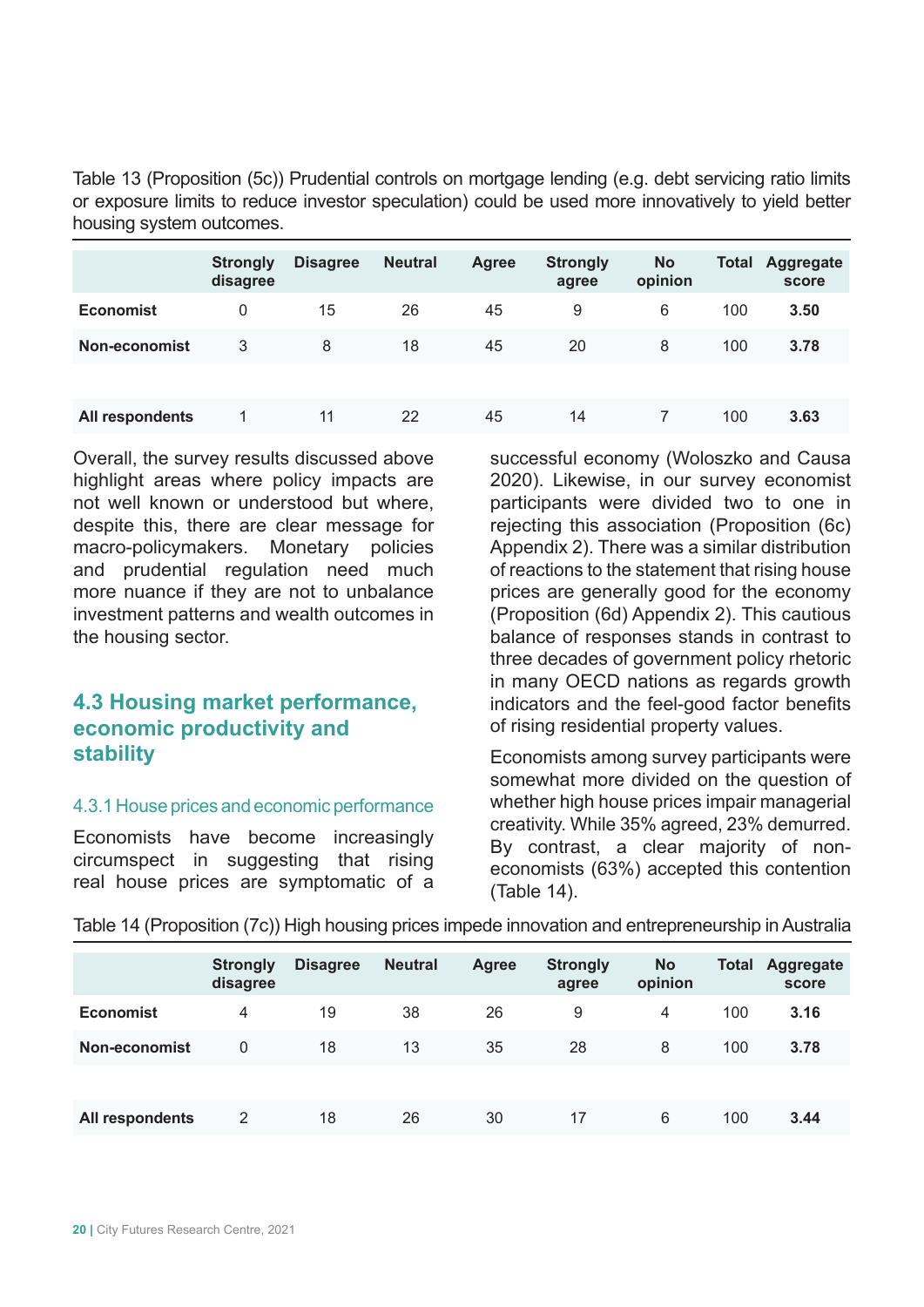There was close to universal recognition of what the current authors believe to be the reality, that high house prices supress demand for other goods and services (Proposition (7h) Appendix 2). More specifically in relation to the accommodation costs of low income renters, only 12% of all respondents (although somewhat more economists than non-economists) doubted that over-expensive housing for low income renters damages economic productivity (Proposition (7g) Appendix 2).

Finally, in this sequence on high housing cost implications, there was general agreement that such a situation can problematically distort the functioning of metropolitan labour markets. As shown in Table 15, nearly three quarters of respondents (74%) accepted this contention.

Table 15 (Proposition (7b)) Metropolitan housing market distortions (e.g. sub-optimal labour market matching) due to high prices and rents are impairing economic growth and productivity

|                  | <b>Strongly</b><br>disagree | <b>Disagree</b> | <b>Neutral</b> | <b>Agree</b> | <b>Strongly</b><br>agree | <b>No</b><br>opinion | <b>Total</b> | Aggregate<br>score |
|------------------|-----------------------------|-----------------|----------------|--------------|--------------------------|----------------------|--------------|--------------------|
| <b>Economist</b> | 0                           | 15              | 15             | 60           | 9                        | 2                    | 100          | 3.63               |
| Non-economist    | 0                           | 5               | 15             | 45           | 33                       | 3                    | 100          | 4.08               |
|                  |                             |                 |                |              |                          |                      |              |                    |
| All respondents  | 0                           | 10              | 15             | 53           | 20                       | 2                    | 100          | 3.84               |

At the same time, respondents generally believed the geographical mismatch of housing and employment as substantially attributable to the shortcomings of metropolitan strategic planning. More than two thirds (69%) agreed that poor decision making in this realm was a contributor to the inefficient spatial configuration of housing and employment in Australia's major cities (Proposition (9d) Appendix 2).

Generally, the findings reported above indicate that Australia's top economists and other housing market experts accept that high housing costs impair economic performance.

#### 4.3.2 Policymaker appreciation of housing system impacts on the economy

Survey respondents recognised an array of economic risks exacerbated by rising house prices. There was close to universal agreement that rising prices requiring larger mortgage loans (in relation to incomes) and consequently rising mortgage debt to GDP ratios, were a key indicator of potential economic instability – see Table 16. At the same time, however, there was also general agreement that economic and housing policymakers have tended to be overly focused on such concerns (Table 17).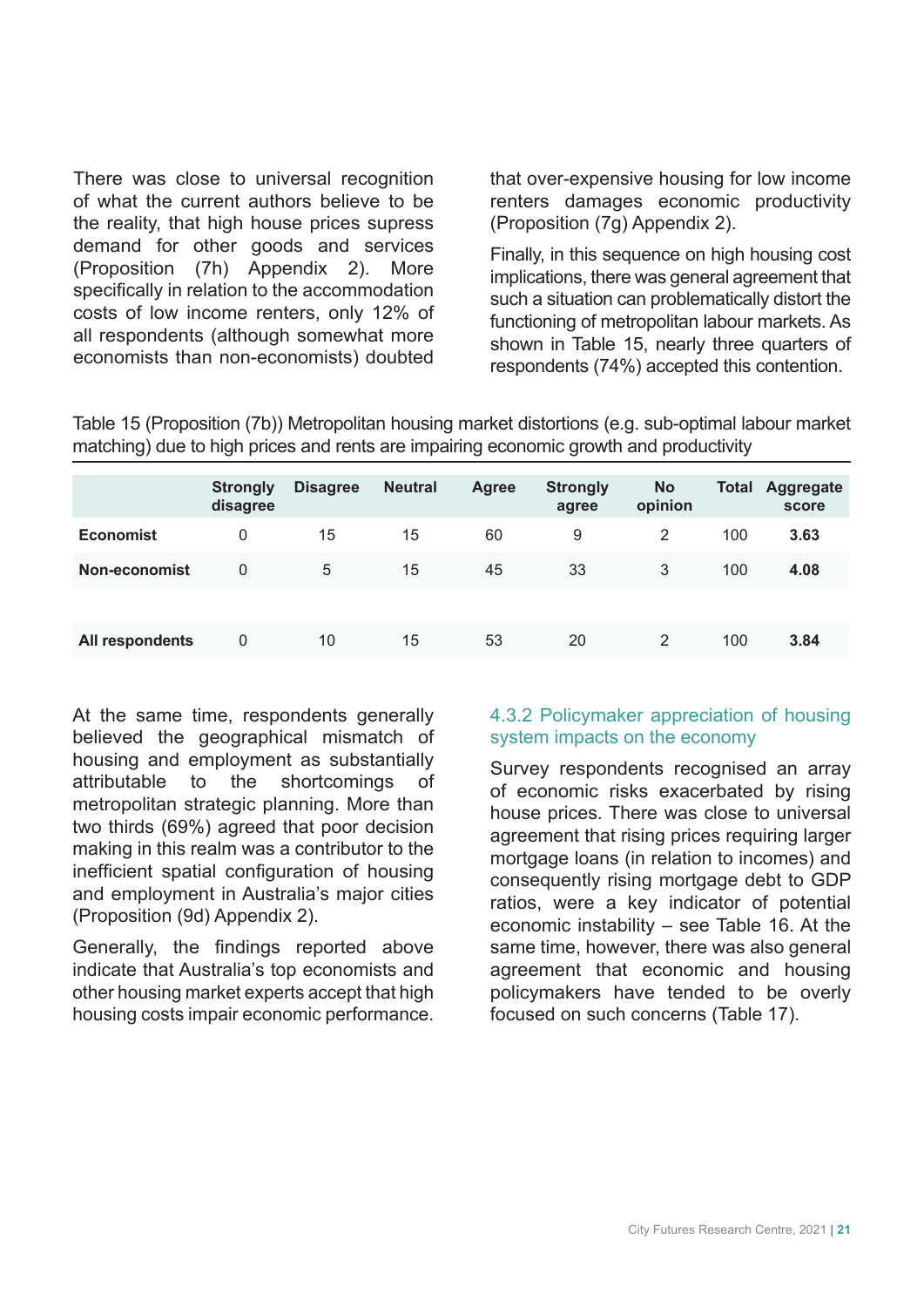|                  | <b>Strongly</b><br>disagree | <b>Disagree</b> | <b>Neutral</b> | <b>Agree</b> | <b>Strongly</b><br>agree | <b>No</b><br>opinion | <b>Total</b> | <b>Aggregate</b><br>score |
|------------------|-----------------------------|-----------------|----------------|--------------|--------------------------|----------------------|--------------|---------------------------|
| <b>Economist</b> | 2                           | 13              | 11             | 60           | 13                       | 2                    | 100          | 3.70                      |
| Non-economist    | 0                           | 8               | 8              | 68           | 18                       | $\mathbf{0}$         | 100          | 3.95                      |
|                  |                             |                 |                |              |                          |                      |              |                           |
| All respondents  |                             | 10              | 9              | 63           | 15                       |                      | 100          | 3.81                      |

Table 16 (Proposition (6e)) Rising mortgage debt poses an economic stability risk to Australia

Table 17 (Proposition (8a)) The economic role of housing policy has been too focused on macroeconomic stability and the business cycle

|                  | <b>Strongly</b><br>disagree | <b>Disagree</b> | <b>Neutral</b> | Agree | <b>Strongly</b><br>agree | <b>No</b><br>opinion | <b>Total</b> | Aggregate<br>score |
|------------------|-----------------------------|-----------------|----------------|-------|--------------------------|----------------------|--------------|--------------------|
| <b>Economist</b> | 2                           | 21              | 17             | 45    | 9                        | 6                    | 100          | 3.39               |
| Non-economist    | 0                           | 15              | 15             | 43    | 25                       | 3                    | 100          | 3.79               |
|                  |                             |                 |                |       |                          |                      |              |                    |
| All respondents  |                             | 18              | 16             | 44    | 16                       | 5                    | 100          | 3.58               |

Consistent with response patterns discussed above, respondents overwhelmingly supported the contention that Australian governments fail to pay sufficient regard to housing system impacts on productivity and growth. As shown in Table 18, this view was held by almost two thirds of economist

participants (64%), as well as by 94% of other respondents.

To sum up, these results suggest that respondents were generally concerned about the design of current policies but also about the neglect of evidence on the effects of housing outcomes.

Table 18 (Proposition (8b)) Australian governments have paid too little attention to how housing outcomes also affect productivity and growth

|                  | <b>Strongly</b><br>disagree | <b>Disagree</b> | <b>Neutral</b> | Agree | <b>Strongly</b><br>agree | <b>No</b><br>opinion | <b>Total</b> | <b>Aggregate</b><br>score |
|------------------|-----------------------------|-----------------|----------------|-------|--------------------------|----------------------|--------------|---------------------------|
| <b>Economist</b> | $\Omega$                    | 15              | 11             | 47    | 26                       | 2                    | 100          | 3.85                      |
| Non-economist    | 3                           | 0               | 3              | 38    | 58                       | $\Omega$             | 100          | 4.48                      |
|                  |                             |                 |                |       |                          |                      |              |                           |
| All respondents  |                             | 8               |                | 43    | 40                       |                      | 100          | 4.14                      |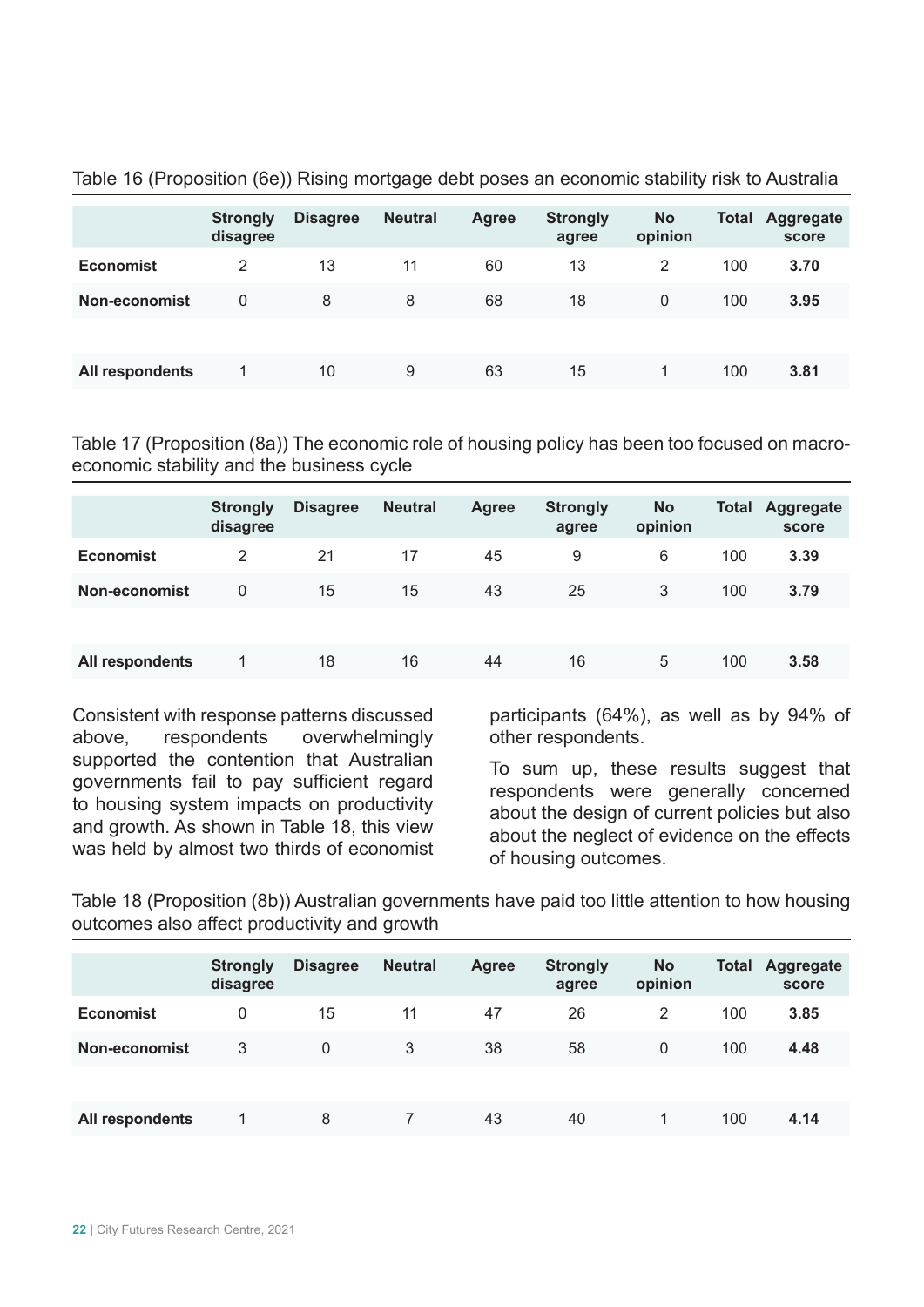# **4.4 Housing and inequality**

There was a widespread expert agreement that recent economic policy preferences are likely to have increased inequalities in income and wealth in Australia. By a margin of almost five to one, respondents agreed with

proposition (2e) that monetary policy reliance on low interest rates and Quantitative Easing has exacerbated inequality – see Table 19. Moreover, virtually all those expressing an opinion – 88% of respondents – believed that existing inequality will be exacerbated by the 2020 recession (see Proposition (3e)).

Table 19 (Proposition 2e) Monetary policy reliance on low interest rates and Quantitative Easing has exacerbated inequality by boosting the prices of housing and equities.

|                  | <b>Strongly</b><br>disagree | <b>Disagree</b> | <b>Neutral</b> | <b>Agree</b> | <b>Strongly</b><br>agree | <b>No</b><br>opinion | <b>Total</b> | <b>Aggregate</b><br>score |
|------------------|-----------------------------|-----------------|----------------|--------------|--------------------------|----------------------|--------------|---------------------------|
| <b>Economist</b> | 6                           | 11              | 17             | 45           | 21                       | 0                    | 100          | 3.64                      |
| Non-economist    | 3                           | 8               | 13             | 48           | 25                       | 5                    | 100          | 3.89                      |
|                  |                             |                 |                |              |                          |                      |              |                           |
| All respondents  | 5                           | 9               | 15             | 46           | 23                       | 2                    | 100          | 3.75                      |

As a follow-up to statement (2e) respondents were asked to react to Proposition (3d): 'Concerns about inequality of economic outcomes are now front and centre for economic policymakers'. Here we were referencing the way that, over the past decade, inequality has been increasingly highlighted as a key economic concern by international institutions such as the IMF and the OECD, by the Reserve Bank in Australia, and by legions of leading economists

worldwide (e.g. Wilkinson and Pickett 2009; Stiglitz 2012; Piketty 2014). Significantly, little more than a quarter of participants (27%) thought this was the case. By a margin of two to one (53% to 27%) they disagreed with the proposition (see Table 20). It should also be acknowledged that – as revealed through the follow-up interviews – at least some survey participants agreeing with the proposition in the survey had interpreted this as seeking views on whether reducing inequality should be a central concern for policymakers.

Table 20 (Proposition (3d)) Concerns about inequality of economic outcomes are now front and centre for economic policymakers.

|                  | <b>Strongly</b><br>disagree | <b>Disagree</b> | <b>Neutral</b> | Agree | <b>Strongly</b><br>agree | <b>No</b><br>opinion | <b>Total</b> | Aggregate<br>score |
|------------------|-----------------------------|-----------------|----------------|-------|--------------------------|----------------------|--------------|--------------------|
| <b>Economist</b> | 16                          | 35              | 19             | 22    | 8                        | $\mathbf{0}$         | 100          | 2.70               |
| Non-economist    | 18                          | 36              | 15             | 21    | 3                        | 6                    | 100          | 2.52               |
|                  |                             |                 |                |       |                          |                      |              |                    |
| All respondents  | 17                          | 36              | 17             | 21    | 6                        | 3                    | 100          | 2.62               |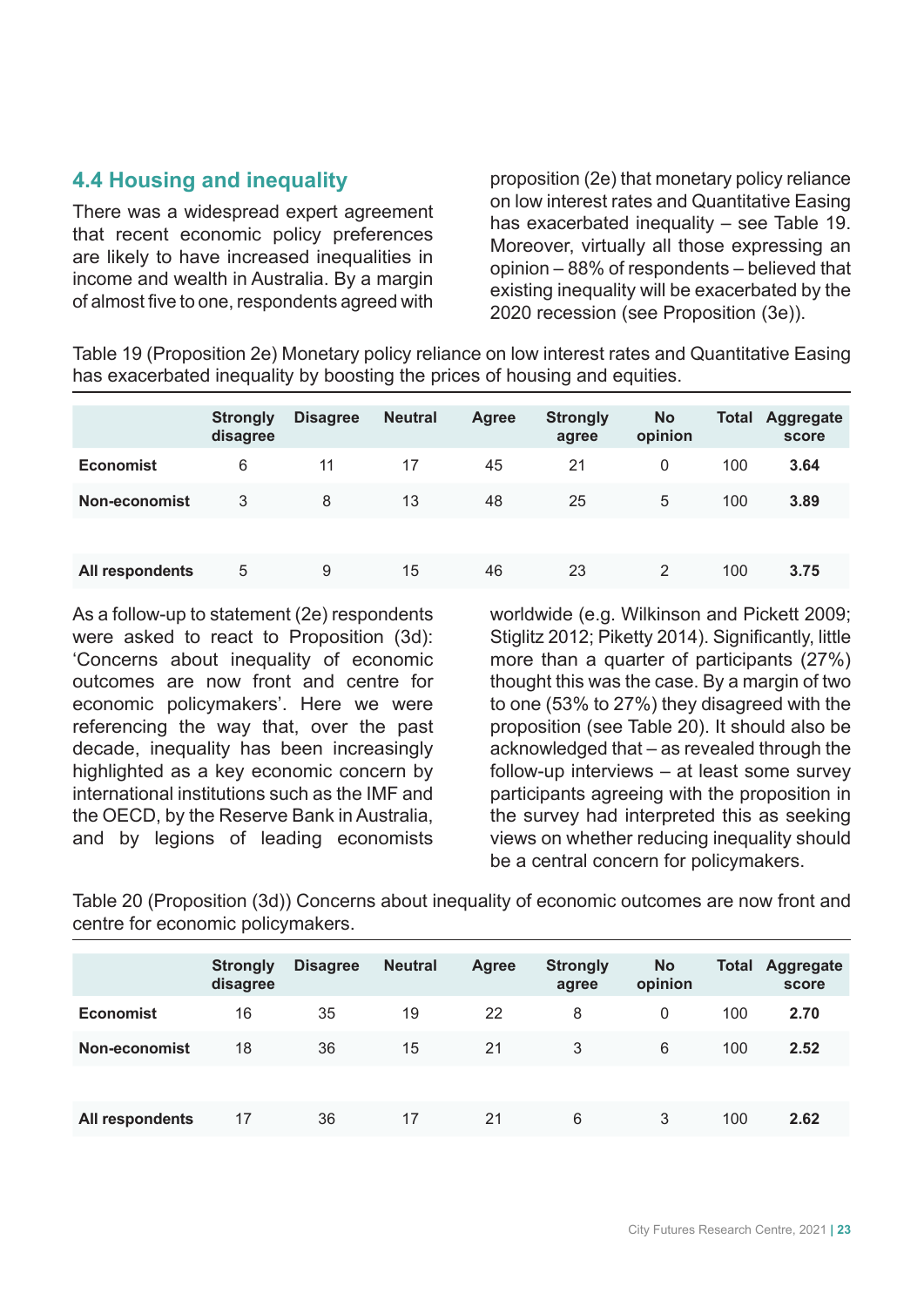Despite generally doubting that reducing inequality constitutes a central objective in current policymaker thinking, respondents tended to agree that fuller employment and better wages for low income workers are now key goals of macroeconomic policy (Proposition (3f) Appendix 2). Some 47% agreed with this statement, while 34% disagreed. Economists were somewhat more bullish, with the comparable split of 54% versus 29%.

### **4.5 Housing and urban futures**

Complementing propositions relating to short term economic and housing market recovery (see Section 4.1), the survey also included questions on housing and urban futures in relation to somewhat more extended time horizons.

Few demurred from Proposition (7a) that 'Australia's major metropolitan areas/capital cities will be the major locations of economic growth in the post-COVID-19 recovery'. Almost three quarters (74%) backed this statement (see Appendix 2). Arguably, therefore, in very broad terms, while COVID-19 was interpreted as a system shock, it was envisaged that recent past growth patterns will return in the medium term.

At the same time, a perception of 'pandemic scarring' effects was evident in views about the possibility of a COVID-triggered structural change in city centre commercial floorspace demand. As shown in Table 21, the majority of respondents (economists and non-economists alike) agreed with the proposition that such a phenomenon could be expected to generate substantial CBD demand for conversion of non-residential to residential building use in coming years. Respondents divided almost three to one in favour of this proposition.

Table 21 (Proposition (7e)) With new post-pandemic work patterns, Australia can expect to see substantial demand for conversion of under-utilised CBD office or other commercial space to residential use over the next five years

|                  | <b>Strongly</b><br>disagree | <b>Disagree</b> | <b>Neutral</b> | <b>Agree</b> | <b>Strongly</b><br>agree | <b>No</b><br>opinion | <b>Total</b> | <b>Aggregate</b><br>score |
|------------------|-----------------------------|-----------------|----------------|--------------|--------------------------|----------------------|--------------|---------------------------|
| <b>Economist</b> | 2                           | 11              | 28             | 51           | 4                        | 4                    | 100          | 3.47                      |
| Non-economist    | 5                           | 20              | 20             | 50           | 5                        | $\mathbf{0}$         | 100          | 3.30                      |
|                  |                             |                 |                |              |                          |                      |              |                           |
| All respondents  | 3                           | 15              | 24             | 51           | 5                        | 2                    | 100          | 3.39                      |

Almost two thirds of respondents (64%) agreed with the contention that: 'The rise of private rental will continue, with negative effects on the longer-term savings and assets of currently younger Australians' (Proposition (7d) Appendix 2).

An ongoing expansion of private rental at the expense of home ownership was also generally considered a problem because it conflicts with perceived tenure choices. On this point, nearly three quarters of respondents (72%) agreed with the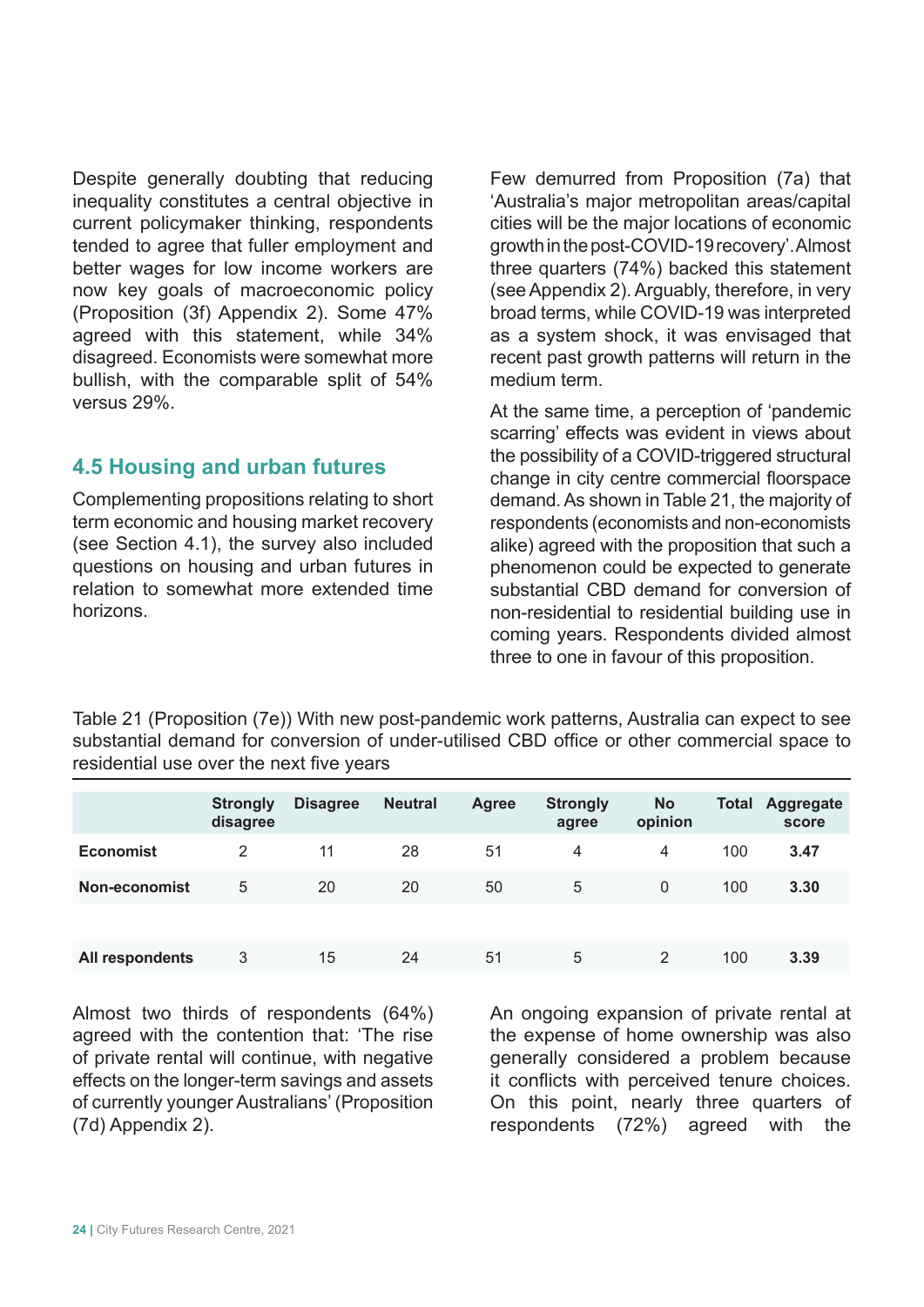contention that 'The overwhelming majority of young adult Australians still aspire to home ownership' (Proposition (6g) Appendix 2). At the same time, however, most respondents (58%) also agreed that 'Only a minority of young Australians nowadays believe that they will own their own home by the age of 40' (Proposition (6h) Appendix 2).

All of this suggests widespread expert expectations that longer residence durations in renting, later ages for leaving parental homes, pressures on rental housing (post the abatement of the pandemic) and growing difficulties of entering home-ownership will remain key problems for households and policymakers for the decade ahead.

### **4.6 Explaining problematic housing system outcomes: the roles of tax, planning and market responsiveness**

Finally, focusing more squarely on the housing system rather than housingeconomy connectivity, the survey contained several propositions to probe respondent views on the extent and persistence of housing affordability as a key policy challenge in Australia.

A clear majority (63%) disagreed with the (deliberately provocative) statement that 'Explanations for Australia's poor record on housing affordability that emphasize tax treatment of housing are often overstated' – see Table 22.

|                  | <b>Strongly</b><br>disagree | <b>Disagree</b> | <b>Neutral</b> | <b>Agree</b> | <b>Strongly</b><br>agree | <b>No</b><br>opinion | <b>Total</b> | Aggregate<br>score |
|------------------|-----------------------------|-----------------|----------------|--------------|--------------------------|----------------------|--------------|--------------------|
| <b>Economist</b> | 21                          | 36              | 13             | 26           | 2                        | 2                    | 100          | 2.50               |
| Non-economist    | 30                          | 40              | 8              | 13           | 5                        | 5                    | 100          | 2.18               |
|                  |                             |                 |                |              |                          |                      |              |                    |
| All respondents  | 25                          | 38              | 10             | 20           | 3                        | 3                    | 100          | 2.36               |

Table 22 (Proposition (9a)) Explanations for Australia's poor record on housing affordability that emphasize tax treatment of housing are often overstated

Implicitly, therefore, most respondents accepted that tax settings (such as negative gearing and capital gains tax concessions for property owners) are a significant issue in this respect. Notably, however, an appreciable proportion of economists (28%) thought the proposition a fair assertion.

However, respondents were highly divided in relation to the commonly articulated contention that high rates of housing unaffordability are largely the fault of inadequate supply due to overly restrictive land-use planning. It should be noted that in suggesting that planning processes constitute the main cause of unaffordability, the proposition was deliberately couched as a 'hard line' stance. However, albeit by a narrow margin (43% to 38%), economists tended to agree with this view (see Table 23). Meanwhile, although also far from unanimity, responses among non-economists were in general disagreement with the stated proposition (53% to 30%)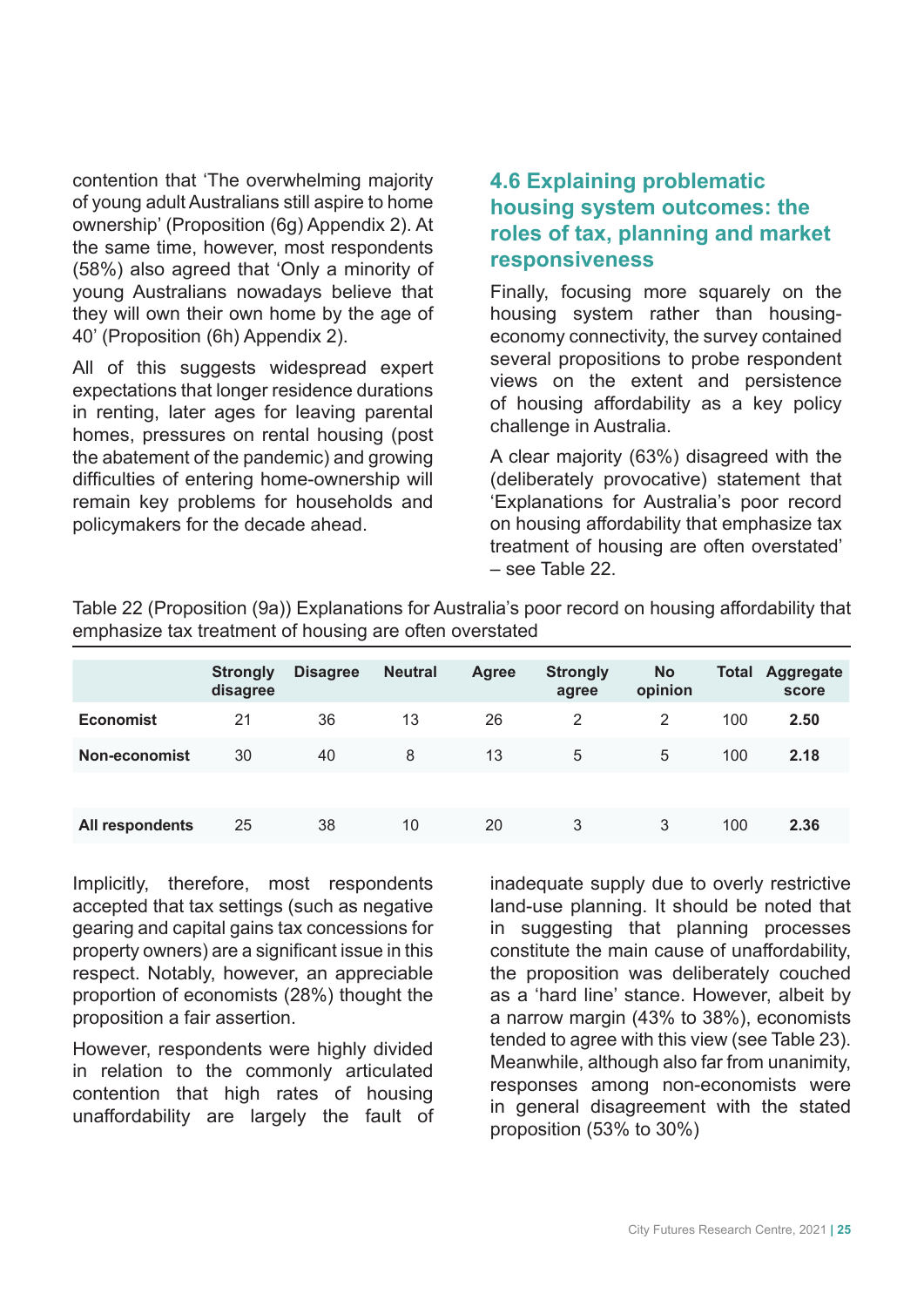Table 23 (Proposition (9c)) The slow processes and restrictive quality of local government planning decisions are the major cause of poor rates of housing affordability in Australia

|                  | <b>Strongly</b><br>disagree | <b>Disagree</b> | <b>Neutral</b> | Agree | <b>Strongly</b><br>agree | <b>No</b><br>opinion | Total | <b>Aggregate</b><br>score |
|------------------|-----------------------------|-----------------|----------------|-------|--------------------------|----------------------|-------|---------------------------|
| <b>Economist</b> | 19                          | 19              | 17             | 28    | 15                       | 2                    | 100   | 3.00                      |
| Non-economist    | 23                          | 30              | 15             | 20    | 10                       | 3                    | 100   | 2.64                      |
|                  |                             |                 |                |       |                          |                      |       |                           |
| All respondents  | 21                          | 24              | 16             | 24    | 13                       | 2                    | 100   | 2.84                      |

Similarly, there was a distinct lack of consensus in response to the proposition: 'The construction and development industries are often unresponsive to shifting market demands'. As shown in Table 24 – and in very much in keeping with the balance of their opinions on the culpability of planning processes – economists tended to disagree with this statement (51% versus 39%). Noneconomists were also highly divided (43% agreeing versus 41% disagreeing).

Table 24 (Proposition (9e)) The construction and development industries are often unresponsive to shifting market demands

|                  | <b>Strongly</b><br>disagree | <b>Disagree</b> | <b>Neutral</b> | <b>Agree</b> | <b>Strongly</b><br>agree | <b>No</b><br>opinion | <b>Total</b> | Aggregate<br>score |
|------------------|-----------------------------|-----------------|----------------|--------------|--------------------------|----------------------|--------------|--------------------|
| <b>Economist</b> | 6                           | 45              | 9              | 30           | 9                        | 2                    | 100          | 2.89               |
| Non-economist    | 13                          | 28              | 15             | 38           | 5                        | 3                    | 100          | 2.95               |
|                  |                             |                 |                |              |                          |                      |              |                    |
| All respondents  | 9                           | 37              | 11             | 33           |                          | 2                    | 100          | 2.92               |

From the responses outlined above it can be seen that – at least among economists – there was a general tendency to see planning restrictions rather than industry unresponsiveness as the main impediment to the ability of housing supply to keep pace with rising demand.

Notwithstanding the above perceptions, a clear majority of respondents (54%) agreed with the contention that 'The development industry is careful to manage land and

housing supply to best match output to market cycles in order to maintain property prices' (see Proposition (9f) Appendix 2). Moreover, economist responses divided in favour of this statement by two to one. By implication, therefore, the cohort generally accepted the argument that developer behaviour is an important variable affecting house prices and housing affordability, and that – even if 'unencumbered by planning restrictions' – developers would be unlikely to maintain or expand output in a falling market.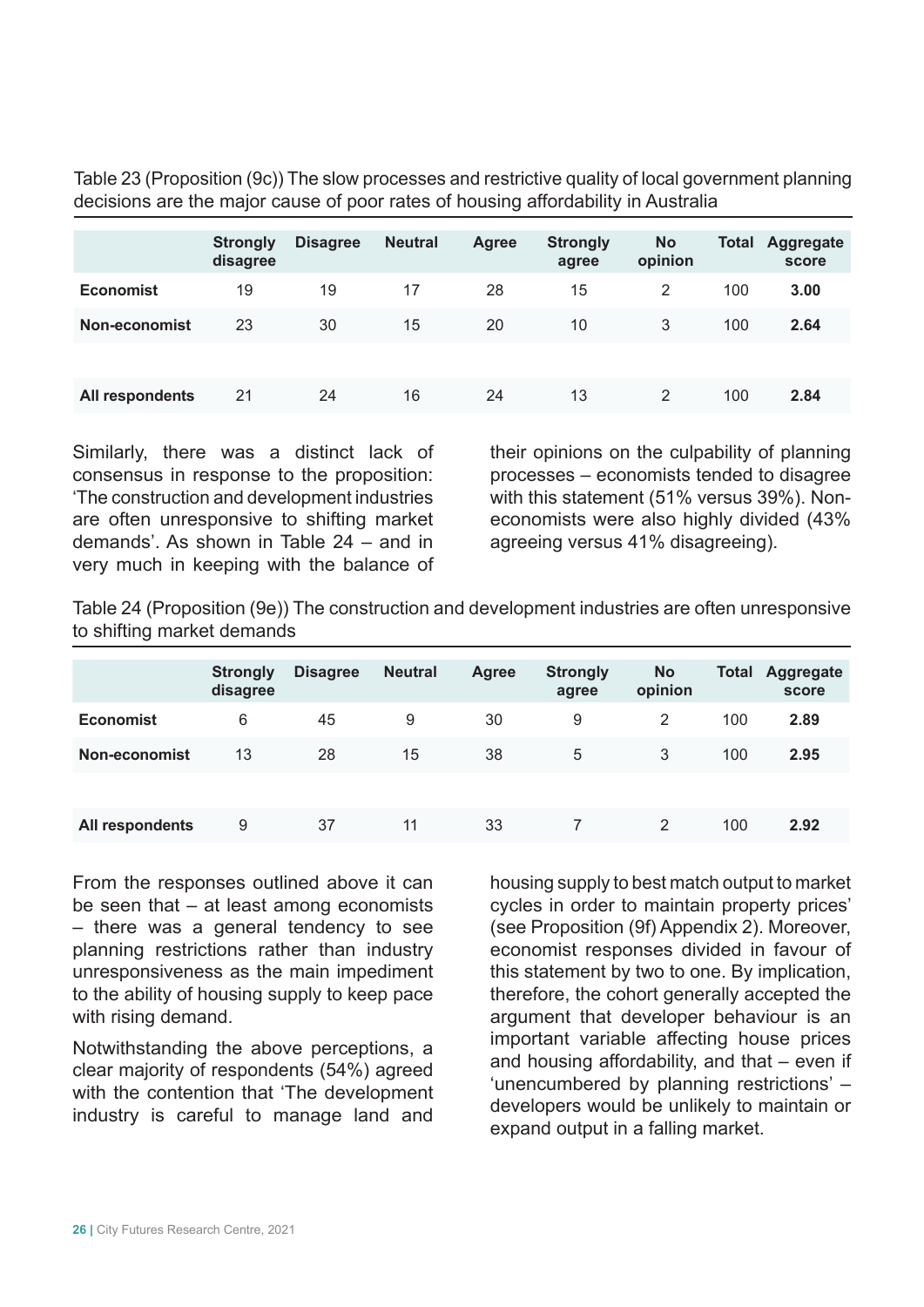# **5 Conclusions**

In the discussion above we have reported simple distributions of respondent views, sometimes differentiating economists and non-economists. It is important to recognise the diversity of voices and perspectives in any argument, let alone policy debate. In further analysis of the survey data, the researchers will seek to identify different groups of 'views' (or schools of economic policy thoughts). In a second report generated by the research we will also complement this initial analysis through further exploration of the issues covered in the survey, as elaborated by 20 selected respondents through in-depth interviews with the research team.

As far as the findings of the current report are concerned, we see these as confirming that Australia's leading economists and housing market experts generally endorse the contention that officialdom needs to much better understand housing-economy linkages. On many of the topics covered, the balance of respondent views lays down a challenge to conventional wisdom at least as far as this is embodied in status quo government policies (or the lack of them) towards housing and the economy. To reiterate, there is a clear sense that, while agreeing that housing system outcomes have important effects on productivity, growth and wealth distribution, Australia's leading economists and housing market experts doubt that this connection is sufficiently understood within Australian governments.

Three other key conclusions can be drawn from the survey. Firstly, leading Australian economists and other experts understand why governments support home-ownership growth but are generally somewhat uncomfortable with the means to that end and the neglect of the housing price consequences for the economy in the longer term. By and large, experts do not support the ways in which governments have promoted and subsidised home-ownership. They are also critical of official neglect of the wider consequences of house price inflation driven, or tolerated, by such core policy approaches.

Secondly, especially among economists, there remains a large body of opinion that attributes housing system dysfunction mainly to over-regulation – the problematic interference with market processes by landuse planning procedures.

Thirdly, there is a clear sentiment that there is now significant under-investment in affordable rental housing and that stimulus action is now urgently needed that would channel community housing investment towards low-income workers close to jobs.

After the COVID-19 pandemic subsides, with recovery in the economy, migration and housing market, unaltered policy stances will face essentially the same core problems as before 2020. At the time of writing there is no sign whatever that major housing system reform is in prospect. That being the case, an essentially unchanged post-pandemic housing system will continue to produce the same problematic outcomes for the economy. It will continue to fuel divergence between rich and poor, old and young, city and region. That is a future that Australia must strive to avoid.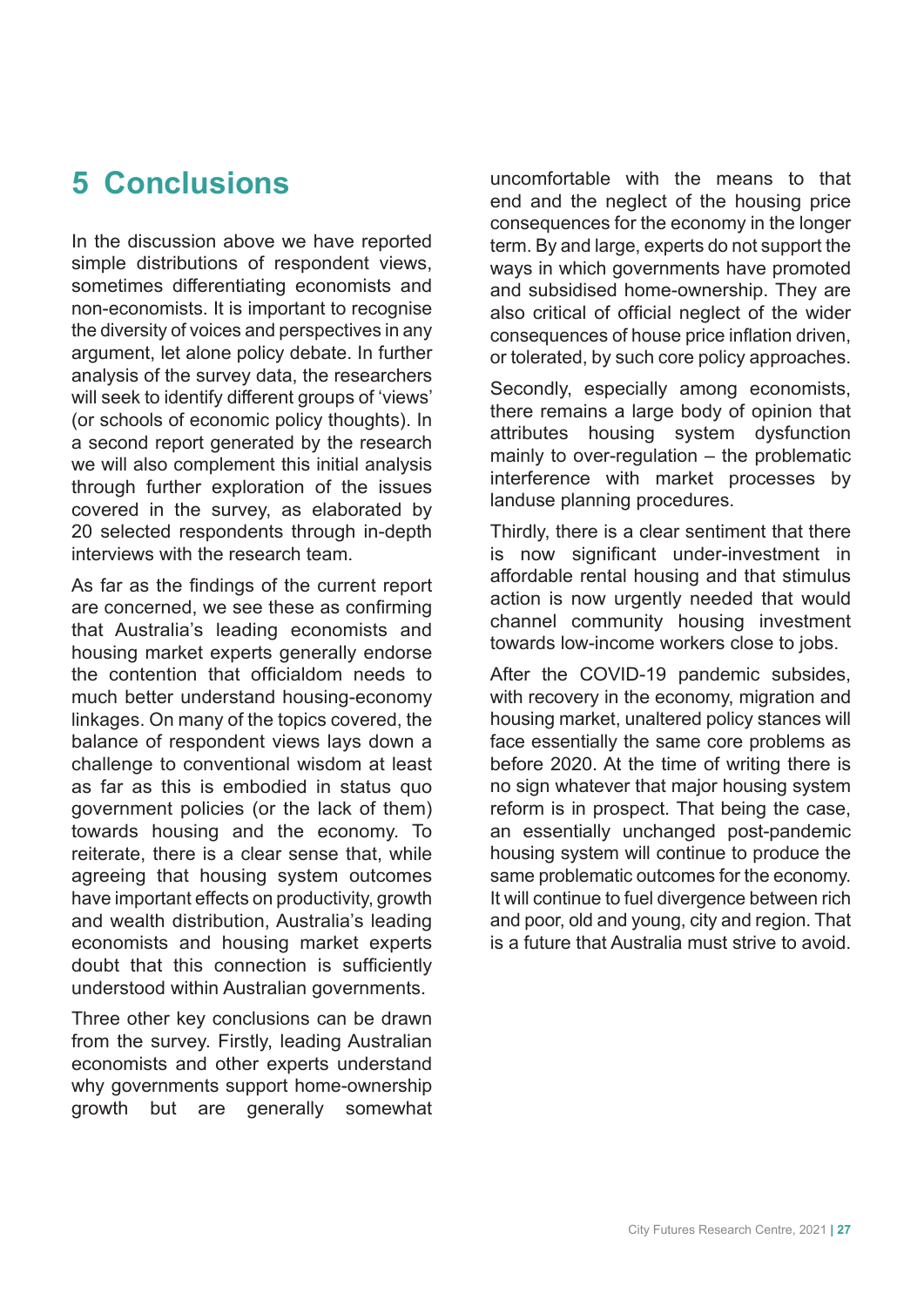# **References**

ABS. (2020a). Australian National Accounts: National Income, Expenditure and Product. Available at: https://www.abs.gov.au/statistics/economy/nationalaccounts/australian-national-accounts-national-income-expenditure-andproduct/latest-release#data-download

ABS. (2020b). Household Impacts of COVID-19 Survey: Insights into the prevalence and nature of impacts from COVID-19 on households in Australia. Available at: https://www.abs.gov.au/statistics/people/people-andcommunities/household-impacts-covid-19-survey/latest-release

ABS. (2020c). Residential Property Price Indexes: Eight Capital Cities. Available at: https://www.as.gov.au/statistics/economy/price-indexes-andinflation/residential-property-price-indexes-eight-capital-cities/sep-2020

BBC (2020) Reith Lectures 2020 – How we get what we value https:// www.bbc.co.uk/programmes/articles/43GjCh72bxWVSqSB84ZDJw0/reithlectures-2020-how-we-get-what-we-value

Coates, B. & Chivers, C. (2019) Rising inequality in Australia isn't about incomes: it's almost all about housing; The Conversation, 19 September https://theconversation.com/rising-inequality-in-australia-isnt-aboutincomes-its-almost-all-about-housing-119872

CoreLogic. (November 2020). Could household debt levels be a trigger for another round of credit tightening? Available at: https://www.corelogic. com.au/news/could-household-debt-levels-be-trigger-another-round-credittightening (15th December 2020)

Evans, R., Rosewall, T., & Wong, A. (2020). The rental market and COVID-19. Reserve Bank of Australia. Available at: https://www.rba.gov.au/publications/ bulletin/2020/sep/the-rental-market-and-covid-19.html

Guttmann, R., Lawson, D., & Rickards, P. (2020). The economic effects of low interest rates and unconventional monetary policy. Reserve Bank of Australia. Available at: https://www.rba.gov.au/publications/bulletin/2020/sep/ the-economic-effects-of-low-interest-rates-and-unconventional-monetarypolicy.html

IMF. (2020). World Economic Outlook (October 2020). Available at: https:// www.imf.org/external/datamapper/datasets/WEO (15th December 2020).

Joye, C. (2020) Housing bears becoming extinct as forecasts turn bullish; Australian Financial Review 2 October https://www.afr.com/wealth/ personal-finance/housing-bears-becoming-extinct-as-forecasts-turn-bullish-20200930-p560oh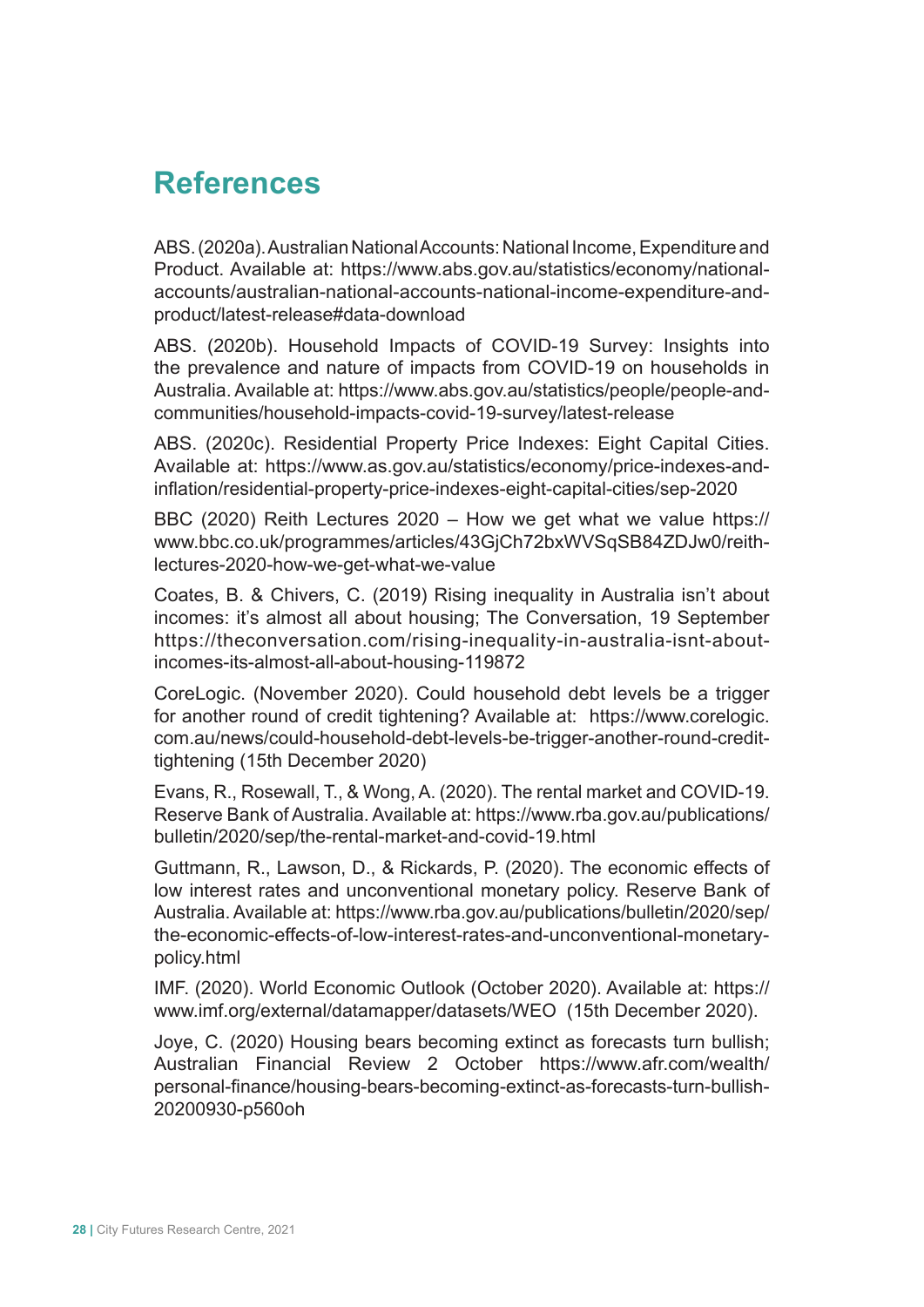Kearns, J., Major, M., & Norman, D. (2020). How Risky is Australian Household Debt? Sydney: Reserve Bank of Australia https://www.rba.gov. au/publications/rdp/2020/2020-05/introduction.html

Kelton, S. (2020) The deficit myth: modern monetary theory and the birth of the people's economy; London: John Murray

Lonergan. E. and Blyth. R. (2020) Angrynomics. Newcastle-upon-Tyne: Agenda Publishing

Maclennan, D. & Miao, J. (2017) Housing and Capital in the 21st Century, Housing, Theory and Society, 34:2, 127-145

Maclennan, D., Crommelin, L., Van Nouwelant, R. and Randolph, B. (2018) Making Better Economic Cases for Housing Policies; City Futures Research Report; UNSW Sydney https://cityfutures.be.unsw.edu.au/documents/476/ Making better economic cases for housing policies main report.pdf

Maclennan, D. and Long, J. (2020) Extending economic cases for housing policies: Rents, ownership and assets. City Futures Research Centre. https:// cityfutures.be.unsw.edu.au/research/projects/extending-economic-caseshousing-policies-rents-ownership-and-assets/

Maclennan, D. with Randolph, B., Crommelin L., Witte, E., Klestov, P., Scealy, B. and Brown, S. (2019) Strengthening Economic Cases for Housing Policies; Sydney: UNSW City Futures https://cityfutures.be.unsw.edu.au/ documents/515/Full\_Report\_Final\_edited\_logos.pdf

McCloskey, D. (1983) 'The Rhetoric of Economics', Journal of Economic Literature 21: 481-517

Pawson, H., Randolph, B., Leishman, C. and Maclennan, D. (2020) After COVID, we'll need a rethink to repair Australia's housing system and the economy; The Conversation 11 September https://theconversation.com/ after-covid-well-need-a-rethink-to-repair-australias-housing-system-and-theeconomy-145437

Pawson, H., Martin, C., Sisson, A., Thompson, S., Fitzpatrick, S. and Marsh, A. (2021) COVID-19: Rental housing and homelessness policy impacts – an initial analysis; Sydney: City Futures Research Centre

Piketty, T. (2014) Capital in the twenty-first century; Cambridge, MA: Belknap Press of Harvard University

RBA (Reserve Bank of Australia) (2017) Financial Stability Review October 2017 https://www.rba.gov.au/publications/fsr/2017/oct/

RBA (Reserve Bank of Australia) (2020) Supporting the Economy and Financial System in Response to COVID-19. Available at https://www.rba. gov.au/covid-19/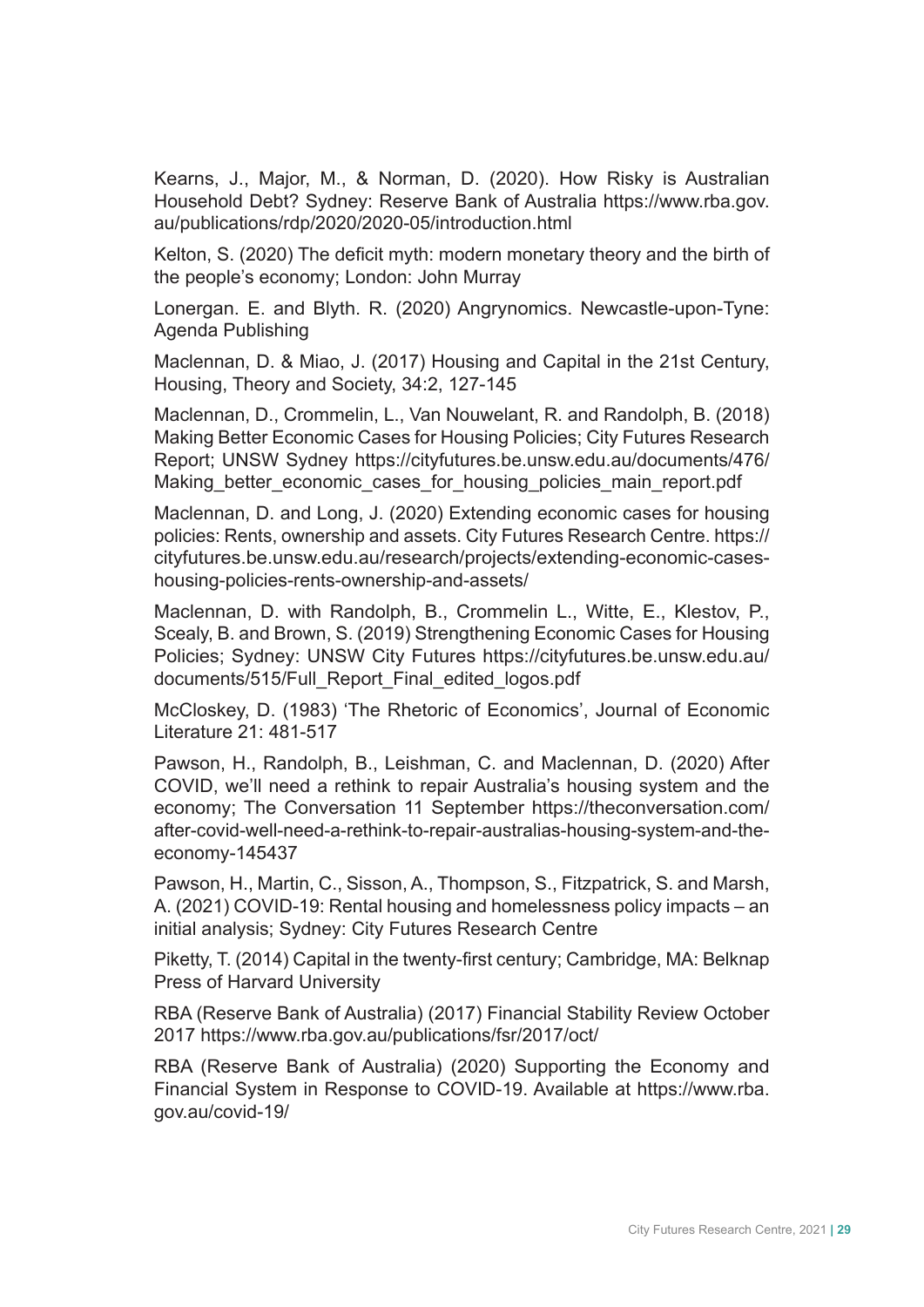Rodrik, D. (2015) Economics Rules. Oxford University Press. Oxford

Rodrigues-Pose. A. (2017) The Revenge of Places that Don't Matter. Centre for Economic Performance Research, Discussion Paper Number DP12473. London School Of Economics

Shiller R. (2019) Narrative economics; Princeton: Princeton University Press

Stiglitz, J. (2012) The price of inequality; New York: W.W. Norton

Wilkinson, R. and Pickett, K. (2009) The Spirit Level; London: Allen Lane

Woloszko. N. and Causa. O (2020) Housing and Wealth Inequality: A story of policy trade-offs. VOX/CEPR. 31st March 2020

399-435.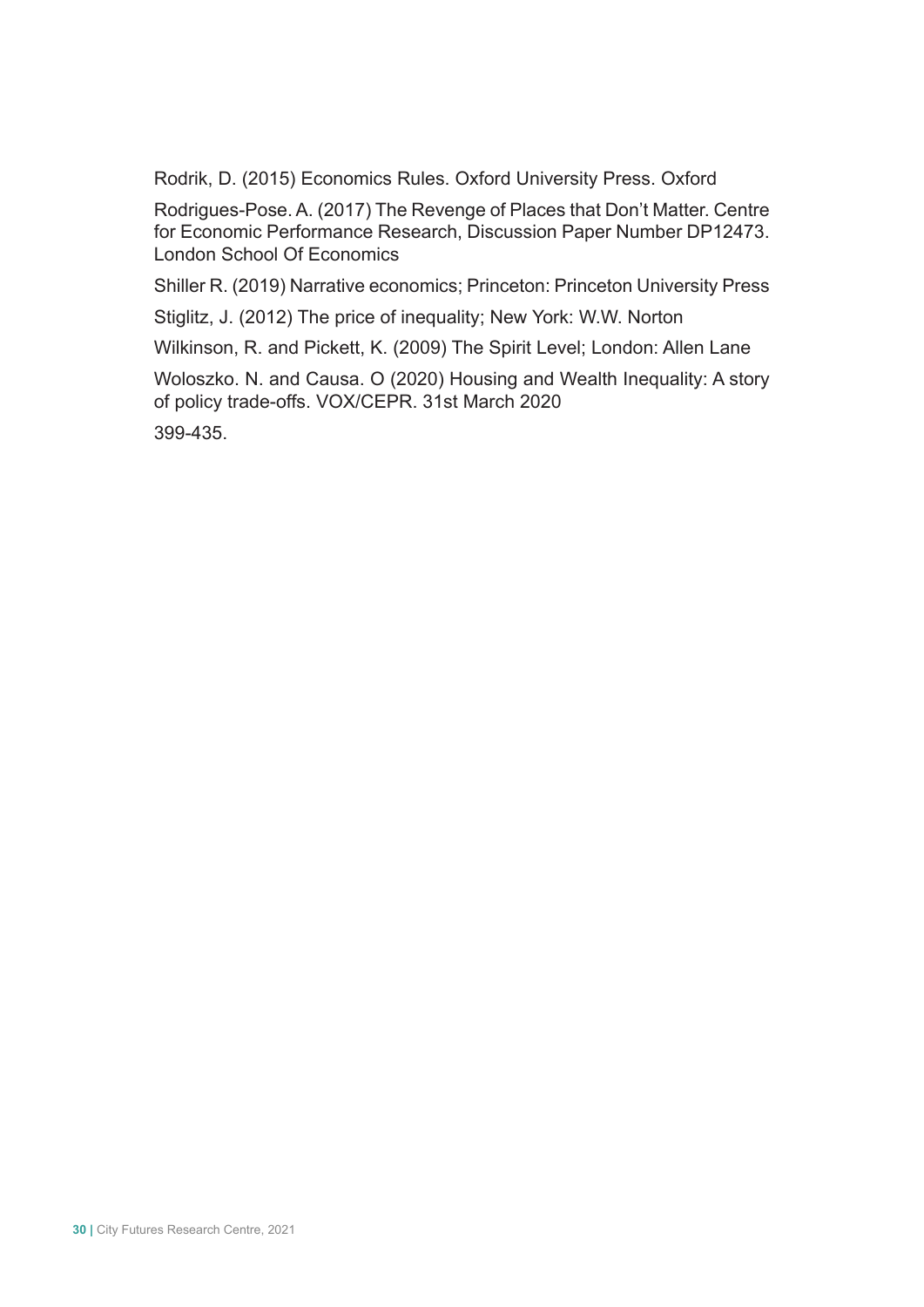# **Appendix 1 – Online survey methodology details**

#### **Questions**

The questionnaire was designed to solicit the participants' level of agreement to 54 statements, structured under the following headings:

- 1. Likely effects of the COVID-19 recession in Australia
- 2. Australian Government responses to the COVID-19 recession
- 3. Macro-economic policy
- 4. Housing and macro-economic policy
- 5. RBA monetary policy
- 6. Housing and demographic outcomes and their possible impacts on the national economy
- 7. Housing and urban economic productivity
- 8. Possible new thinking on housing and the economy
- 9. Explaining and countering house price inflation

A Likert scale was applied to the questions with five levels (1 to 5), including "strongly disagree, disagree, neutral, agree, strongly agree". An additional option of 'no opinion' was provided in case the respondent is outof-scope for that question.

#### **Participants**

In total, 169 were invited to participate (Female no=52, Male no=117) including 47 Conversation panellists. Eighty-seven valid responses were returned, representing a response rate of 51%. Seventy participants declared their name, indicating willingness to participate in a follow-up on-line interview. The respondents included 35 (40%) from academic sector, seven (8%) from government sector, 18 (21%) from not-forprofit organisations, and 28 (30%) from forprofit business or consultancy.



# **Respondents' employment/affiliation**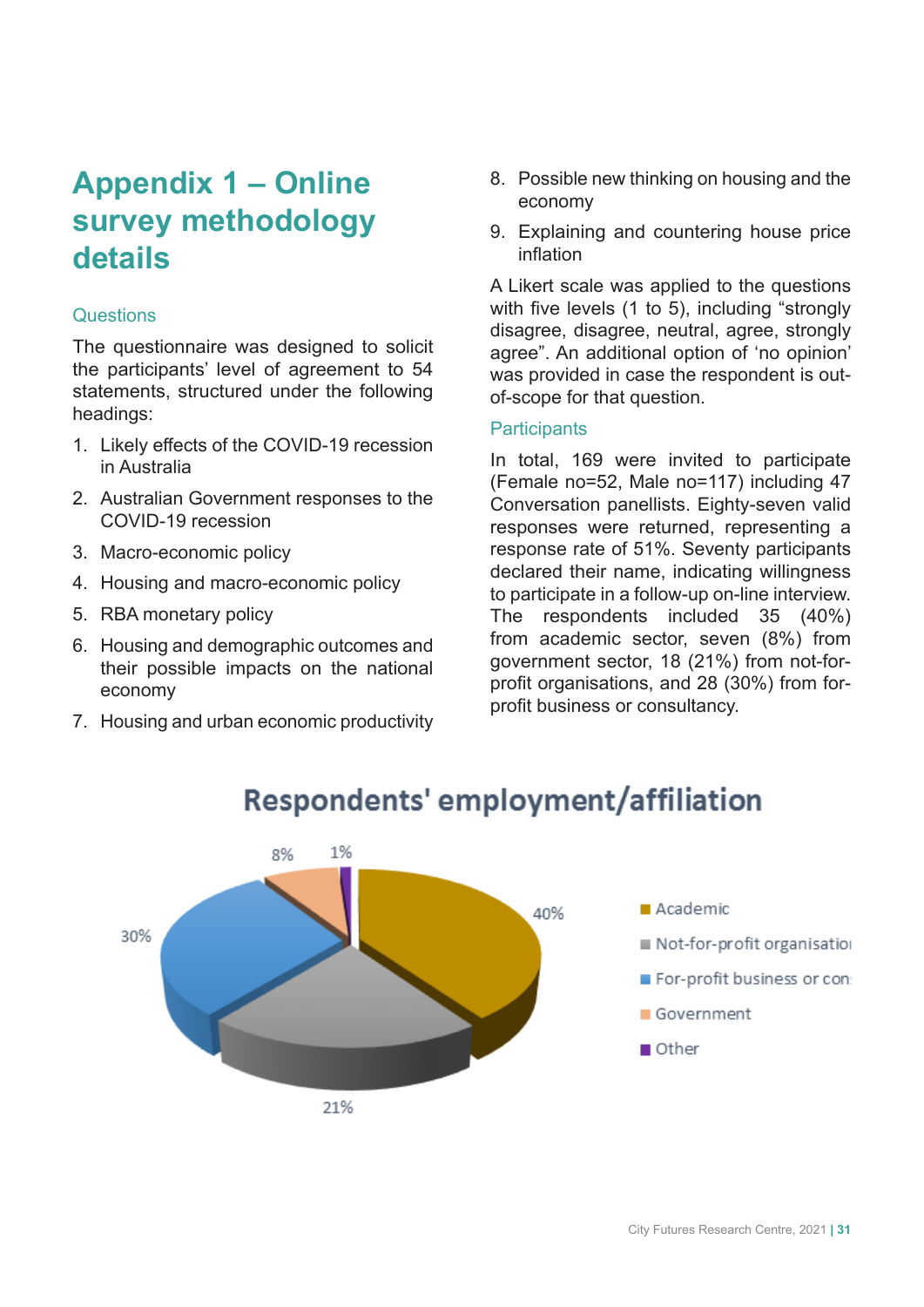The majority of respondents (54%) were trained economists with 39% working as economists and 15% engaged in

another professional sphere. Less than half of participants (45%) were from other disciplinary/professional background.



Respondents' professional background

About two third of participants were male (71%) with only one-third (26%) female. More than half (61%) of respondents are middleaged (between 45 and 65), and only 11% less than 44 years old.



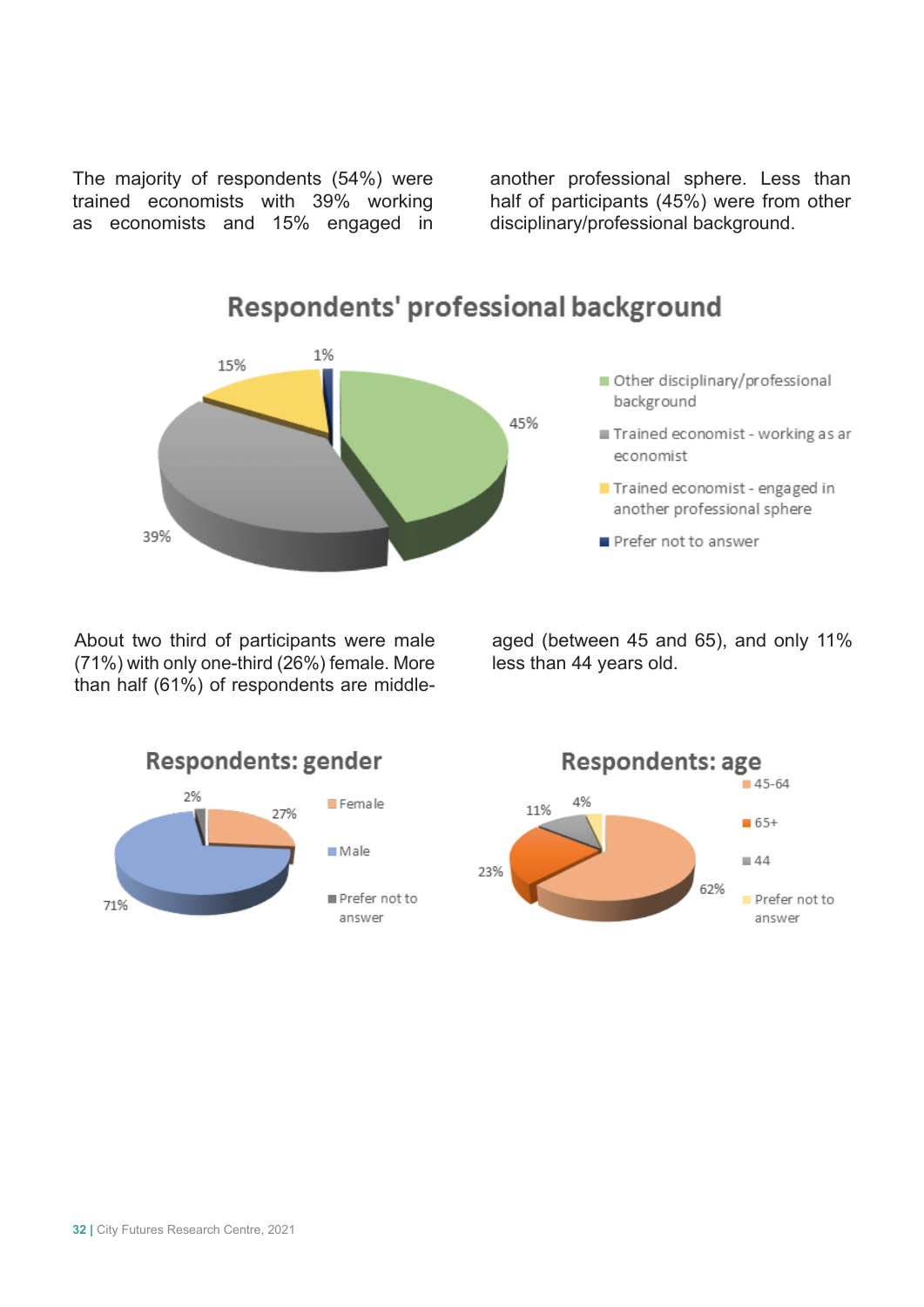# **Appendix 2 – Online survey results**

The survey took the form of a set of statements posed for respondent consideration as to their level of agreement with each. The 54 statements were structured under nine headings – see Appendix 1. The simple results are set out below in percentage breakdowns of responding participants (up to 87) in relation to each statement.

The aggregate scores are calculated by assigning scores of 1-5 for responses from strongly disagree (=1) to strongly agree (=5), with scores for all participants on each statement summed and divided by the number of respondents on that statement. Thus, an aggregate score of 1 indicates a universal response of 'strongly disagree'; 5 – all strongly agree.

An 'economist' is a respondent who identified themselves as either 'Trained economist – working as an economist' or 'Trained economist – engaged in another professional sphere'.

#### **1. Likely effects of the COVID-19 recession in Australia**

|                  | <b>Strongly</b><br>disagree | <b>Disagree</b> | <b>Neutral</b> | <b>Agree</b> | <b>Strongly</b><br>agree | <b>No</b><br>opinion | <b>Total</b> | <b>Aggregate</b><br>score |
|------------------|-----------------------------|-----------------|----------------|--------------|--------------------------|----------------------|--------------|---------------------------|
| <b>Economist</b> | 6                           | 53              | 11             | 26           | 4                        | 0                    | 100          | 2.68                      |
| Non-economist    | 3                           | 30              | 8              | 43           | 18                       | $\Omega$             | 100          | 3.43                      |
|                  |                             |                 |                |              |                          |                      |              |                           |
| All respondents  | 5                           | 43              | 9              | 33           | 10                       | $\Omega$             | 100          | 3.02                      |

1a) The current period of acute economic uncertainty is likely to last more than 5 years.

#### 1b) Australian GDP will have recovered to Dec 2019 levels by 2022.

|                  | <b>Strongly</b><br>disagree | <b>Disagree</b> | <b>Neutral</b> | <b>Agree</b> | <b>Strongly</b><br>agree | <b>No</b><br>opinion | <b>Total</b> | <b>Aggregate</b><br>score |
|------------------|-----------------------------|-----------------|----------------|--------------|--------------------------|----------------------|--------------|---------------------------|
| <b>Economist</b> | 19                          | 43              | 21             | 15           | 0                        | 2                    | 100          | 2.33                      |
| Non-economist    | 30                          | 65              | 3              | 0            | 0                        | 3                    | 100          | 1.72                      |
|                  |                             |                 |                |              |                          |                      |              |                           |
| All respondents  | 24                          | 53              | 13             | 8            | 0                        | 2                    | 100          | 2.05                      |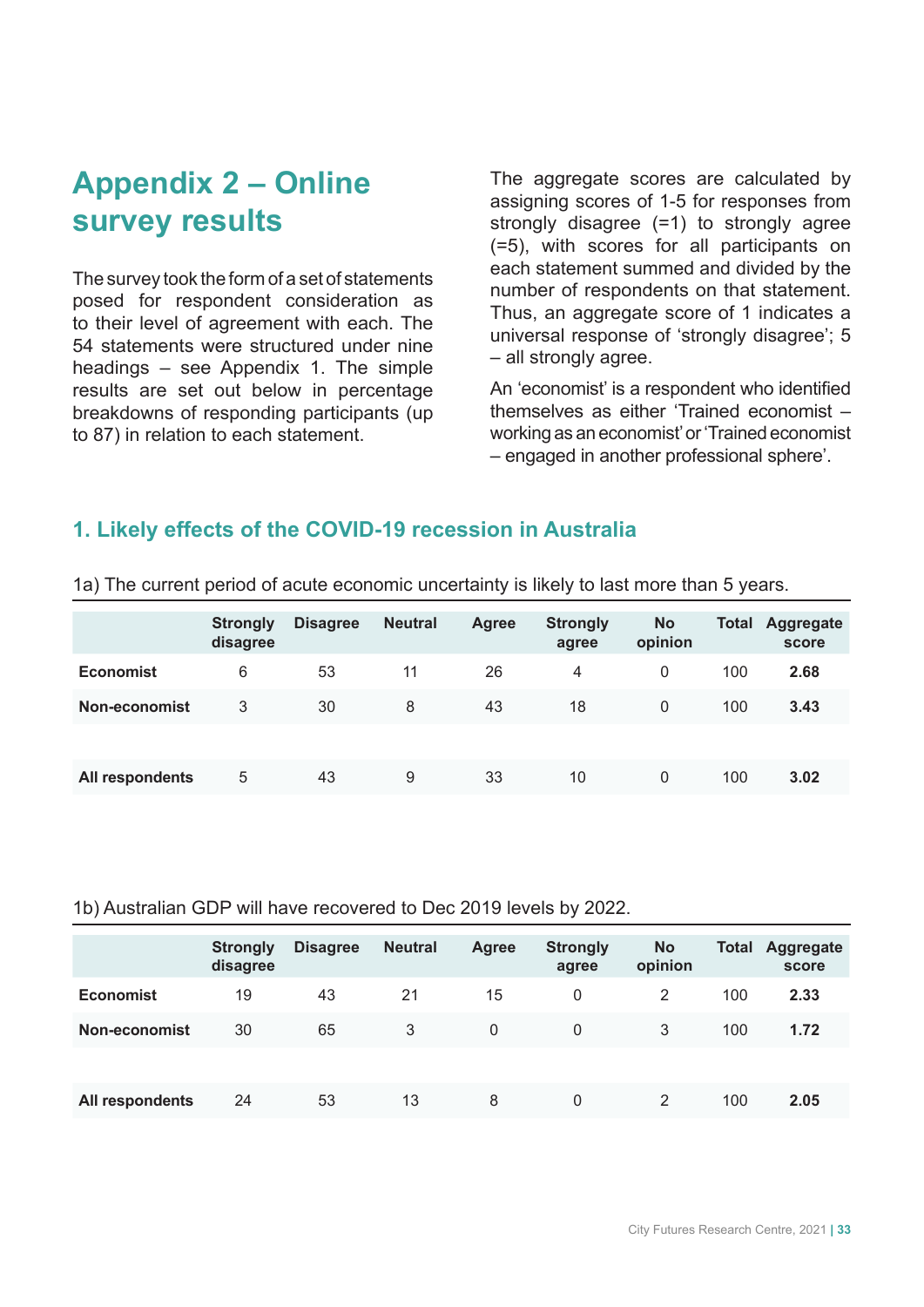|                  | <b>Strongly</b><br>disagree | <b>Disagree</b> | <b>Neutral</b> | <b>Agree</b> | <b>Strongly</b><br>agree | <b>No</b><br>opinion | <b>Total</b> | <b>Aggregate</b><br>score |
|------------------|-----------------------------|-----------------|----------------|--------------|--------------------------|----------------------|--------------|---------------------------|
| <b>Economist</b> | 0                           | 17              | 15             | 57           | 11                       | $\mathbf{0}$         | 100          | 3.62                      |
| Non-economist    | 0                           | 10              | 5              | 55           | 28                       | 3                    | 100          | 4.03                      |
|                  |                             |                 |                |              |                          |                      |              |                           |
| All respondents  | 0                           | 14              | 10             | 56           | 18                       |                      | 100          | 3.80                      |

1c) High unemployment will be the most significant consequence of COVID-19 for the next 5 years.

#### 1d) Housing markets will rebound to reach pre-COVID levels of construction output by 2022.

|                  | <b>Strongly</b><br>disagree | <b>Disagree</b> | <b>Neutral</b> | <b>Agree</b> | <b>Strongly</b><br>agree | <b>No</b><br>opinion | <b>Total</b> | <b>Aggregate</b><br>score |
|------------------|-----------------------------|-----------------|----------------|--------------|--------------------------|----------------------|--------------|---------------------------|
| <b>Economist</b> | 15                          | 40              | 23             | 17           | 4                        | 0                    | 100          | 2.55                      |
| Non-economist    | 20                          | 55              | 5              | 18           | 3                        | $\Omega$             | 100          | 2.28                      |
|                  |                             |                 |                |              |                          |                      |              |                           |
| All respondents  | 17                          | 47              | 15             | 17           | 3                        | 0                    | 100          | 2.43                      |

# **2. Australian Government responses to the COVID-19 recession**

2a) The federal government cannot continue/repeat these measures at comparable intensity beyond March 2021.

|                      | <b>Strongly</b><br>disagree | <b>Disagree</b> | <b>Neutral</b> | <b>Agree</b> | <b>Strongly</b><br>agree | <b>No</b><br>opinion | <b>Total</b> | Aggregate<br>score |
|----------------------|-----------------------------|-----------------|----------------|--------------|--------------------------|----------------------|--------------|--------------------|
| <b>Economist</b>     | 21                          | 26              | 13             | 32           | 9                        | $\mathbf{0}$         | 100          | 2.81               |
| <b>Non-economist</b> | 10                          | 43              | 15             | 23           | 10                       | $\mathbf{0}$         | 100          | 2.80               |
|                      |                             |                 |                |              |                          |                      |              |                    |
| All respondents      | 16                          | 33              | 14             | 28           | 9                        | $\Omega$             | 100          | 2.80               |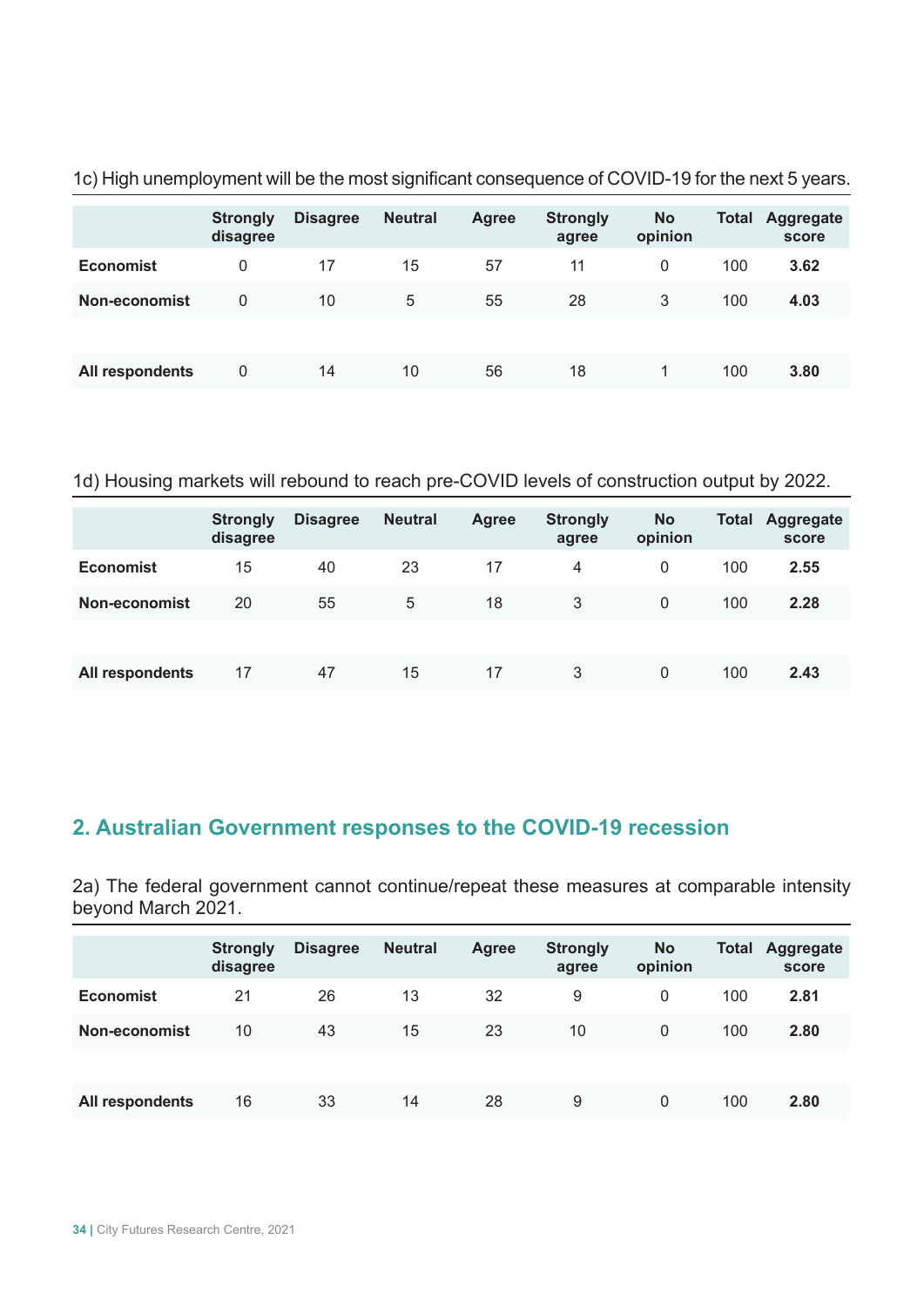2b) Major new economic policy efforts – other than monetary policy and additional to the measures announced in October Budget – are essential to stimulate a sustainable postpandemic economic recovery.

|                  | <b>Strongly</b><br>disagree | <b>Disagree</b> | <b>Neutral</b> | <b>Agree</b> | <b>Strongly</b><br>agree | <b>No</b><br>opinion | <b>Total</b> | <b>Aggregate</b><br>score |
|------------------|-----------------------------|-----------------|----------------|--------------|--------------------------|----------------------|--------------|---------------------------|
| <b>Economist</b> | 2                           | 6               | 17             | 34           | 40                       | 0                    | 100          | 4.04                      |
| Non-economist    | 3                           | 3               | 0              | 45           | 50                       | $\mathbf{0}$         | 100          | 4.38                      |
|                  |                             |                 |                |              |                          |                      |              |                           |
| All respondents  | 2                           | 5               | 9              | 39           | 45                       | $\Omega$             | 100          | 4.20                      |

2c) In its 2020 Budget, the Federal Government has rightly resisted calls for inclusion of social housing investment in its post-pandemic recovery stimulus package.

|                  | <b>Strongly</b><br>disagree | <b>Disagree</b> | <b>Neutral</b> | <b>Agree</b> | <b>Strongly</b><br>agree | <b>No</b><br>opinion | Total | Aggregate<br>score |
|------------------|-----------------------------|-----------------|----------------|--------------|--------------------------|----------------------|-------|--------------------|
| <b>Economist</b> | 51                          | 30              | 9              | 6            | 4                        | 0                    | 100   | 1.83               |
| Non-economist    | 65                          | 20              | 3              | 8            | 3                        | 3                    | 100   | 1.59               |
|                  |                             |                 |                |              |                          |                      |       |                    |
| All respondents  | 57                          | 25              | 6              |              | 3                        | 0                    | 100   | 1.72               |

2d) The requirement of government to refinance public debt is in conflict with the direction and aims of monetary policy (Quantitative Easing) since the GFC.

|                  | <b>Strongly</b><br>disagree | <b>Disagree</b> | <b>Neutral</b> | <b>Agree</b> | <b>Strongly</b><br>agree | <b>No</b><br>opinion | <b>Total</b> | Aggregate<br>score |
|------------------|-----------------------------|-----------------|----------------|--------------|--------------------------|----------------------|--------------|--------------------|
| <b>Economist</b> | 17                          | 17              | 21             | 21           | $\overline{4}$           | 19                   | 100          | 2.74               |
| Non-economist    | 5                           | 15              | 28             | 13           | 5                        | 35                   | 100          | 2.96               |
|                  |                             |                 |                |              |                          |                      |              |                    |
| All respondents  | 11                          | 16              | 24             | 17           | 5                        | 26                   | 100          | 2.83               |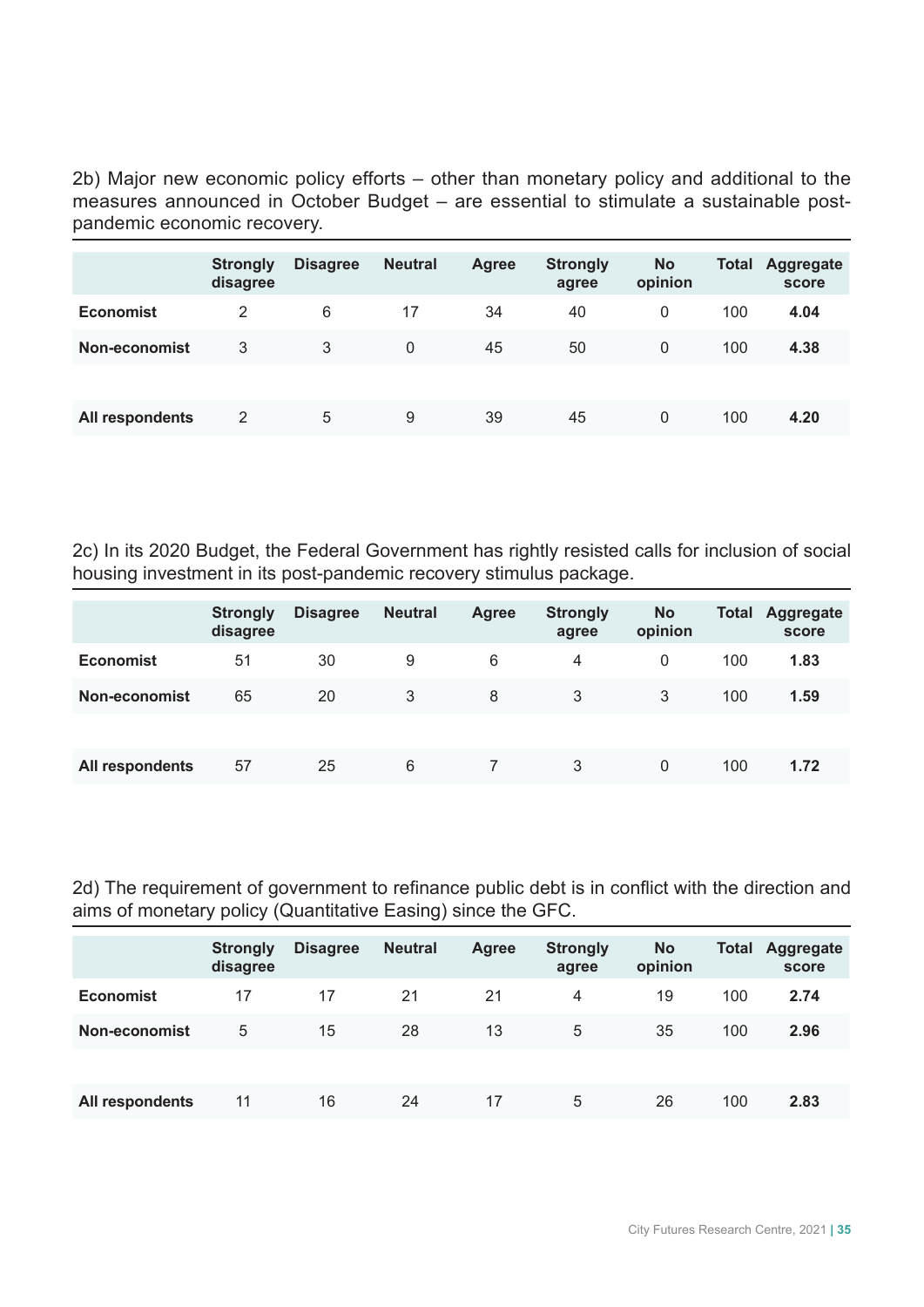2e) Monetary policy reliance on low interest rates and Quantitative Easing has exacerbated inequality by boosting the prices of housing and equities.

|                  | <b>Strongly</b><br>disagree | <b>Disagree</b> | <b>Neutral</b> | <b>Agree</b> | <b>Strongly</b><br>agree | <b>No</b><br>opinion | <b>Total</b> | Aggregate<br>score |
|------------------|-----------------------------|-----------------|----------------|--------------|--------------------------|----------------------|--------------|--------------------|
| <b>Economist</b> | 6                           | 11              | 17             | 45           | 21                       | 0                    | 100          | 3.64               |
| Non-economist    | 3                           | 8               | 13             | 48           | 25                       | 5                    | 100          | 3.89               |
|                  |                             |                 |                |              |                          |                      |              |                    |
| All respondents  | 5                           | 9               | 15             | 46           | 23                       | 2                    | 100          | 3.75               |

### **3. Macro-economic policy**

3a) Central banks should resist calls to embrace wider policy objectives (e.g. employment, sustainability, housing).

|                  | <b>Strongly</b><br>disagree | <b>Disagree</b> | <b>Neutral</b> | <b>Agree</b> | <b>Strongly</b><br>agree | <b>No</b><br>opinion | <b>Total</b> | Aggregate<br>score |
|------------------|-----------------------------|-----------------|----------------|--------------|--------------------------|----------------------|--------------|--------------------|
| <b>Economist</b> | 19                          | 47              | 9              | 15           | 11                       | 0                    | 100          | 2.51               |
| Non-economist    | 30                          | 33              | 5              | 23           | 8                        | 3                    | 100          | 2.44               |
|                  |                             |                 |                |              |                          |                      |              |                    |
| All respondents  | 24                          | 40              |                | 18           | 9                        |                      | 100          | 2.48               |

3b) Adoption of wider policy objectives would probably curtail the relative independence of central banks.

|                  | <b>Strongly</b><br>disagree | <b>Disagree</b> | <b>Neutral</b> | <b>Agree</b> | <b>Strongly</b><br>agree | <b>No</b><br>opinion | <b>Total</b> | Aggregate<br>score |
|------------------|-----------------------------|-----------------|----------------|--------------|--------------------------|----------------------|--------------|--------------------|
| <b>Economist</b> | 13                          | 26              | 21             | 28           | 13                       | 0                    | 100          | 3.02               |
| Non-economist    | 8                           | 45              | 10             | 25           | 8                        | 5                    | 100          | 2.79               |
|                  |                             |                 |                |              |                          |                      |              |                    |
| All respondents  | 10                          | 34              | 16             | 26           | 10                       | 2                    | 100          | 2.92               |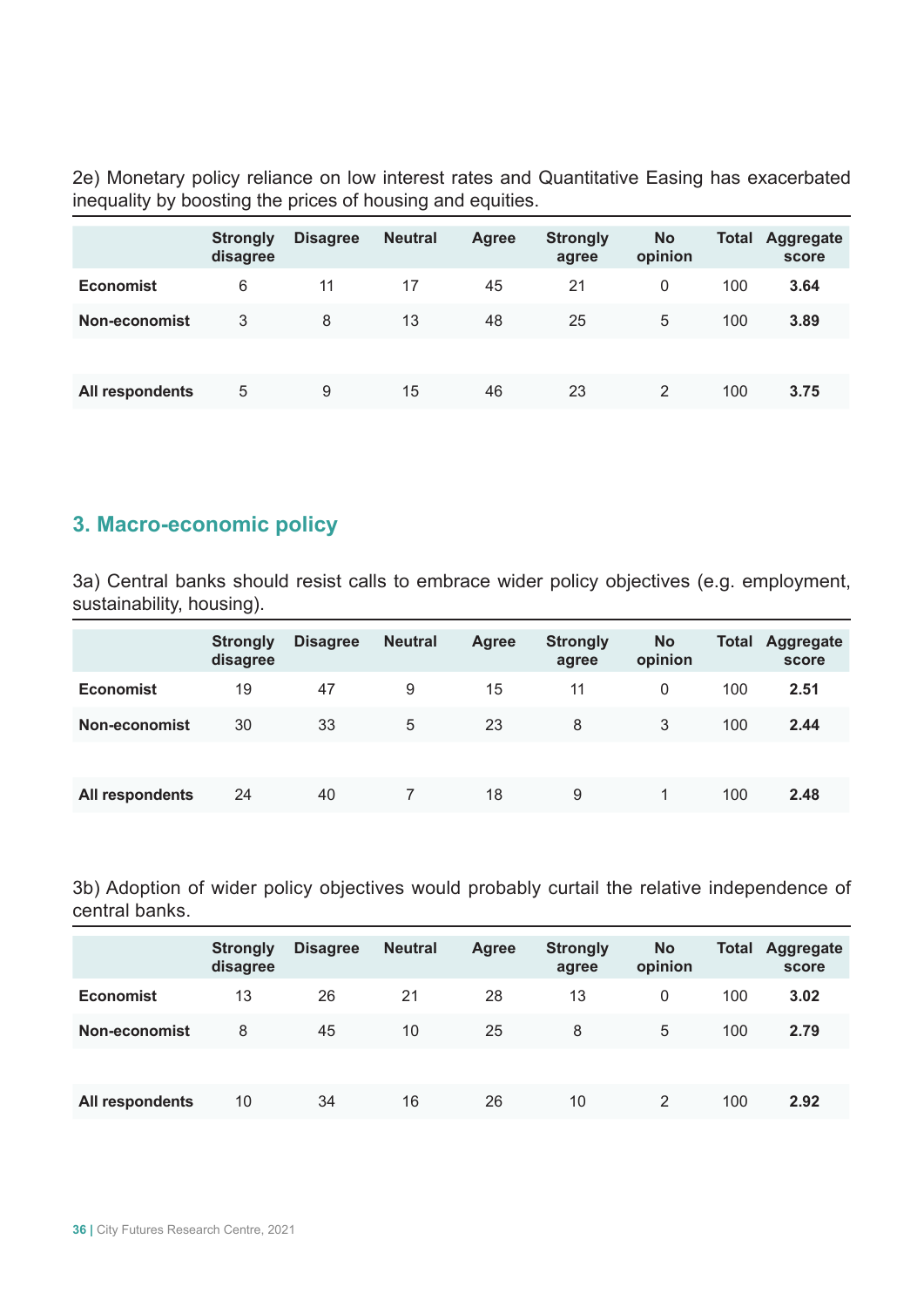|                  | <b>Strongly</b><br>disagree | <b>Disagree</b> | <b>Neutral</b> | <b>Agree</b> | <b>Strongly</b><br>agree | <b>No</b><br>opinion | <b>Total</b> | <b>Aggregate</b><br>score |
|------------------|-----------------------------|-----------------|----------------|--------------|--------------------------|----------------------|--------------|---------------------------|
| <b>Economist</b> | 51                          | 34              | 4              | 6            | 2                        | 2                    | 100          | 1.72                      |
| Non-economist    | 40                          | 45              | 0              | 8            | 3                        | 5                    | 100          | 1.82                      |
|                  |                             |                 |                |              |                          |                      |              |                           |
| All respondents  | 46                          | 39              | 2              |              | 2                        | 3                    | 100          | 1.76                      |

3c) Short-term interest rate policies alone are sufficient to ensure macroeconomic stability.

3d) Concerns about inequality of economic outcomes are now front and centre for economic policymakers.

|                  | <b>Strongly</b><br>disagree | <b>Disagree</b> | <b>Neutral</b> | <b>Agree</b> | <b>Strongly</b><br>agree | <b>No</b><br>opinion | <b>Total</b> | <b>Aggregate</b><br>score |
|------------------|-----------------------------|-----------------|----------------|--------------|--------------------------|----------------------|--------------|---------------------------|
| <b>Economist</b> | 13                          | 36              | 21             | 21           | 6                        | 2                    | 100          | 2.72                      |
| Non-economist    | 15                          | 40              | 15             | 23           | 3                        | 5                    | 100          | 2.55                      |
|                  |                             |                 |                |              |                          |                      |              |                           |
| All respondents  | 14                          | 38              | 18             | 2            | 5                        | 3                    | 100          | 2.64                      |

3e) The COVID-19 recession will increase inequalities between higher and lower income earners.

|                  | <b>Strongly</b><br>disagree | <b>Disagree</b> | <b>Neutral</b> | <b>Agree</b> | <b>Strongly</b><br>agree | <b>No</b><br>opinion | <b>Total</b> | Aggregate<br>score |
|------------------|-----------------------------|-----------------|----------------|--------------|--------------------------|----------------------|--------------|--------------------|
| <b>Economist</b> | 0                           | 0               | 13             | 47           | 38                       | 2                    | 100          | 4.26               |
| Non-economist    | 0                           | 3               | 8              | 25           | 65                       | $\Omega$             | 100          | 4.53               |
|                  |                             |                 |                |              |                          |                      |              |                    |
| All respondents  | 0                           |                 | 10             | 37           | 51                       |                      | 100          | 4.38               |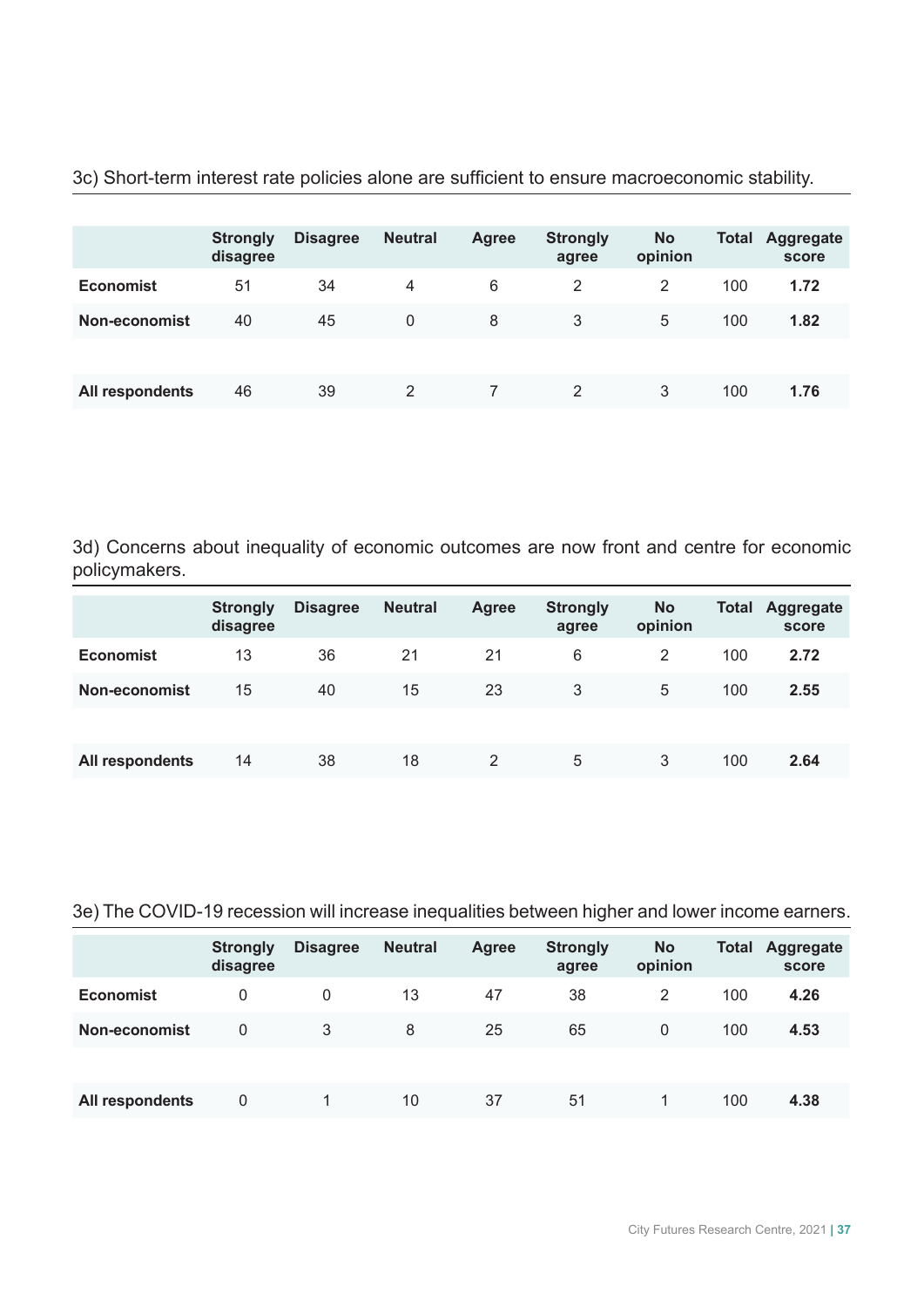3f) Fuller employment and better wages for poorer households are now key goals of macroeconomic policy.

|                  | <b>Strongly</b><br>disagree | <b>Disagree</b> | <b>Neutral</b> | <b>Agree</b> | <b>Strongly</b><br>agree | <b>No</b><br>opinion | <b>Total</b> | Aggregate<br>score |
|------------------|-----------------------------|-----------------|----------------|--------------|--------------------------|----------------------|--------------|--------------------|
| <b>Economist</b> | 6                           | 23              | 15             | 43           | 11                       | 2                    | 100          | 3.28               |
| Non-economist    | 10                          | 30              | 15             | 25           | 15                       | 5                    | 100          | 3.05               |
|                  |                             |                 |                |              |                          |                      |              |                    |
| All respondents  | 8                           | 26              | 15             | 34           | 13                       | 3                    | 100          | 3.18               |

### **4. Housing and macro-economic policy**

4a) Coming out of COVID 19, stimulating housing production is best achieved through social/ affordable housing investment rather than private market incentives.

|                  | <b>Strongly</b><br>disagree | <b>Disagree</b> | <b>Neutral</b> | <b>Agree</b> | <b>Strongly</b><br>agree | <b>No</b><br>opinion | <b>Total</b> | Aggregate<br>score |
|------------------|-----------------------------|-----------------|----------------|--------------|--------------------------|----------------------|--------------|--------------------|
| <b>Economist</b> | 0                           | 13              | 19             | 34           | 32                       | 2                    | 100          | 3.87               |
| Non-economist    | 5                           | 18              | 8              | 30           | 40                       | $\mathbf{0}$         | 100          | 3.83               |
|                  |                             |                 |                |              |                          |                      |              |                    |
| All respondents  | 2                           | 15              | 14             | 32           | 36                       |                      | 100          | 3.85               |

4b) Any additional investment in social housing should be best made through community/nonprofit vehicles rather than State housing agencies.

|                  | <b>Strongly</b><br>disagree | <b>Disagree</b> | <b>Neutral</b> | <b>Agree</b> | <b>Strongly</b><br>agree | <b>No</b><br>opinion | <b>Total</b> | Aggregate<br>score |
|------------------|-----------------------------|-----------------|----------------|--------------|--------------------------|----------------------|--------------|--------------------|
| <b>Economist</b> | 2                           | 17              | 43             | 26           | 9                        | 4                    | 100          | 3.22               |
| Non-economist    | 3                           | 20              | 25             | 23           | 28                       | 3                    | 100          | 3.54               |
|                  |                             |                 |                |              |                          |                      |              |                    |
| All respondents  | 2                           | 18              | 34             | 24           | 17                       | 3                    | 100          | 3.37               |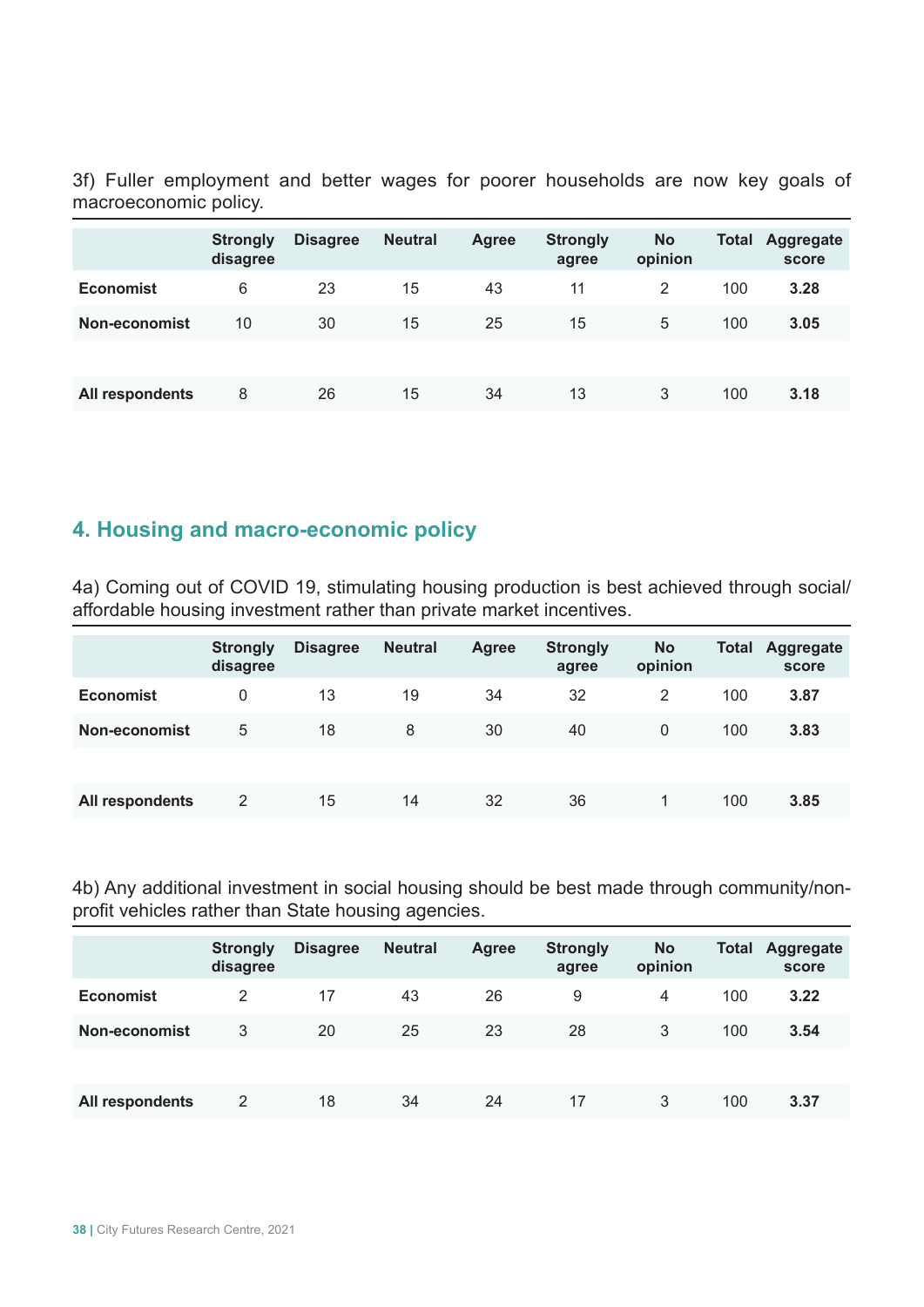4c) There is a need for intervention to increase housing provision for lower to middle income working households in order to mitigate unduly high rent or mortgage to income payments for this group.

|                  | <b>Strongly</b><br>disagree | <b>Disagree</b> | <b>Neutral</b> | <b>Agree</b> | <b>Strongly</b><br>agree | <b>No</b><br>opinion | <b>Total</b> | Aggregate<br>score |
|------------------|-----------------------------|-----------------|----------------|--------------|--------------------------|----------------------|--------------|--------------------|
| <b>Economist</b> | 2                           | 19              | 9              | 53           | 11                       | 6                    | 100          | 3.55               |
| Non-economist    | 0                           | 5               | 10             | 48           | 38                       | $\Omega$             | 100          | 4.18               |
|                  |                             |                 |                |              |                          |                      |              |                    |
| All respondents  |                             | 13              | 9              | 51           | 23                       | 3                    | 100          | 3.85               |

4d) Increasing the supply of affordable housing in job-rich locations where housing costs are high would improve the efficiency of labour market matching and raise skilled labour supply.

|                  | <b>Strongly</b><br>disagree | <b>Disagree</b> | <b>Neutral</b> | <b>Agree</b> | <b>Strongly</b><br>agree | <b>No</b><br>opinion | <b>Total</b> | Aggregate<br>score |
|------------------|-----------------------------|-----------------|----------------|--------------|--------------------------|----------------------|--------------|--------------------|
| <b>Economist</b> | 2                           | 4               | 21             | 51           | 19                       | 2                    | 100          | 3.83               |
| Non-economist    | 0                           | 3               | 6              | 50           | 45                       | 3                    | 100          | 4.41               |
|                  |                             |                 |                |              |                          |                      |              |                    |
| All respondents  |                             | 3               | 11             | 51           | 31                       | 2                    | 100          | 4.09               |

4e) Policymakers should pay greater attention to the economic productivity effects of housing market outcomes, such as costs, tenure, quality and proximity to work.

|                  | <b>Strongly</b><br>disagree | <b>Disagree</b> | <b>Neutral</b> | <b>Agree</b> | <b>Strongly</b><br>agree | <b>No</b><br>opinion | <b>Total</b> | Aggregate<br>score |
|------------------|-----------------------------|-----------------|----------------|--------------|--------------------------|----------------------|--------------|--------------------|
| <b>Economist</b> | 0                           | 4               | 13             | 43           | 36                       | 4                    | 100          | 4.16               |
| Non-economist    | 0                           | 3               | 5              | 35           | 58                       | $\Omega$             | 100          | 4.48               |
|                  |                             |                 |                |              |                          |                      |              |                    |
| All respondents  | 0                           | 3               | 9              | 39           | 46                       | 2                    | 100          | 4.31               |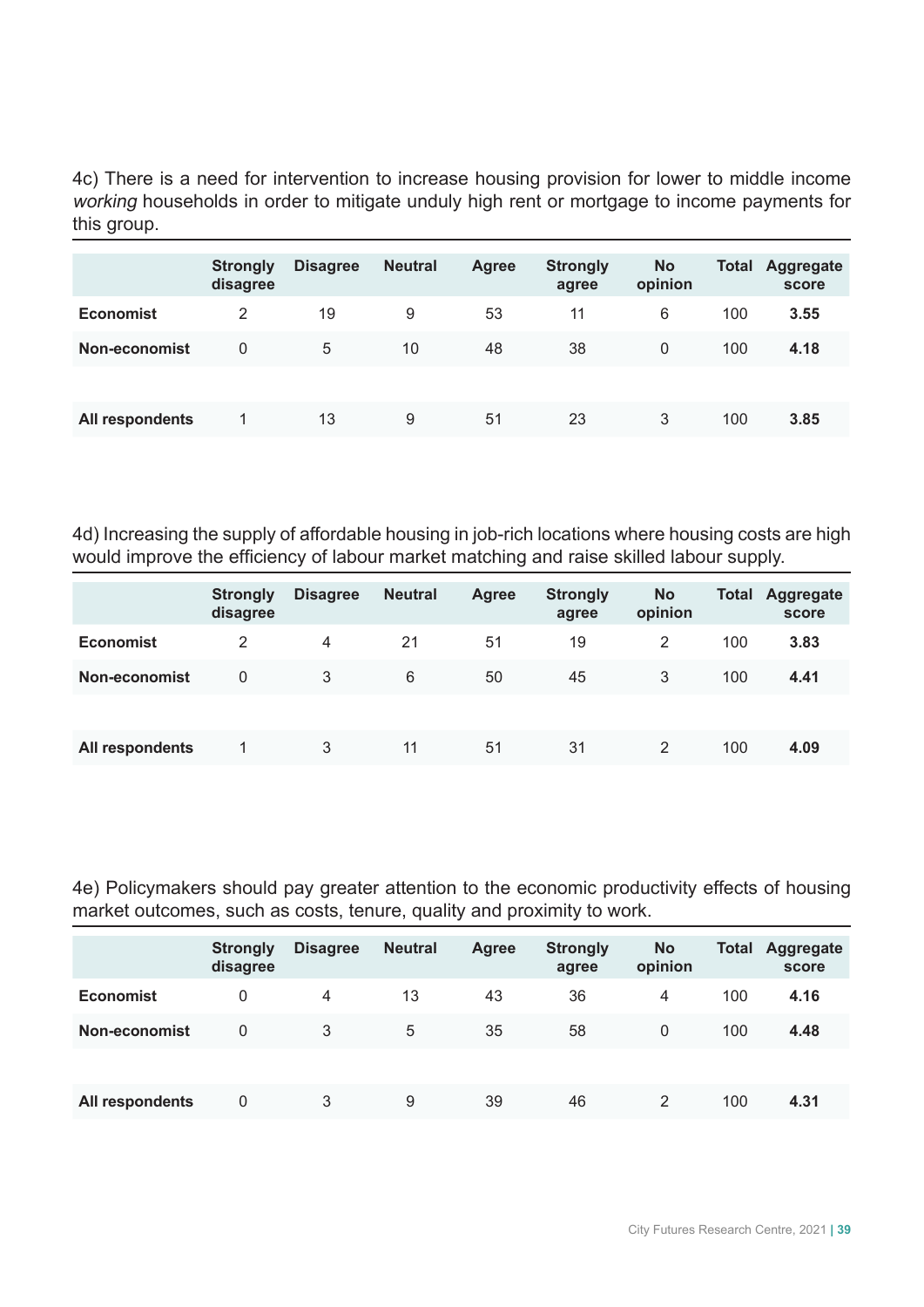# **5. RBA monetary policy**

|                  | <b>Strongly</b><br>disagree | <b>Disagree</b> | <b>Neutral</b> | <b>Agree</b> | <b>Strongly</b><br>agree | <b>No</b><br>opinion | Total | Aggregate<br>score |
|------------------|-----------------------------|-----------------|----------------|--------------|--------------------------|----------------------|-------|--------------------|
| <b>Economist</b> | 4                           | 21              | 26             | 34           | 11                       | $\overline{4}$       | 100   | 3.27               |
| Non-economist    | 10                          | 10              | 25             | 40           | 8                        | 8                    | 100   | 3.27               |
|                  |                             |                 |                |              |                          |                      |       |                    |
| All respondents  |                             | 16              | 25             | 37           | 9                        | 6                    | 100   | 3.27               |

5a) Negative mortgage interest rates would re-stimulate housing demand.

5b) Quantitative Easing with expanded mortgage lending would more likely stimulate existing owners and new landlord investment than support first time home-buyers.

|                  | <b>Strongly</b><br>disagree | <b>Disagree</b> | <b>Neutral</b> | <b>Agree</b> | <b>Strongly</b><br>agree | <b>No</b><br>opinion | Total | Aggregate<br>score |
|------------------|-----------------------------|-----------------|----------------|--------------|--------------------------|----------------------|-------|--------------------|
| <b>Economist</b> | 2                           | 15              | 21             | 47           | 13                       | 2                    | 100   | 3.54               |
| Non-economist    | 0                           | 5               | 23             | 35           | 33                       | 5                    | 100   | 4.00               |
|                  |                             |                 |                |              |                          |                      |       |                    |
| All respondents  |                             | 10              | 22             | 41           | 22                       | 3                    | 100   | 3.75               |

5c) Prudential controls on mortgage lending (e.g. debt servicing ratio limits or exposure limits to reduce investor speculation) could be used more innovatively to yield better housing system outcomes.

|                  | <b>Strongly</b><br>disagree | <b>Disagree</b> | <b>Neutral</b> | <b>Agree</b> | <b>Strongly</b><br>agree | <b>No</b><br>opinion | <b>Total</b> | Aggregate<br>score |
|------------------|-----------------------------|-----------------|----------------|--------------|--------------------------|----------------------|--------------|--------------------|
| <b>Economist</b> | 0                           | 15              | 26             | 45           | 9                        | 6                    | 100          | 3.50               |
| Non-economist    | 3                           | 8               | 18             | 45           | 20                       | 8                    | 100          | 3.78               |
|                  |                             |                 |                |              |                          |                      |              |                    |
| All respondents  |                             | 11              | 22             | 45           | 14                       |                      | 100          | 3.63               |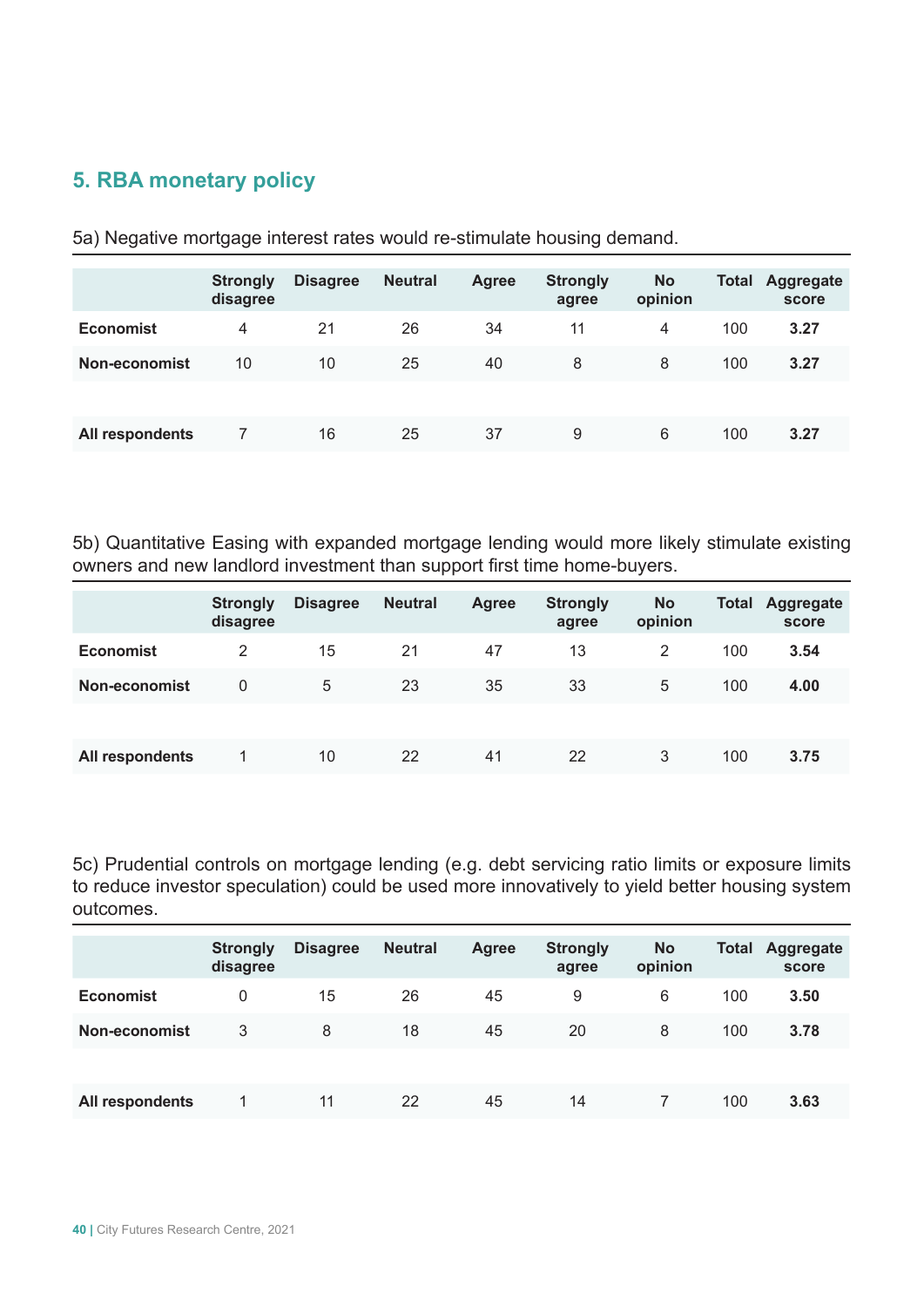5d) Mortgage lending arrangements that favour households with more deposit capacity will increase inequalities when looser monetary policy with low interest rates prevail.

|                  | <b>Strongly</b><br>disagree | <b>Disagree</b> | <b>Neutral</b> | <b>Agree</b> | <b>Strongly</b><br>agree | <b>No</b><br>opinion | <b>Total</b> | Aggregate<br>score |
|------------------|-----------------------------|-----------------|----------------|--------------|--------------------------|----------------------|--------------|--------------------|
| <b>Economist</b> | 2                           | 6               | 17             | 53           | 19                       | 2                    | 100          | 3.83               |
| Non-economist    | 5                           | 5               | 13             | 50           | 23                       | 5                    | 100          | 3.84               |
|                  |                             |                 |                |              |                          |                      |              |                    |
| All respondents  | 3                           | 6               | 15             | 52           | 21                       | 3                    | 100          | 3.83               |

5e) There will be a significant extension of Quantitative Easing in Australia over the next 5 years with banks purchasing government debt.

|                  | <b>Strongly</b><br>disagree | <b>Disagree</b> | <b>Neutral</b> | <b>Agree</b> | <b>Strongly</b><br>agree | <b>No</b><br>opinion | <b>Total</b> | Aggregate<br>score |
|------------------|-----------------------------|-----------------|----------------|--------------|--------------------------|----------------------|--------------|--------------------|
| <b>Economist</b> | 2                           | 9               | 23             | 47           | 6                        | 13                   | 100          | 3.54               |
| Non-economist    | 0                           | 5               | 18             | 43           | 10                       | 25                   | 100          | 3.77               |
|                  |                             |                 |                |              |                          |                      |              |                    |
| All respondents  |                             |                 | 21             | 45           | 8                        | 18                   | 100          | 3.63               |

5f) The RBA should accept the Modern Monetary Theory case for simply printing money to pay for deficits.

|                  | <b>Strongly</b><br>disagree | <b>Disagree</b> | <b>Neutral</b> | <b>Agree</b> | <b>Strongly</b><br>agree | <b>No</b><br>opinion | <b>Total</b> | <b>Aggregate</b><br>score |
|------------------|-----------------------------|-----------------|----------------|--------------|--------------------------|----------------------|--------------|---------------------------|
| <b>Economist</b> | 38                          | 30              | 17             | 9            | 2                        | 4                    | 100          | 2.02                      |
| Non-economist    | 20                          | 35              | 15             | 13           | 3                        | 15                   | 100          | 2.32                      |
|                  |                             |                 |                |              |                          |                      |              |                           |
| All respondents  | 30                          | 32              | 16             | 10           | 2                        | 9                    | 100          | 2.15                      |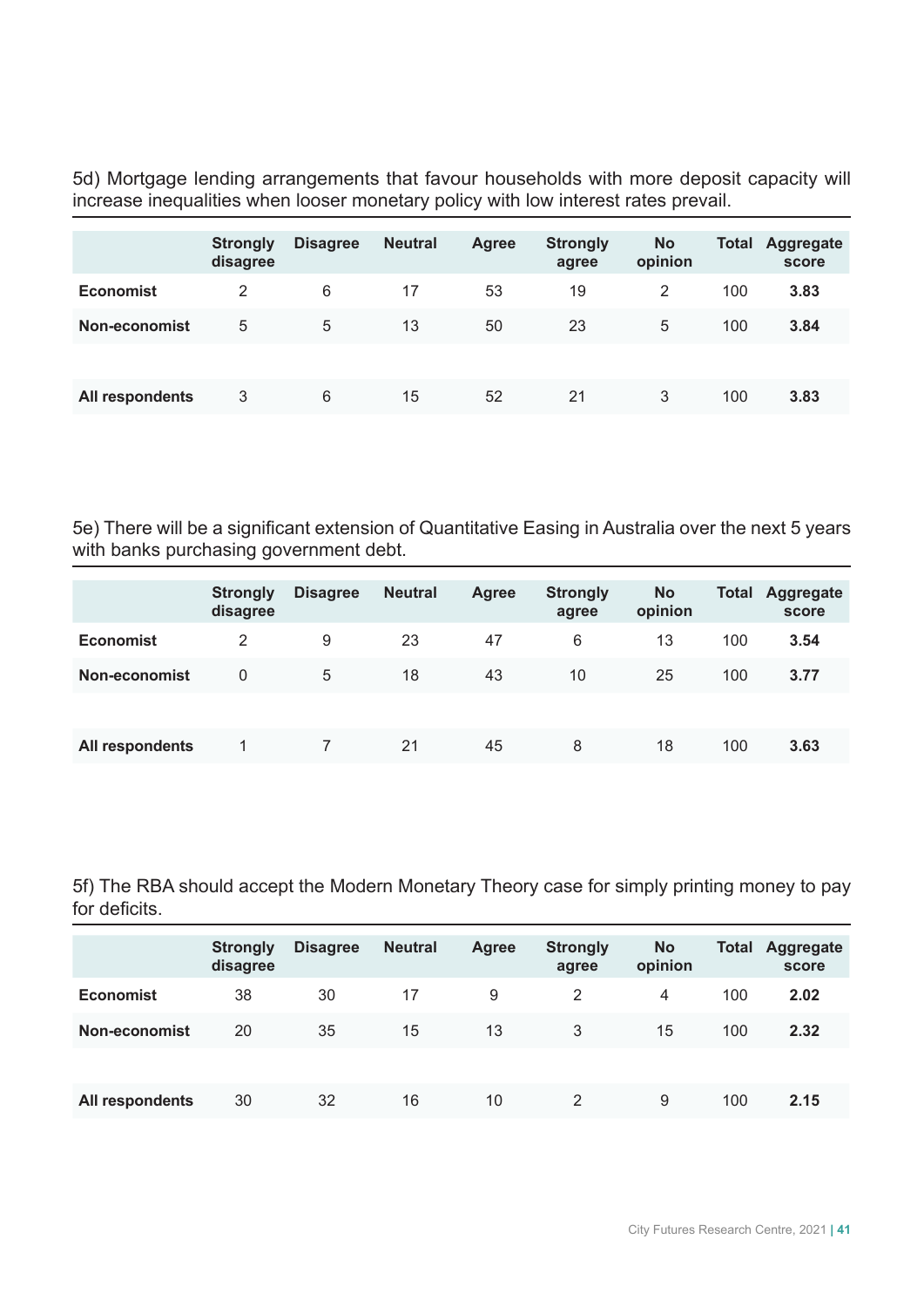# **6. Housing and demographic outcomes and their possible impacts on the national economy**

|                  | <b>Strongly</b><br>disagree | <b>Disagree</b> | <b>Neutral</b> | <b>Agree</b> | <b>Strongly</b><br>agree | <b>No</b><br>opinion | <b>Total</b> | Aggregate<br>score |
|------------------|-----------------------------|-----------------|----------------|--------------|--------------------------|----------------------|--------------|--------------------|
| <b>Economist</b> | 2                           | 17              | 32             | 38           | 9                        | 2                    | 100          | 3.35               |
| Non-economist    | 3                           | 33              | 15             | 38           | 10                       | 3                    | 100          | 3.21               |
|                  |                             |                 |                |              |                          |                      |              |                    |
| All respondents  | 2                           | 24              | 24             | 38           | 9                        | 2                    | 100          | 3.28               |

6a) Demographic change rather than economic growth drives the housing market.

6b) Net overseas migration will rebound to pre-2020 levels by 2023.

|                  | <b>Strongly</b><br>disagree | <b>Disagree</b> | <b>Neutral</b> | <b>Agree</b> | <b>Strongly</b><br>agree | <b>No</b><br>opinion | <b>Total</b> | <b>Aggregate</b><br>score |
|------------------|-----------------------------|-----------------|----------------|--------------|--------------------------|----------------------|--------------|---------------------------|
| <b>Economist</b> | 6                           | 40              | 13             | 35           | 4                        | 2                    | 100          | 2.89                      |
| Non-economist    | 8                           | 30              | 15             | 43           | 5                        | $\Omega$             | 100          | 3.08                      |
|                  |                             |                 |                |              |                          |                      |              |                           |
| All respondents  |                             | 36              | 14             | 38           | 5                        | 1                    | 100          | 2.98                      |

#### 6c) Rising real house prices reflect a successfully growing economy.

|                  | <b>Strongly</b><br>disagree | <b>Disagree</b> | <b>Neutral</b> | <b>Agree</b> | <b>Strongly</b><br>agree | <b>No</b><br>opinion | <b>Total</b> | Aggregate<br>score |
|------------------|-----------------------------|-----------------|----------------|--------------|--------------------------|----------------------|--------------|--------------------|
| <b>Economist</b> | 13                          | 38              | 23             | 21           | 2                        | 2                    | 100          | 2.61               |
| Non-economist    | 15                          | 45              | 10             | 28           | 3                        | $\Omega$             | 100          | 2.58               |
|                  |                             |                 |                |              |                          |                      |              |                    |
| All respondents  | 14                          | 41              | 17             | 24           | 2                        |                      | 100          | 2.59               |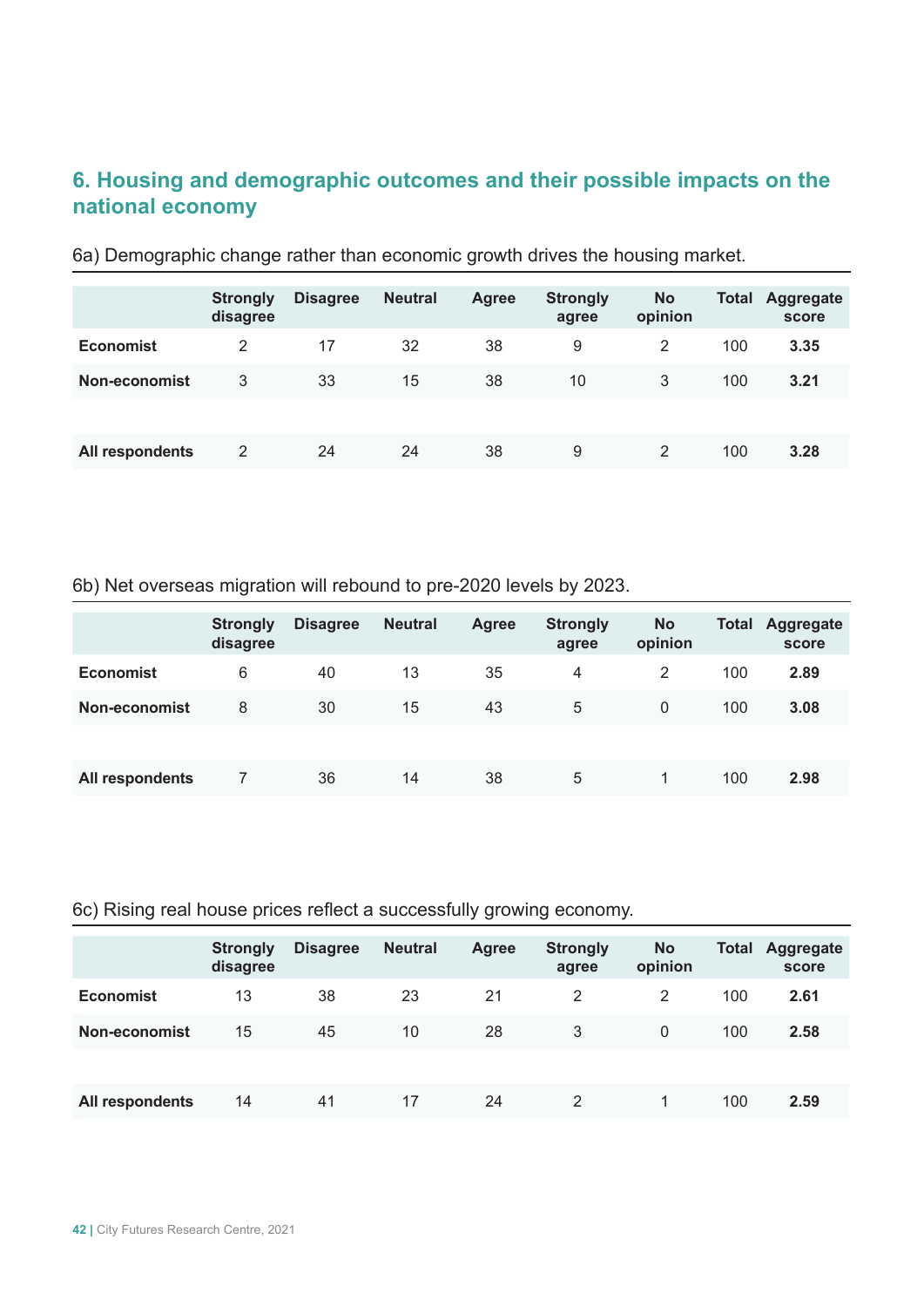|  |  |  |  |  |  |  |  | 6d) Rising house prices are generally good for the economy |
|--|--|--|--|--|--|--|--|------------------------------------------------------------|
|--|--|--|--|--|--|--|--|------------------------------------------------------------|

|                  | <b>Strongly</b><br>disagree | <b>Disagree</b> | <b>Neutral</b> | <b>Agree</b> | <b>Strongly</b><br>agree | <b>No</b><br>opinion | Total | <b>Aggregate</b><br>score |
|------------------|-----------------------------|-----------------|----------------|--------------|--------------------------|----------------------|-------|---------------------------|
| <b>Economist</b> | 4                           | 38              | 36             | 19           | 0                        | 2                    | 100   | 2.72                      |
| Non-economist    | 10                          | 45              | 25             | 20           | 0                        | $\Omega$             | 100   | 2.55                      |
|                  |                             |                 |                |              |                          |                      |       |                           |
| All respondents  |                             | 41              | 31             | 20           | 0                        |                      | 100   | 2.64                      |

6e) Rising mortgage debt poses an economic stability risk to Australia.

|                  | <b>Strongly</b><br>disagree | <b>Disagree</b> | <b>Neutral</b> | <b>Agree</b> | <b>Strongly</b><br>agree | <b>No</b><br>opinion | <b>Total</b> | <b>Aggregate</b><br>score |
|------------------|-----------------------------|-----------------|----------------|--------------|--------------------------|----------------------|--------------|---------------------------|
| <b>Economist</b> | 2                           | 13              | 11             | 60           | 13                       | 2                    | 100          | 3.70                      |
| Non-economist    | 0                           | 8               | 8              | 68           | 18                       | $\mathbf{0}$         | 100          | 3.95                      |
|                  |                             |                 |                |              |                          |                      |              |                           |
| All respondents  |                             | 10              | 9              | 63           | 15                       |                      | 100          | 3.81                      |

6f) Claims that house price inflation has worsened income and wealth inequalities in Australia are overstated.

|                  | <b>Strongly</b><br>disagree | <b>Disagree</b> | <b>Neutral</b> | <b>Agree</b> | <b>Strongly</b><br>agree | <b>No</b><br>opinion | <b>Total</b> | <b>Aggregate</b><br>score |
|------------------|-----------------------------|-----------------|----------------|--------------|--------------------------|----------------------|--------------|---------------------------|
| <b>Economist</b> | 26                          | 55              | 11             | 6            | 0                        | 2                    | 100          | 1.98                      |
| Non-economist    | 40                          | 55              | 0              | 5            | 0                        | $\Omega$             | 100          | 1.70                      |
|                  |                             |                 |                |              |                          |                      |              |                           |
| All respondents  | 32                          | 55              | 6              | 6            | 0                        | 1                    | 100          | 1.85                      |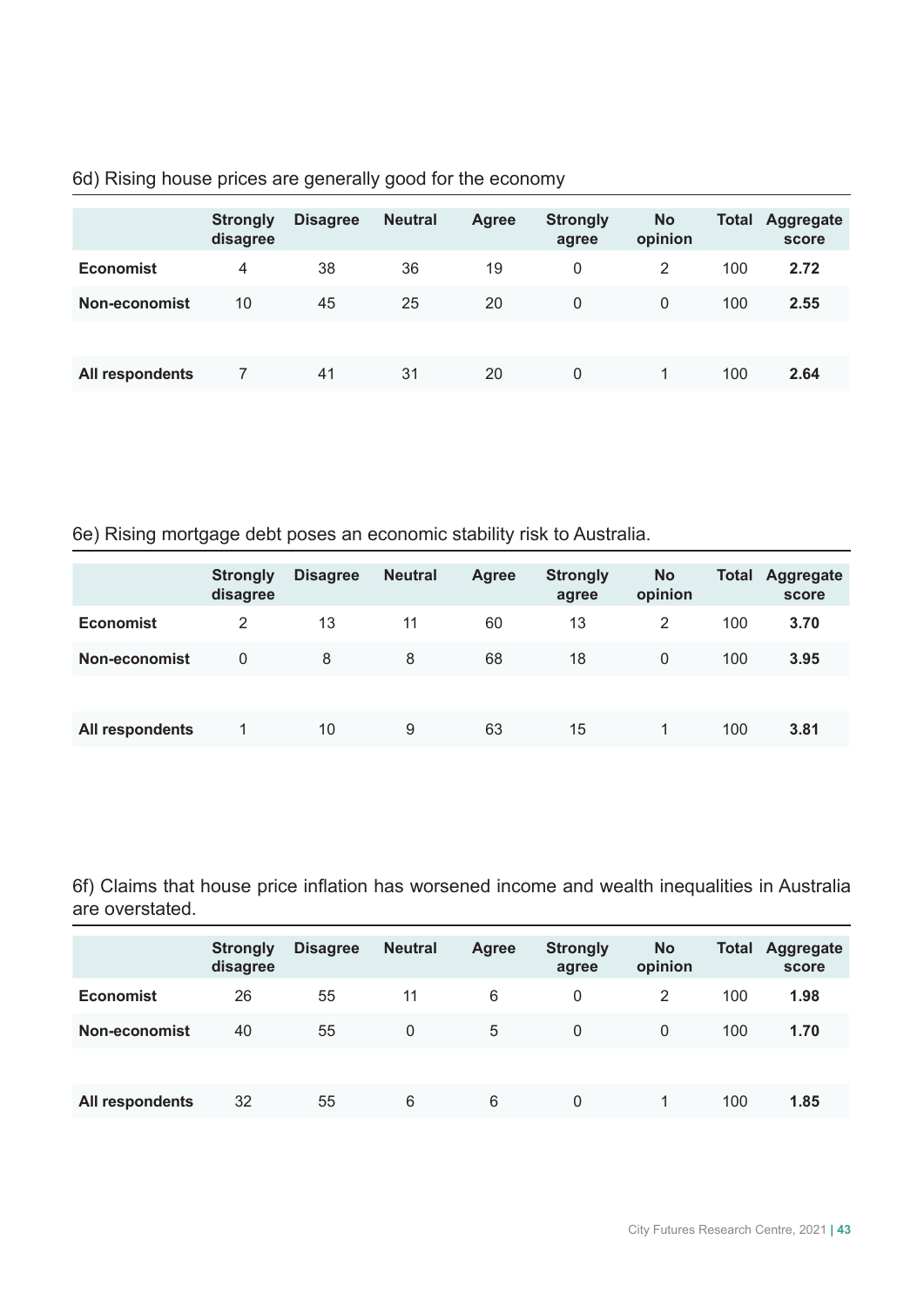|                  | <b>Strongly</b><br>disagree | <b>Disagree</b> | <b>Neutral</b> | <b>Agree</b> | <b>Strongly</b><br>agree | <b>No</b><br>opinion | <b>Total</b> | Aggregate<br>score |
|------------------|-----------------------------|-----------------|----------------|--------------|--------------------------|----------------------|--------------|--------------------|
| <b>Economist</b> | 2                           | $\overline{4}$  | 19             | 55           | 15                       | $\overline{4}$       | 100          | 3.80               |
| Non-economist    | 0                           | 10              | 13             | 60           | 15                       | 3                    | 100          | 3.82               |
|                  |                             |                 |                |              |                          |                      |              |                    |
| All respondents  |                             |                 | 16             | 57           | 15                       | 3                    | 100          | 3.81               |

6g) The overwhelming majority of young adult Australians still aspire to home ownership.

6h) Only a minority of young Australians nowadays believe that they will own their own home by the age of 40.

|                  | <b>Strongly</b><br>disagree | <b>Disagree</b> | <b>Neutral</b> | <b>Agree</b> | <b>Strongly</b><br>agree | <b>No</b><br>opinion | <b>Total</b> | <b>Aggregate</b><br>score |
|------------------|-----------------------------|-----------------|----------------|--------------|--------------------------|----------------------|--------------|---------------------------|
| <b>Economist</b> | 2                           | 28              | 15             | 40           | 4                        | 11                   | 100          | 3.19                      |
| Non-economist    | 0                           | 18              | 5              | 55           | 20                       | 3                    | 100          | 3.79                      |
|                  |                             |                 |                |              |                          |                      |              |                           |
| All respondents  |                             | 23              | 10             | 47           | 11                       |                      | 100          | 3.48                      |

6i) Although it may gain a foothold, build-to-rent housing will remain only a very minor component of housing construction in 2025.

|                  | <b>Strongly</b><br>disagree | <b>Disagree</b> | <b>Neutral</b> | <b>Agree</b> | <b>Strongly</b><br>agree | <b>No</b><br>opinion | <b>Total</b> | <b>Aggregate</b><br>score |
|------------------|-----------------------------|-----------------|----------------|--------------|--------------------------|----------------------|--------------|---------------------------|
| <b>Economist</b> | 2                           | 4               | 23             | 53           | 6                        | 11                   | 100          | 3.64                      |
| Non-economist    | 0                           | 13              | 10             | 65           | 13                       | $\Omega$             | 100          | 3.78                      |
|                  |                             |                 |                |              |                          |                      |              |                           |
| All respondents  |                             | 8               | 17             | 59           | 9                        | 6                    | 100          | 3.71                      |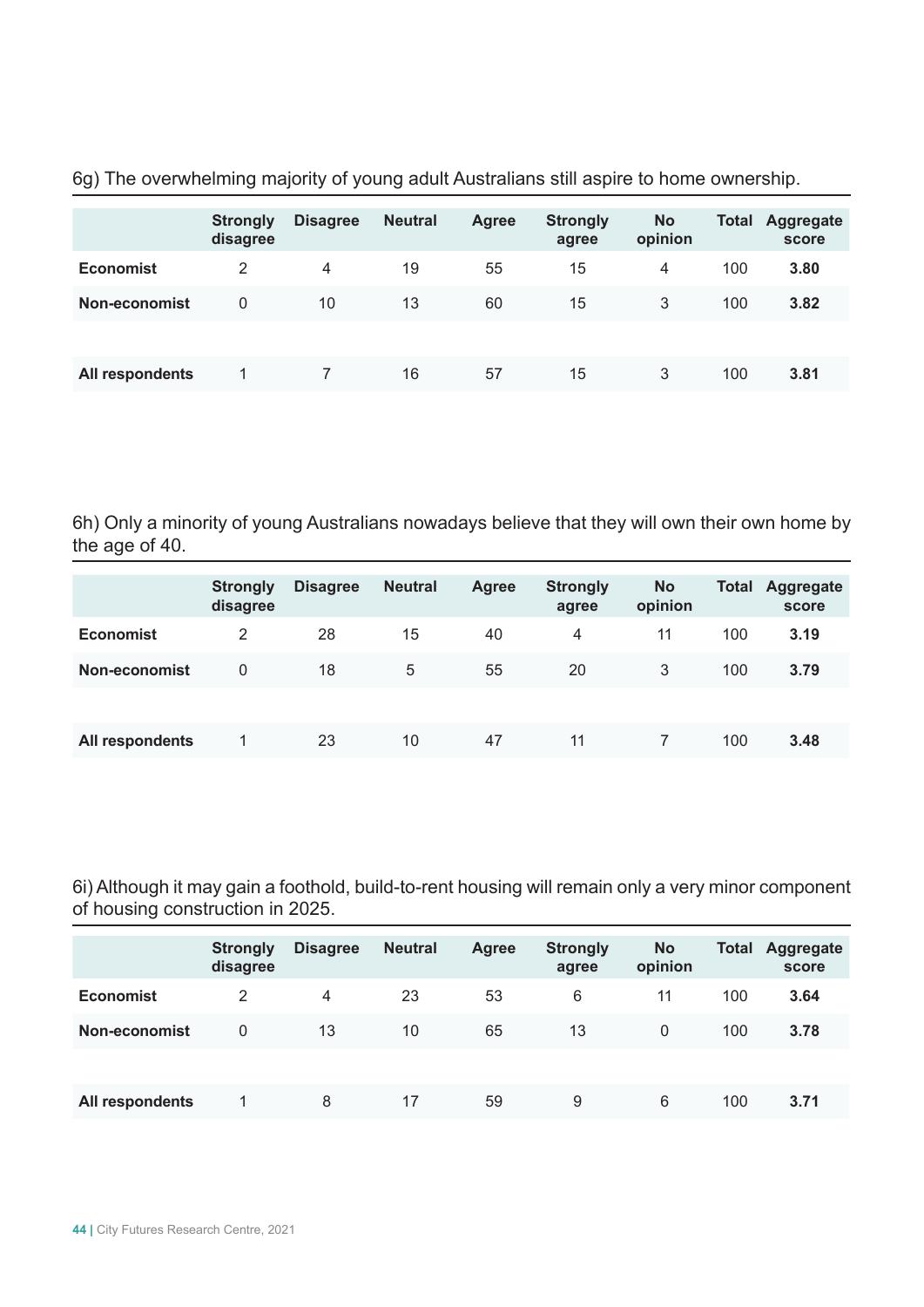# **7. Housing and urban economic productivity**

7a) Australia's major metropolitan areas/capital cities will be the major locations of economic growth in the post-COVID-19 recovery.

|                  | <b>Strongly</b><br>disagree | <b>Disagree</b> | <b>Neutral</b> | <b>Agree</b> | <b>Strongly</b><br>agree | <b>No</b><br>opinion | <b>Total</b> | <b>Aggregate</b><br>score |
|------------------|-----------------------------|-----------------|----------------|--------------|--------------------------|----------------------|--------------|---------------------------|
| <b>Economist</b> | 0                           | 13              | 11             | 55           | 19                       | 2                    | 100          | 3.83                      |
| Non-economist    | 3                           | 13              | 10             | 60           | 15                       | $\mathbf{0}$         | 100          | 3.73                      |
|                  |                             |                 |                |              |                          |                      |              |                           |
| All respondents  |                             | 13              | 10             | 57           | 17                       |                      | 100          | 3.78                      |

7b) Metropolitan housing market distortions (e.g. sub-optimal labour market matching) due to high prices and rents are impairing economic growth and productivity.

|                  | <b>Strongly</b><br>disagree | <b>Disagree</b> | <b>Neutral</b> | Agree | <b>Strongly</b><br>agree | <b>No</b><br>opinion | <b>Total</b> | Aggregate<br>score |
|------------------|-----------------------------|-----------------|----------------|-------|--------------------------|----------------------|--------------|--------------------|
| <b>Economist</b> | 0                           | 15              | 15             | 60    | 9                        | 2                    | 100          | 3.63               |
| Non-economist    | 0                           | 5               | 15             | 45    | 33                       | 3                    | 100          | 4.08               |
|                  |                             |                 |                |       |                          |                      |              |                    |
| All respondents  | 0                           | 10              | 15             | 53    | 20                       | 2                    | 100          | 3.84               |

7c) High housing prices impede innovation and entrepreneurship in Australia.

|                  | <b>Strongly</b><br>disagree | <b>Disagree</b> | <b>Neutral</b> | <b>Agree</b> | <b>Strongly</b><br>agree | <b>No</b><br>opinion | <b>Total</b> | Aggregate<br>score |
|------------------|-----------------------------|-----------------|----------------|--------------|--------------------------|----------------------|--------------|--------------------|
| <b>Economist</b> | 4                           | 19              | 38             | 26           | 9                        | 4                    | 100          | 3.16               |
| Non-economist    | 0                           | 18              | 13             | 35           | 28                       | 8                    | 100          | 3.78               |
|                  |                             |                 |                |              |                          |                      |              |                    |
| All respondents  | 2                           | 18              | 26             | 30           | 17                       | 6                    | 100          | 3.44               |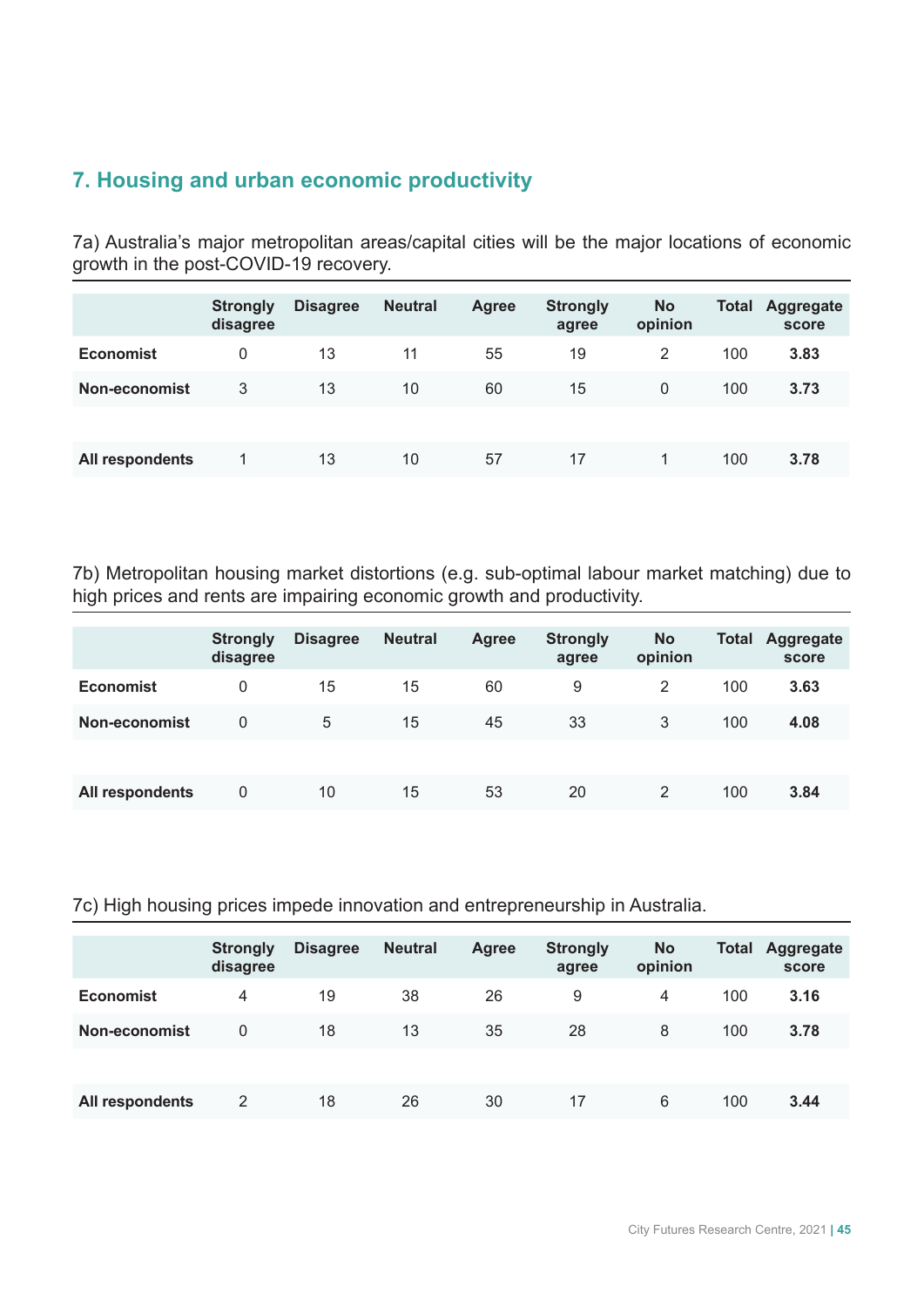7d) The rise of private rental will continue, with negative effects on the longer-term savings and assets of currently younger Australians.

|                  | <b>Strongly</b><br>disagree | <b>Disagree</b> | <b>Neutral</b> | <b>Agree</b> | <b>Strongly</b><br>agree | <b>No</b><br>opinion | <b>Total</b> | <b>Aggregate</b><br>score |
|------------------|-----------------------------|-----------------|----------------|--------------|--------------------------|----------------------|--------------|---------------------------|
| <b>Economist</b> | 2                           | 21              | 23             | 38           | 11                       | 4                    | 100          | 3.36                      |
| Non-economist    | 3                           | 10              | 10             | 55           | 23                       | $\Omega$             | 100          | 3.85                      |
|                  |                             |                 |                |              |                          |                      |              |                           |
| All respondents  | 2                           | 16              | 17             | 46           | 16                       | 2                    | 100          | 3.59                      |

7e) With new post-pandemic work patterns, Australia can expect to see substantial demand for conversion of under-utilised CBD office or other commercial space to residential use over the next 5 years.

|                  | <b>Strongly</b><br>disagree | <b>Disagree</b> | <b>Neutral</b> | <b>Agree</b> | <b>Strongly</b><br>agree | <b>No</b><br>opinion | <b>Total</b> | Aggregate<br>score |
|------------------|-----------------------------|-----------------|----------------|--------------|--------------------------|----------------------|--------------|--------------------|
| <b>Economist</b> | 2                           | 11              | 28             | 51           | 4                        | 4                    | 100          | 3.47               |
| Non-economist    | 5                           | 20              | 20             | 50           | 5                        | 0                    | 100          | 3.30               |
|                  |                             |                 |                |              |                          |                      |              |                    |
| All respondents  | 3                           | 15              | 24             | 51           | 5                        | 2                    | 100          | 3.39               |

7f) Post-pandemic work practices and housing consumption preferences will result in a lasting shift in housing demand away from cities and towards favoured regional locations.

|                  | <b>Strongly</b><br>disagree | <b>Disagree</b> | <b>Neutral</b> | <b>Agree</b> | <b>Strongly</b><br>agree | <b>No</b><br>opinion | <b>Total</b> | Aggregate<br>score |
|------------------|-----------------------------|-----------------|----------------|--------------|--------------------------|----------------------|--------------|--------------------|
| <b>Economist</b> | 6                           | 26              | 28             | 30           | 9                        | 2                    | 100          | 3.09               |
| Non-economist    | 3                           | 20              | 20             | 40           | 15                       | 3                    | 100          | 3.46               |
|                  |                             |                 |                |              |                          |                      |              |                    |
| All respondents  | 5                           | 23              | 24             | 34           | 11                       | 2                    | 100          | 3.26               |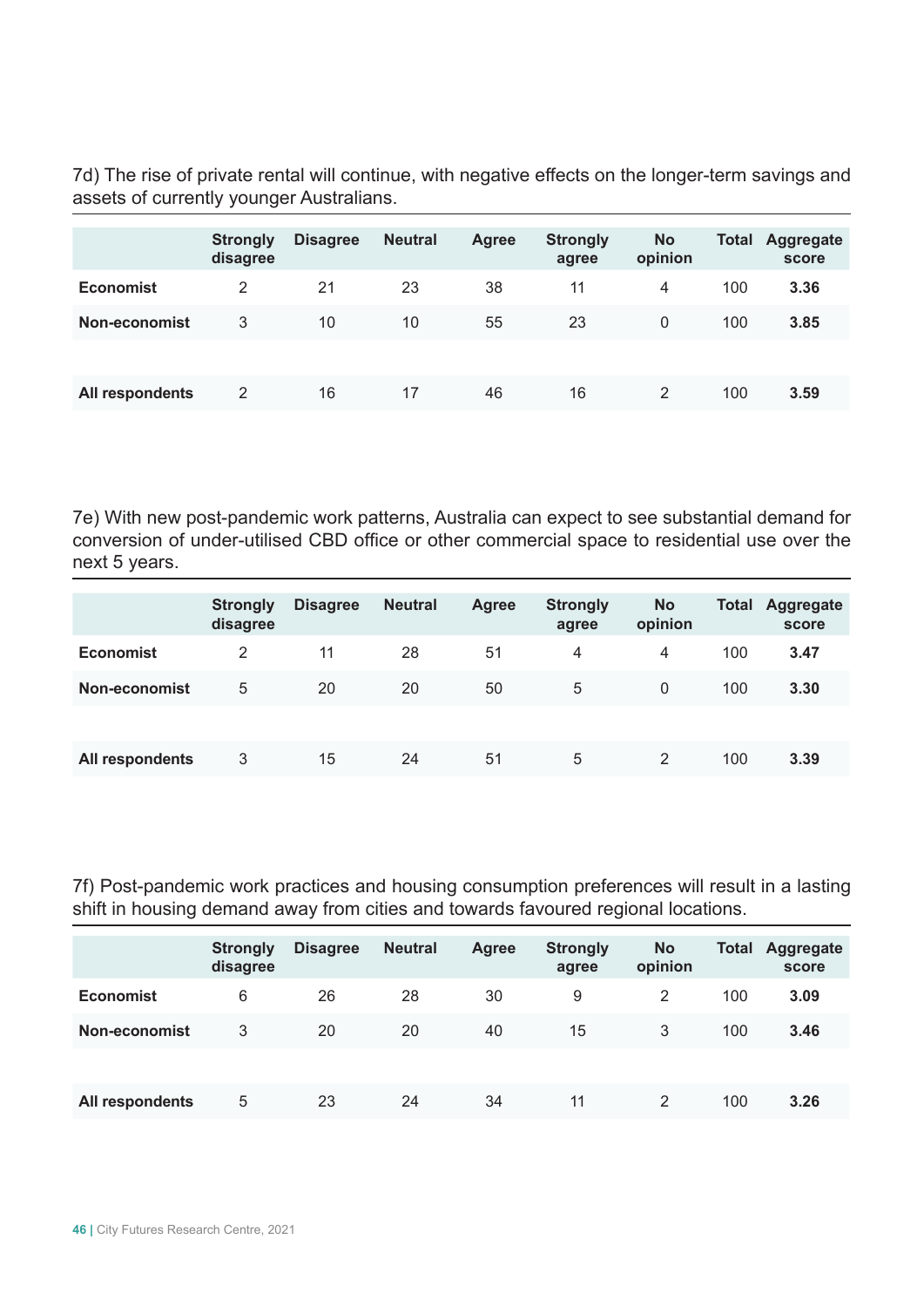|                  | <b>Strongly</b><br>disagree | <b>Disagree</b> | <b>Neutral</b> | <b>Agree</b> | <b>Strongly</b><br>agree | <b>No</b><br>opinion | <b>Total</b> | Aggregate<br>score |
|------------------|-----------------------------|-----------------|----------------|--------------|--------------------------|----------------------|--------------|--------------------|
| <b>Economist</b> | 11                          | 55              | 15             | 15           | 2                        | 2                    | 100          | 2.41               |
| Non-economist    | 43                          | 38              | 8              | 8            | 0                        | 5                    | 100          | 1.79               |
|                  |                             |                 |                |              |                          |                      |              |                    |
| All respondents  | 25                          | 47              | 11             | 11           |                          | 3                    | 100          | 2.13               |

7g) Over-expensive housing for low income renters has little real impact on economic productivity.

#### 7h) High housing costs reduce consumption of non-housing goods.

|                  | <b>Strongly</b><br>disagree | <b>Disagree</b> | <b>Neutral</b> | <b>Agree</b> | <b>Strongly</b><br>agree | <b>No</b><br>opinion | <b>Total</b> | Aggregate<br>score |
|------------------|-----------------------------|-----------------|----------------|--------------|--------------------------|----------------------|--------------|--------------------|
| <b>Economist</b> | 2                           | 6               | 2              | 60           | 28                       | 2                    | 100          | 4.07               |
| Non-economist    | 3                           | 3               | 3              | 45           | 48                       | $\mathbf{0}$         | 100          | 4.33               |
|                  |                             |                 |                |              |                          |                      |              |                    |
| All respondents  | 2                           | 5               | 2              | 53           | 37                       |                      | 100          | 4.19               |

# **8. Possible new thinking on housing and the economy**

8a) The economic role of housing policy has been too focused on macro-economic stability and the business cycle.

|                  | <b>Strongly</b><br>disagree | <b>Disagree</b> | <b>Neutral</b> | <b>Agree</b> | <b>Strongly</b><br>agree | <b>No</b><br>opinion | <b>Total</b> | Aggregate<br>score |
|------------------|-----------------------------|-----------------|----------------|--------------|--------------------------|----------------------|--------------|--------------------|
| <b>Economist</b> | 2                           | 21              | 17             | 45           | 9                        | 6                    | 100          | 3.39               |
| Non-economist    | 0                           | 15              | 15             | 43           | 25                       | 3                    | 100          | 3.79               |
|                  |                             |                 |                |              |                          |                      |              |                    |
| All respondents  |                             | 18              | 16             | 44           | 16                       | 5                    | 100          | 3.58               |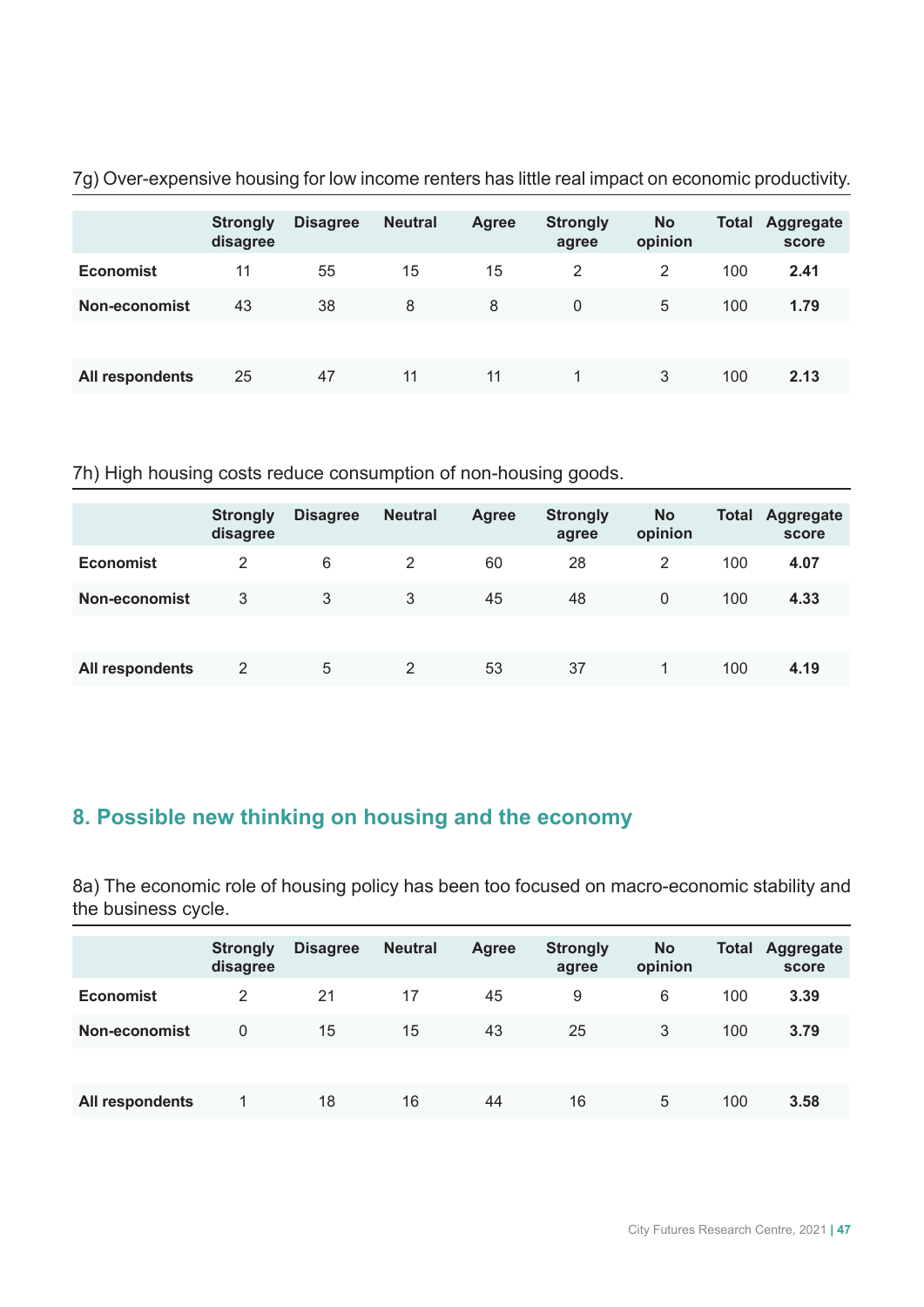8b) Australian governments have paid too little attention to how housing outcomes also affect productivity and growth.

|                  | <b>Strongly</b><br>disagree | <b>Disagree</b> | <b>Neutral</b> | <b>Agree</b> | <b>Strongly</b><br>agree | <b>No</b><br>opinion | <b>Total</b> | Aggregate<br>score |
|------------------|-----------------------------|-----------------|----------------|--------------|--------------------------|----------------------|--------------|--------------------|
| <b>Economist</b> | 0                           | 15              | 11             | 47           | 26                       | 2                    | 100          | 3.85               |
| Non-economist    | 3                           | $\Omega$        | 3              | 38           | 58                       | $\mathbf{0}$         | 100          | 4.48               |
|                  |                             |                 |                |              |                          |                      |              |                    |
| All respondents  |                             | 8               | 7              | 43           | 40                       |                      | 100          | 4.14               |

8c) Macro-policy modelling that omits land, housing and planning works well in economies where a high proportion of GDP is produced in a few metropolitan areas, such as Australia.

|                  | <b>Strongly</b><br>disagree | <b>Disagree</b> | <b>Neutral</b> | <b>Agree</b> | <b>Strongly</b><br>agree | <b>No</b><br>opinion | <b>Total</b> | Aggregate<br>score |
|------------------|-----------------------------|-----------------|----------------|--------------|--------------------------|----------------------|--------------|--------------------|
| <b>Economist</b> | 9                           | 30              | 36             | 6            | 0                        | 19                   | 100          | 2.50               |
| Non-economist    | 3                           | 30              | 25             | 3            | 8                        | 33                   | 100          | 2.74               |
|                  |                             |                 |                |              |                          |                      |              |                    |
| All respondents  | 6                           | 30              | 31             | 5            | 3                        | 25                   | 100          | 2.60               |

# **9. Explaining and countering house price inflation**

9a) Explanations for Australia's poor record on housing affordability that emphasize tax treatment of housing are often overstated.

|                  | <b>Strongly</b><br>disagree | <b>Disagree</b> | <b>Neutral</b> | <b>Agree</b> | <b>Strongly</b><br>agree | <b>No</b><br>opinion | <b>Total</b> | Aggregate<br>score |
|------------------|-----------------------------|-----------------|----------------|--------------|--------------------------|----------------------|--------------|--------------------|
| <b>Economist</b> | 21                          | 36              | 13             | 26           | 2                        | 2                    | 100          | 2.50               |
| Non-economist    | 30                          | 40              | 8              | 13           | 5                        | 5                    | 100          | 2.18               |
|                  |                             |                 |                |              |                          |                      |              |                    |
| All respondents  | 25                          | 38              | 10             | 20           | 3                        | 3                    | 100          | 2.36               |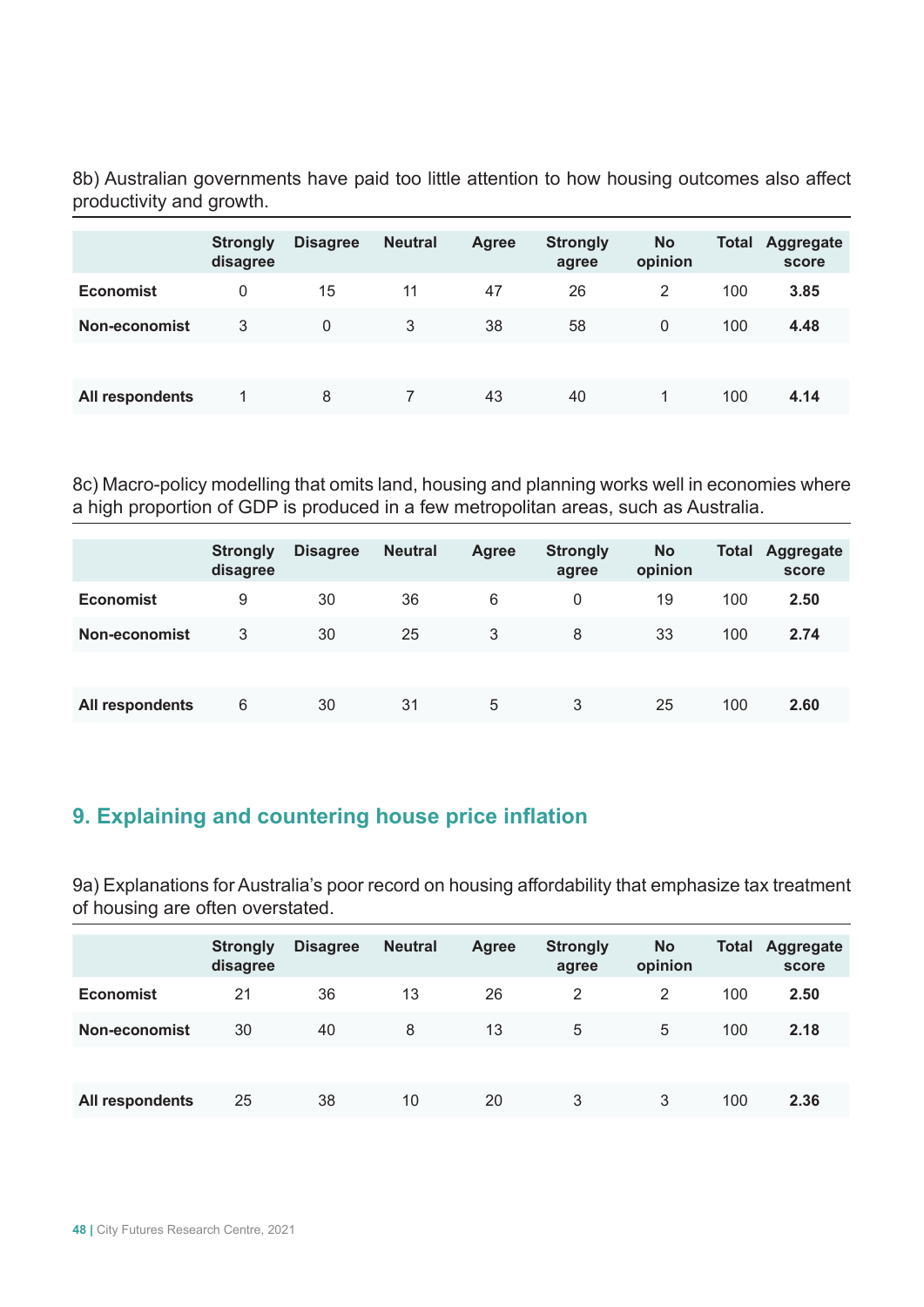9b) The limited fiscal capacity of state and local governments limits their ability to deal with housing shortages resulting from metropolitan growth.

|                      | <b>Strongly</b><br>disagree | <b>Disagree</b> | <b>Neutral</b> | Agree | <b>Strongly</b><br>agree | <b>No</b><br>opinion | <b>Total</b> | Aggregate<br>score |
|----------------------|-----------------------------|-----------------|----------------|-------|--------------------------|----------------------|--------------|--------------------|
| <b>Economist</b>     | 9                           | 40              | 6              | 32    | 11                       | 2                    | 100          | 2.96               |
| <b>Non-economist</b> | 13                          | 25              | 10             | 38    | 15                       | $\Omega$             | 100          | 3.18               |
|                      |                             |                 |                |       |                          |                      |              |                    |
| All respondents      | 10                          | 33              | 8              | 34    | 13                       | 1.                   | 100          | 3.06               |

9c) The slow processes and restrictive quality of local government planning decisions are the major cause of poor rates of housing affordability in Australia.

|                  | <b>Strongly</b><br>disagree | <b>Disagree</b> | <b>Neutral</b> | Agree | <b>Strongly</b><br>agree | <b>No</b><br>opinion | <b>Total</b> | Aggregate<br>score |
|------------------|-----------------------------|-----------------|----------------|-------|--------------------------|----------------------|--------------|--------------------|
| <b>Economist</b> | 19                          | 19              | 17             | 28    | 15                       | 2                    | 100          | 3.00               |
| Non-economist    | 23                          | 30              | 15             | 20    | 10                       | 3                    | 100          | 2.64               |
|                  |                             |                 |                |       |                          |                      |              |                    |
| All respondents  | 21                          | 24              | 16             | 24    | 13                       | 2                    | 100          | 2.84               |

9d) Poor quality strategic metropolitan planning has led to the geographical mismatch between jobs and homes and under-supplied new places to live and work without long commutes.

|                  | <b>Strongly</b><br>disagree | <b>Disagree</b> | <b>Neutral</b> | <b>Agree</b> | <b>Strongly</b><br>agree | <b>No</b><br>opinion | <b>Total</b> | <b>Aggregate</b><br>score |
|------------------|-----------------------------|-----------------|----------------|--------------|--------------------------|----------------------|--------------|---------------------------|
| <b>Economist</b> | 2                           | 15              | 17             | 51           | 13                       | 2                    | 100          | 3.59                      |
| Non-economist    | 3                           | 10              | 13             | 48           | 28                       | $\mathbf{0}$         | 100          | 3.88                      |
|                  |                             |                 |                |              |                          |                      |              |                           |
| All respondents  | 2                           | 13              | 15             | 49           | 20                       |                      | 100          | 3.72                      |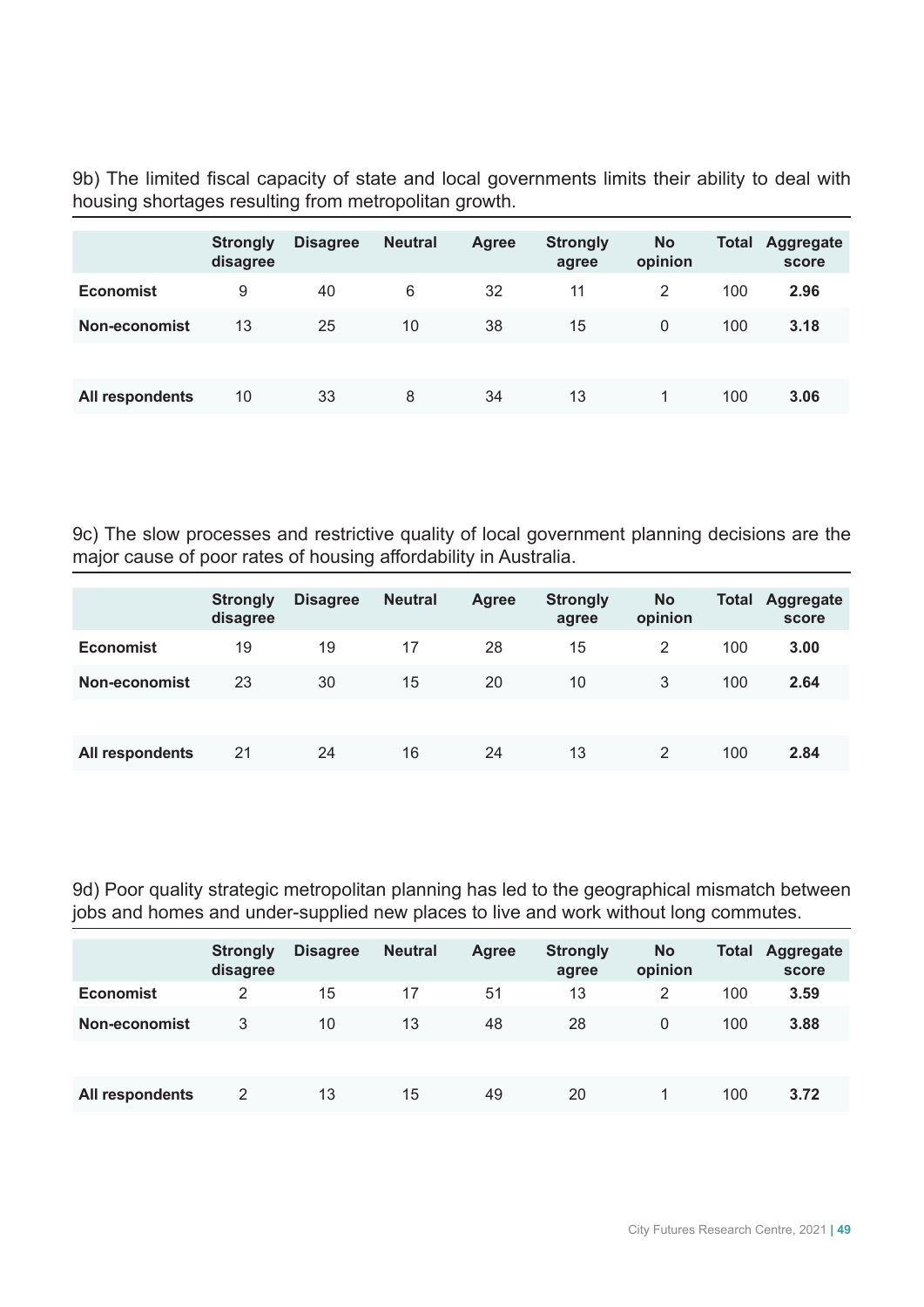|                  | <b>Strongly</b><br>disagree | <b>Disagree</b> | <b>Neutral</b> | <b>Agree</b> | <b>Strongly</b><br>agree | <b>No</b><br>opinion | <b>Total</b> | <b>Aggregate</b><br>score |
|------------------|-----------------------------|-----------------|----------------|--------------|--------------------------|----------------------|--------------|---------------------------|
| <b>Economist</b> | 6                           | 45              | 9              | 30           | 9                        | 2                    | 100          | 2.89                      |
| Non-economist    | 13                          | 28              | 15             | 38           | 5                        | 3                    | 100          | 2.95                      |
|                  |                             |                 |                |              |                          |                      |              |                           |
| All respondents  | 9                           | 37              | 11             | 33           |                          | 2                    | 100          | 2.92                      |

9e) The construction and development industries are often unresponsive to shifting market demands.

9f) The development industry is careful to manage land and housing supply to best match output to market cycles in order to maintain property prices.

|                  | <b>Strongly</b><br>disagree | <b>Disagree</b> | <b>Neutral</b> | <b>Agree</b> | <b>Strongly</b><br>agree | <b>No</b><br>opinion | <b>Total</b> | Aggregate<br>score |
|------------------|-----------------------------|-----------------|----------------|--------------|--------------------------|----------------------|--------------|--------------------|
| <b>Economist</b> | 4                           | 23              | 17             | 49           | 4                        | 2                    | 100          | 3.26               |
| Non-economist    | 5                           | 20              | 13             | 35           | 20                       | 8                    | 100          | 3.49               |
|                  |                             |                 |                |              |                          |                      |              |                    |
| All respondents  | 5                           | 22              | 15             | 43           | 11                       | 5                    | 100          | 3.36               |

9g) The absence of a coherent housing market strategy for Australia now constitutes a significant barrier to structural adjustment in the economy and to an effective post-pandemic recovery.

|                  | <b>Strongly</b><br>disagree | <b>Disagree</b> | <b>Neutral</b> | <b>Agree</b> | <b>Strongly</b><br>agree | <b>No</b><br>opinion | <b>Total</b> | <b>Aggregate</b><br>score |
|------------------|-----------------------------|-----------------|----------------|--------------|--------------------------|----------------------|--------------|---------------------------|
| <b>Economist</b> | 0                           | 23              | 21             | 36           | 17                       | 2                    | 100          | 3.48                      |
| Non-economist    | 0                           | 10              | 8              | 35           | 48                       | $\mathbf{0}$         | 100          | 4.20                      |
|                  |                             |                 |                |              |                          |                      |              |                           |
| All respondents  | 0                           | 17              | 15             | 36           | 31                       |                      | 100          | 3.81                      |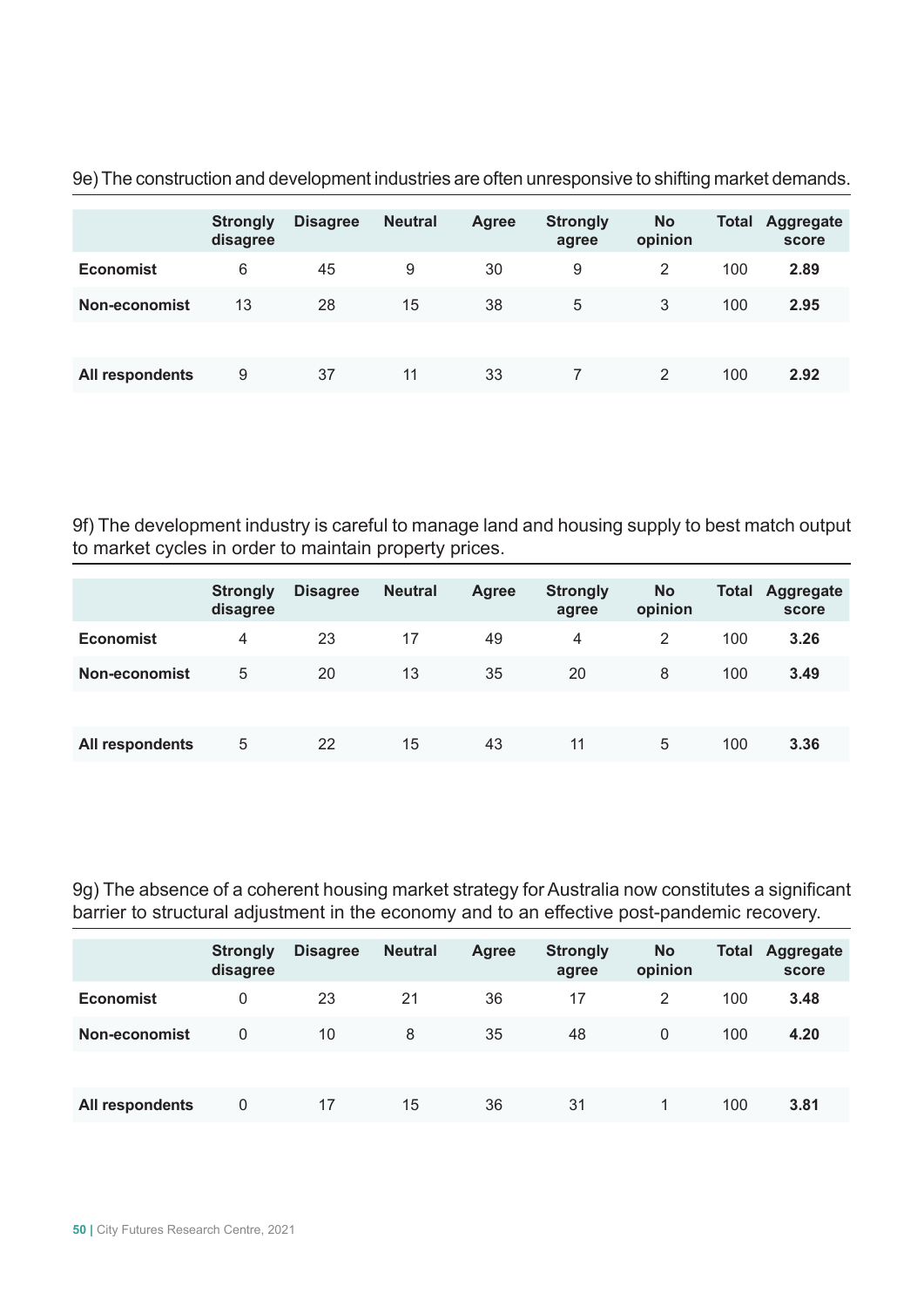9h) The key difficulty is an unreformed, inflexible housing system set within more flexible and efficient financial and labour markets.

|                  | <b>Strongly</b><br>disagree | <b>Disagree</b> | <b>Neutral</b> | Agree | <b>Strongly</b><br>agree | <b>No</b><br>opinion | <b>Total</b> | Aggregate<br>score |
|------------------|-----------------------------|-----------------|----------------|-------|--------------------------|----------------------|--------------|--------------------|
| <b>Economist</b> | 2                           | 23              | 28             | 36    | 9                        | 2                    | 100          | 3.26               |
| Non-economist    | 3                           | 13              | 18             | 45    | 13                       | 10                   | 100          | 3.58               |
|                  |                             |                 |                |       |                          |                      |              |                    |
| All respondents  | 2                           | 18              | 23             | 40    | 10                       | 6                    | 100          | 3.41               |